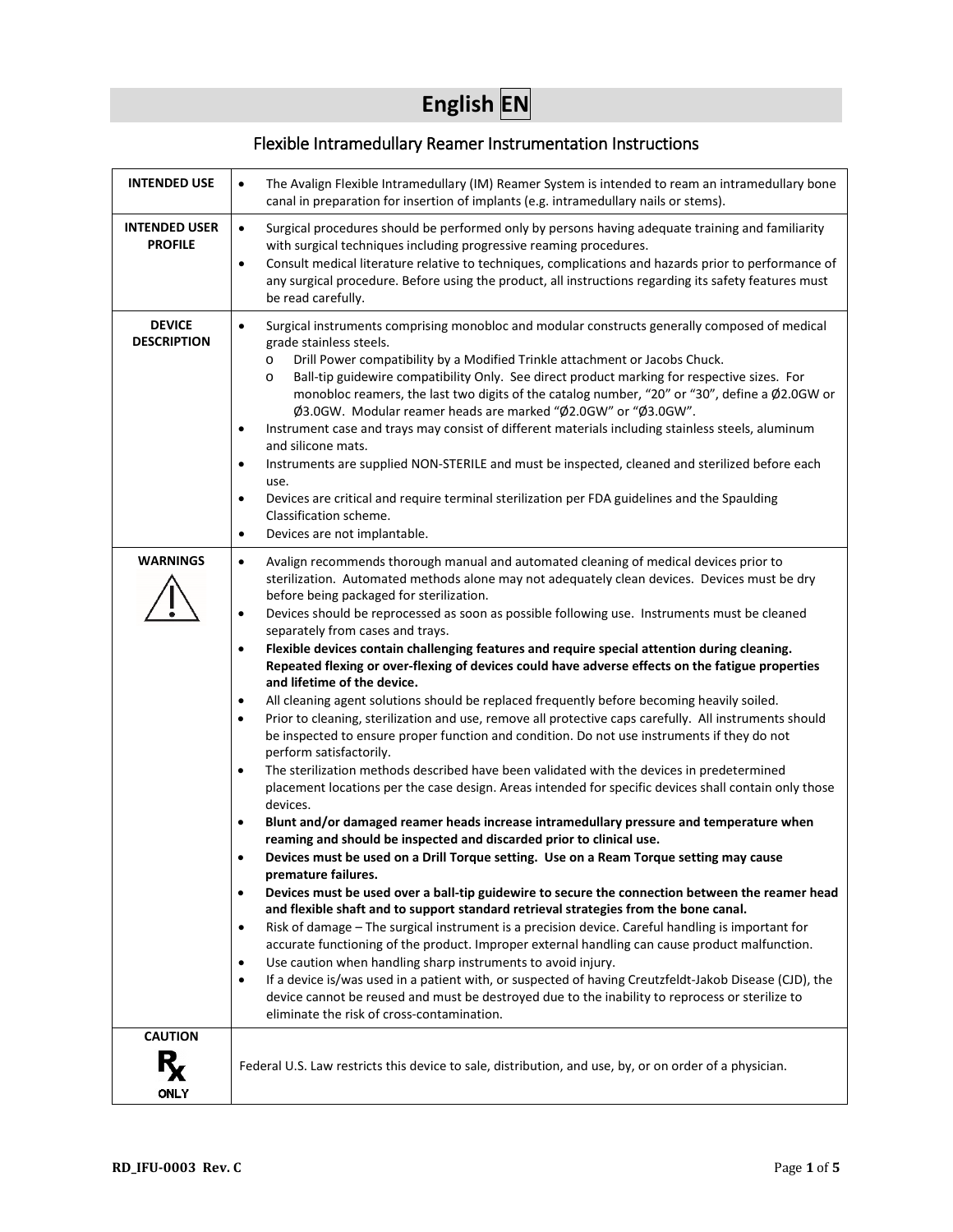| <b>LIMITATIONS ON</b> | Repeated processing has minimal effect on these instruments. End of life is normally determined by                                                                                                                                                                                                                                                                                                               |
|-----------------------|------------------------------------------------------------------------------------------------------------------------------------------------------------------------------------------------------------------------------------------------------------------------------------------------------------------------------------------------------------------------------------------------------------------|
| <b>REPROCESSING</b>   | wear and damage due to use.                                                                                                                                                                                                                                                                                                                                                                                      |
| <b>DISCLAIMER</b>     | It is the responsibility of the reprocessor to ensure reprocessing is performed using equipment, materials<br>and personnel in the reprocessing facility and achieves the desired result. This requires validation and<br>routine monitoring of the process. Any deviation by the reprocessor from the instructions provided must<br>be properly evaluated for effectiveness and potential adverse consequences. |

## Reprocessing Instructions

| <b>TOOLS AND</b><br><b>ACCESSORIES</b>                  |                            | Water<br><b>Cleaning Agents</b><br>Accessories<br>Equipment | Cold Tap Water (< 20°C / 68°F)<br>Hot Tap Water ( $>$ 40 $^{\circ}$ C / 104 $^{\circ}$ F)<br>Deionized (DI) or Reverse Osmosis (RO) Water (ambient)<br>Enzymatic Cleaner pH 6.0-8.0 i.e. MetriZyme, EndoZime, Enzol<br>Neutral Detergent pH 6.0-8.0 i.e. Liqui-nox, Valsure<br>Assorted Sizes of Brushes and/or Pipe Cleaners with Nylon Bristles<br>Sterile Syringes or equivalent<br>Absorbent, Low Lint Disposable Cloths or equivalent<br><b>Soaking Pans</b><br>Hydrogen Peroxide<br><b>Medical Compressed Air</b><br><b>Ultrasonic Cleaner</b><br><b>Automated Washer</b>                                                                                                                                                                                                                                                                                                                                                                                                                                                                                                                                                                                                                                                                                                                                                                                                                                                                                                                                                                                                                                                                                                                                                                                                                                                                                                                                                                                                                                                                                                                                                                                                                                                                                                                                                                                                                                                  |  |  |  |
|---------------------------------------------------------|----------------------------|-------------------------------------------------------------|----------------------------------------------------------------------------------------------------------------------------------------------------------------------------------------------------------------------------------------------------------------------------------------------------------------------------------------------------------------------------------------------------------------------------------------------------------------------------------------------------------------------------------------------------------------------------------------------------------------------------------------------------------------------------------------------------------------------------------------------------------------------------------------------------------------------------------------------------------------------------------------------------------------------------------------------------------------------------------------------------------------------------------------------------------------------------------------------------------------------------------------------------------------------------------------------------------------------------------------------------------------------------------------------------------------------------------------------------------------------------------------------------------------------------------------------------------------------------------------------------------------------------------------------------------------------------------------------------------------------------------------------------------------------------------------------------------------------------------------------------------------------------------------------------------------------------------------------------------------------------------------------------------------------------------------------------------------------------------------------------------------------------------------------------------------------------------------------------------------------------------------------------------------------------------------------------------------------------------------------------------------------------------------------------------------------------------------------------------------------------------------------------------------------------------|--|--|--|
| <b>POINT-OF-USE</b><br><b>AND</b><br><b>CONTAINMENT</b> | 1)<br>2)<br>3)             | central supply.                                             | Follow health care facility point of use practices. Keep devices moist after use to prevent soil from<br>drying and remove excess soil and debris from all lumens, surfaces, crevices, sliding mechanisms,<br>hinged joints, flexible areas and all other hard-to-clean design features.<br>Suction or flush lumens with a cleaning solution immediately after use.                                                                                                                                                                                                                                                                                                                                                                                                                                                                                                                                                                                                                                                                                                                                                                                                                                                                                                                                                                                                                                                                                                                                                                                                                                                                                                                                                                                                                                                                                                                                                                                                                                                                                                                                                                                                                                                                                                                                                                                                                                                              |  |  |  |
| <b>MANUAL</b><br><b>CLEANING</b>                        | 4)<br>5)<br>6)<br>7)<br>8) | a)<br>b)<br>c)<br>surfaces.<br>a)<br>remove trapped soil.   | Follow universal precautions and contain devices in closed or covered containers for transport to<br>Disassemble all devices as warranted per manufacturer's instructions.<br>Rinse devices under cold running tap water for a minimum of 3 minutes while wiping off residual soil<br>or debris. Actuate moveable mechanisms and flush all lumens, cracks and/or crevices while rinsing. If<br>the device has flexible areas, bend or flex the shaft multiple directions while rotating to ensure<br>adequate rinsing of all surfaces.<br>Prepare an enzymatic cleaning solution per manufacturer's instructions including<br>dilution/concentration, water quality and temperature. Immerse devices and soak for a minimum of<br>10 minutes. While in the solution, use a soft, bristle brush to remove all traces of blood and debris<br>from the device, paying close attention to threads, crevices, seams, and any hard to reach areas.<br>If the device has sliding mechanisms or hinged joints, actuate the device while scrubbing to<br>remove trapped soil.<br>If the device contains a lumen, use a tight-fitting nylon brush or pipe cleaner while pushing in<br>and out with a twisting motion to facilitate removal of debris; ensure the full diameter and<br>depth of the lumen is accessed. Flush the lumen, three times minimum, with a syringe<br>containing a minimum solution of 60mL.<br>If the device has flexible areas, bend or flex the shaft multiple directions in the solution and use<br>a scrub brush and twisting action to clean all surfaces while rotating the part.<br>Remove devices and rinse/agitate in cold tap water for a minimum of 3 minutes. Actuate moveable<br>mechanisms and flush all lumens, cracks and/or crevices while rinsing. If the device has flexible<br>areas, bend or flex the shaft multiple directions while rotating to ensure adequate rinsing of all<br>Prepare a neutral detergent cleaning solution per manufacturer's instructions including<br>dilution/concentration, water quality and temperature. Immerse devices and soak for a minimum of<br>5 minutes. While in the solution, use a soft, bristle brush to remove all traces of blood and debris<br>from the device, paying close attention to threads, crevices, seams, and any hard to reach areas.<br>If the device has sliding mechanisms or hinged joints, actuate the device while scrubbing to |  |  |  |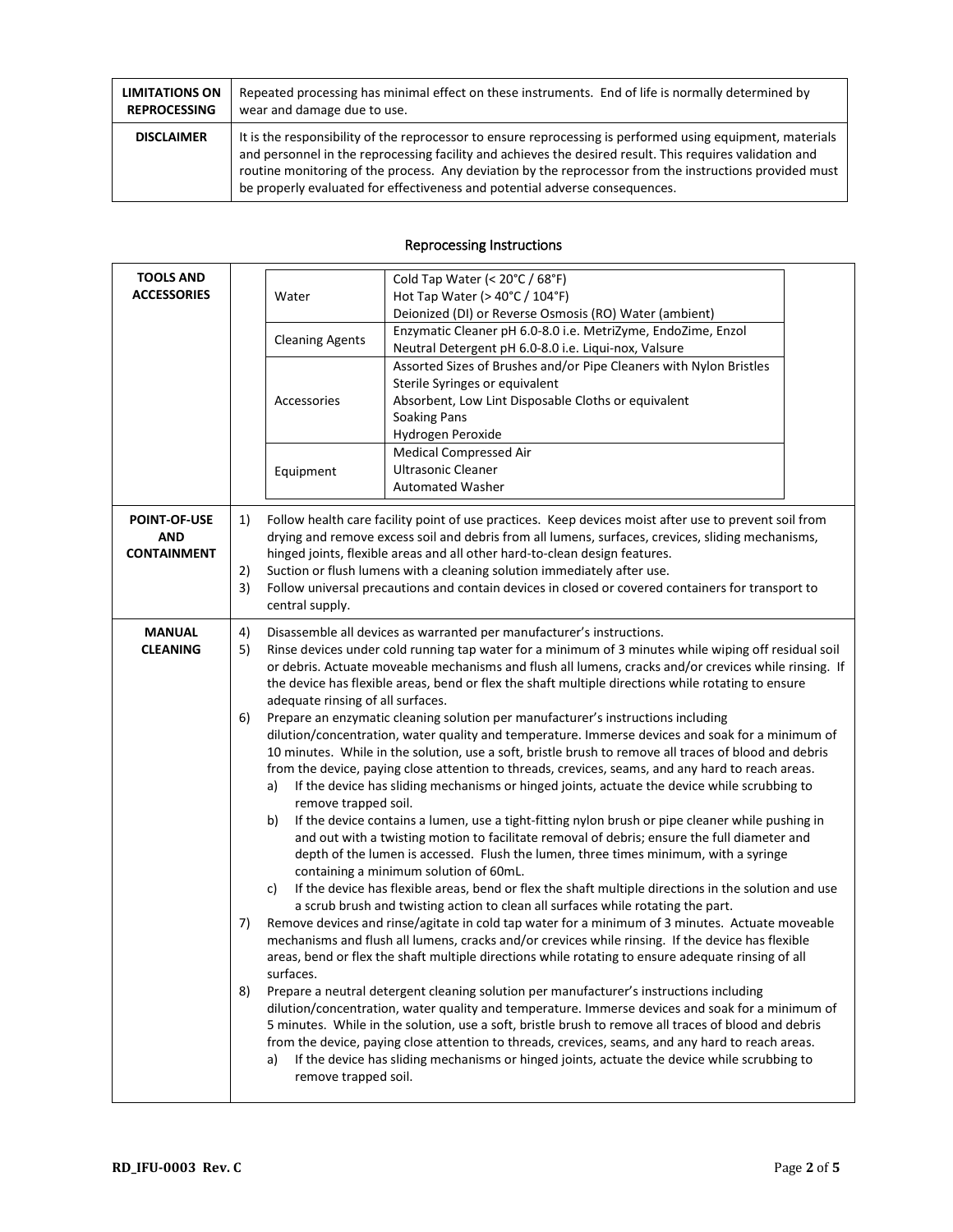#### b) If the device contains a lumen, use a tight-fitting nylon brush or pipe cleaner while pushing in and out with a twisting motion to facilitate removal of debris; ensure the full diameter and depth of the lumen is accessed. Flush the lumen, three times minimum, with a syringe containing a minimum solution of 60mL. c) If the device has flexible areas, bend or flex the shaft multiple directions in the solution and use a scrub brush and twisting action to clean all surfaces while rotating the part. 9) Remove devices and rinse/agitate in cold tap water for a minimum of 3 minutes. Actuate moveable mechanisms and flush all lumens, cracks and/or crevices while rinsing. If the device has flexible areas, bend or flex the shaft slightly in multiple directions while rotating to ensure adequate rinsing of all surfaces. 10) Prepare an enzymatic cleaning solution using hot water per manufacturer's recommendations in an ultrasonic unit. Sonicate the devices for a minimum of 15 minutes using a minimum frequency of 40 kHz. It is recommended to use an ultrasonic unit with flushing attachments. Devices with lumens should be flushed with cleaning solution under the surface of the solution to ensure adequate perfusion of channels. 11) Remove devices and rinse/agitate in ambient DI/RO water for a minimum of 4 minutes. Actuate moveable mechanisms and flush all lumens, cracks and/or crevices while rinsing. If the device has flexible areas, bend or flex the shaft multiple directions while rotating for a minimum of 2 minutes to ensure adequate rinsing of all surfaces. 12) Dry the device using an absorbent cloth. Dry any internal areas with filtered, compressed air. 13) Visually inspect the device for soil under magnification including all actuating mechanisms, cracks, crevices, and lumens. If not visibly clean, repeat steps 4-13. 14) Submerge device in 2-3% hydrogen peroxide. The appearance of bubbles confirms the presence of hemoglobin. Repeat steps 5-14 if bubbles appear. Adequately rinse device with DI/RO water. **AUTOMATED CLEANING** Note: All devices must be manually pre-cleaned prior to any automated cleaning process, follow steps 1- 9. Steps 10-14 are optional but advised. 15) Transfer the devices to an automatic washer/disinfector for processing per the below minimum parameters. Phase Time (minutes) Temperature Detergent Type & Concentration Pre-wash 1 02:00 | Cold Tap Water | N/A Enzyme Wash 02:00 Hot Tap Water Enzyme Detergent Wash 1 02:00 63°C / 146°F Neutral Detergent Rinse 1 | 02:00 | Hot Tap Water | N/A Purified Water Rinse | 02:00 | 63°C / 146°F | N/A Drying | 07:00 | 115°C / 240°F | N/A 16) Dry excess moisture using an absorbent cloth. Dry any internal areas with filtered, compressed air. 17) Visually inspect the device for soil under magnification including all actuating mechanisms, cracks, crevices and lumens. If not visibly clean, repeat steps 4-9, 15-17. 18) Submerge device in 2-3% hydrogen peroxide. The appearance of bubbles confirms the presence of hemoglobin. Repeat steps 5-9, 15-18 if bubbles appear. Adequately rinse device with DI/RO water. **DISINFECTION**  $\bullet$  Devices must be terminally sterilized (See § Sterilization). • Avalign instruments are compatible with washer/disinfector time-temperature profiles for thermal disinfection per ISO 15883. **INSPECTION AND FUNCTIONAL TESTING** • Visually inspect devices for damage or wear. Instruments with broken, cracked, chipped or worn parts, or tarnished surfaces should not be used, but should be replaced immediately. • Check that reamer cutting edges are smooth and continuous, free from large cracks or chips that may impair cutting performance. • Verify modular reamer mating surfaces function as intended and device interfaces with power drill without complications.

#### Reprocessing Instructions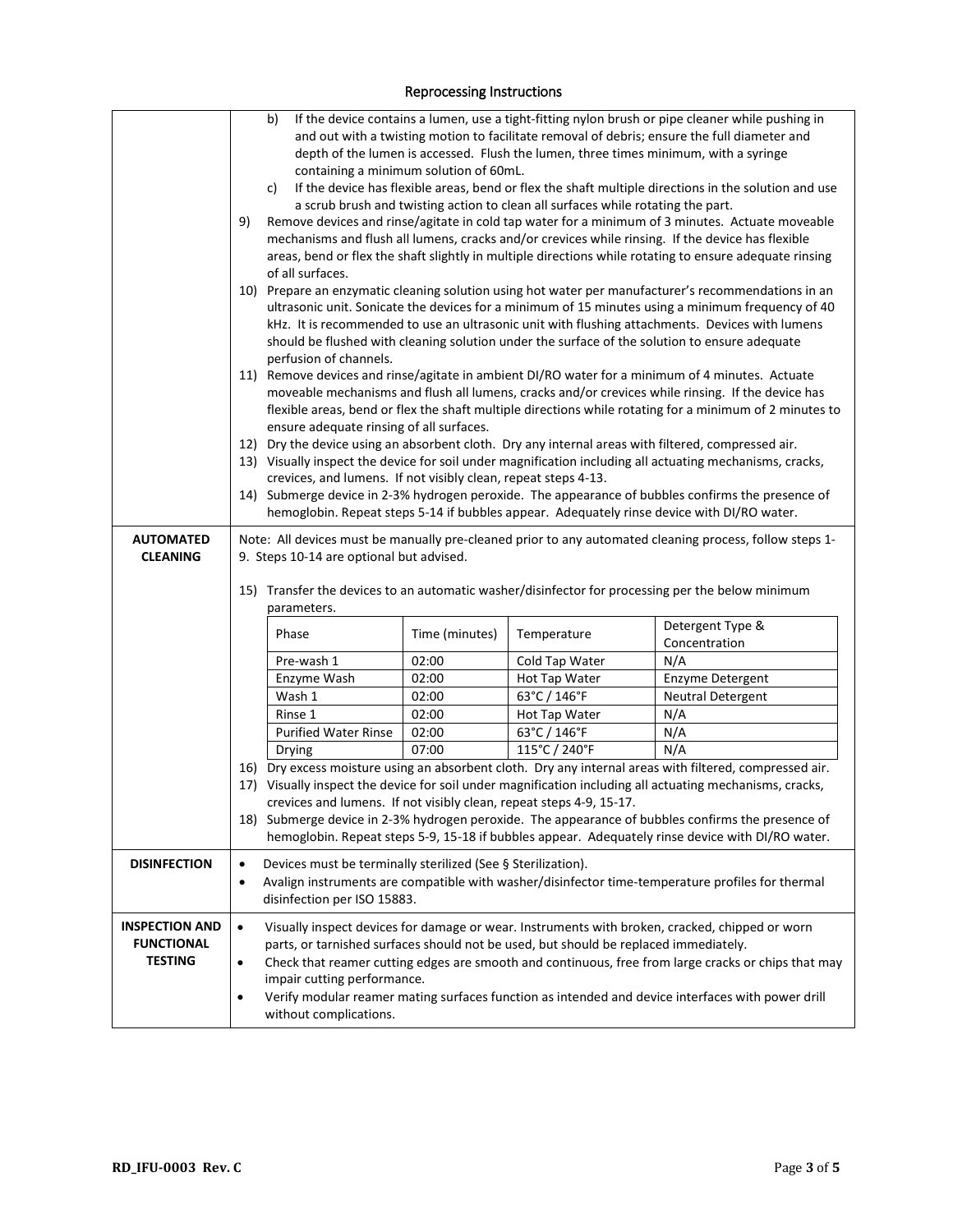#### Reprocessing Instructions

| <b>PACKAGING</b><br><b>STERILIZATION</b> | Only FDA cleared sterilization packaging materials should be used by the end user when packaging<br>$\bullet$<br>the devices.<br>The end user should consult ANSI/AAMI ST79 for additional information on steam sterilization.<br>$\bullet$<br><b>Sterilization Wrap</b><br>$\bullet$<br>Cases may be wrapped in a standard, medical grade sterilization wrap using the AAMI double<br>O<br>wrap method or equivalent.<br><b>Rigid Sterilization Container</b><br>$\bullet$<br>For information regarding rigid sterilization containers, please refer to appropriate instructions<br>$\circ$<br>for use provided by the container manufacturer or contact the manufacturer directly for<br>guidance.<br>Sterilize with steam. The following are minimum cycles required for steam sterilization of Avalign devices:<br><b>Double Wrapped Instrument Case:</b><br><b>Pulses</b><br><b>Cycle Type</b><br>Temperature<br><b>Exposure Time</b><br><b>Drying Time</b>                                                                                                                                                                                                                                                                                                                                                                                   |                                                          |                                                                   |                                             |                                                                                                                                                              |
|------------------------------------------|----------------------------------------------------------------------------------------------------------------------------------------------------------------------------------------------------------------------------------------------------------------------------------------------------------------------------------------------------------------------------------------------------------------------------------------------------------------------------------------------------------------------------------------------------------------------------------------------------------------------------------------------------------------------------------------------------------------------------------------------------------------------------------------------------------------------------------------------------------------------------------------------------------------------------------------------------------------------------------------------------------------------------------------------------------------------------------------------------------------------------------------------------------------------------------------------------------------------------------------------------------------------------------------------------------------------------------------------------|----------------------------------------------------------|-------------------------------------------------------------------|---------------------------------------------|--------------------------------------------------------------------------------------------------------------------------------------------------------------|
|                                          | Prevacuum                                                                                                                                                                                                                                                                                                                                                                                                                                                                                                                                                                                                                                                                                                                                                                                                                                                                                                                                                                                                                                                                                                                                                                                                                                                                                                                                          | 132°C (270°F)                                            | 4 minutes                                                         | 4                                           | 20 minutes                                                                                                                                                   |
|                                          |                                                                                                                                                                                                                                                                                                                                                                                                                                                                                                                                                                                                                                                                                                                                                                                                                                                                                                                                                                                                                                                                                                                                                                                                                                                                                                                                                    |                                                          | Single Instrument Case Enclosed in Rigid Sterilization Container: |                                             |                                                                                                                                                              |
|                                          | <b>Cycle Type</b>                                                                                                                                                                                                                                                                                                                                                                                                                                                                                                                                                                                                                                                                                                                                                                                                                                                                                                                                                                                                                                                                                                                                                                                                                                                                                                                                  | Temperature                                              | <b>Exposure Time</b>                                              | <b>Pulses</b>                               | <b>Drying Time</b>                                                                                                                                           |
|                                          | Prevacuum                                                                                                                                                                                                                                                                                                                                                                                                                                                                                                                                                                                                                                                                                                                                                                                                                                                                                                                                                                                                                                                                                                                                                                                                                                                                                                                                          | 132°C (270°F)                                            | 4 minutes                                                         | 4                                           | 30 minutes                                                                                                                                                   |
|                                          | The operating instructions and guidelines for maximum load configuration of the sterilizer<br>$\bullet$<br>manufacturer should be followed explicitly. The sterilizer must be properly installed, maintained, and<br>calibrated.<br>Time and temperature parameters required for sterilization vary according to type of sterilizer, cycle<br>$\bullet$<br>design, and packaging material. It is critical that process parameters be validated for each facility's<br>individual type of sterilization equipment and product load configuration.<br>Avalign devices were validated under laboratory conditions using the biological indicator (BI) overkill<br>$\bullet$<br>method to achieve a sterility assurance level (SAL) of 10 <sup>-6</sup> in a double wrapped instrument case or a<br>single instrument case enclosed by the appropriate rigid sterilization container.<br>Only steam sterilization cycles have been validated for use and have been shown to be compatible<br>٠<br>with the device design. A facility may choose to use different steam sterilization cycles other than the<br>cycle suggested if the facility has properly validated the cycle to ensure adequate steam penetration<br>and contact with the devices for sterilization. Note: rigid sterilization containers cannot be used in<br>gravity steam cycles. |                                                          |                                                                   |                                             |                                                                                                                                                              |
| <b>STORAGE</b>                           | After sterilization, instruments should remain in sterilization packaging and be stored in a clean, dry<br>$\bullet$<br>cabinet or storage case.<br>Care should be taken when handling devices to avoid damaging the sterile barrier.<br>$\bullet$                                                                                                                                                                                                                                                                                                                                                                                                                                                                                                                                                                                                                                                                                                                                                                                                                                                                                                                                                                                                                                                                                                 |                                                          |                                                                   |                                             |                                                                                                                                                              |
| <b>MAINTENANCE</b>                       | Discard damaged, worn or non-functional devices.<br>$\bullet$<br>Reamer heads cannot be resharpened.                                                                                                                                                                                                                                                                                                                                                                                                                                                                                                                                                                                                                                                                                                                                                                                                                                                                                                                                                                                                                                                                                                                                                                                                                                               |                                                          |                                                                   |                                             |                                                                                                                                                              |
| <b>WARRANTY</b>                          | All products are guaranteed to be free from defects in material and workmanship at the time of<br>$\bullet$<br>shipping.<br>Avalign instruments are reusable and meet AAMI standards for sterilization. All our products are<br>$\bullet$<br>designed and manufactured to meet the highest quality standards. We cannot accept liability for<br>failure of products which have been modified in any way from their original design.                                                                                                                                                                                                                                                                                                                                                                                                                                                                                                                                                                                                                                                                                                                                                                                                                                                                                                                |                                                          |                                                                   |                                             |                                                                                                                                                              |
| <b>CONTACT</b>                           | <b>Manufactured by:</b><br><b>Avalign Technologies</b><br>Fort Wayne, IN 46825<br>1-877-289-1096<br>www.avalign.com                                                                                                                                                                                                                                                                                                                                                                                                                                                                                                                                                                                                                                                                                                                                                                                                                                                                                                                                                                                                                                                                                                                                                                                                                                | 8727 Clinton Park Drive<br>product.questions@avalign.com | $\mathsf{CE}_{2797}$                                              | EC<br><b>Instrumed GmbH</b><br>Instruments) | <b>REP</b><br><b>Authorized Representative:</b><br>(dba Avalign German Specialty<br>78 532 Tuttlingen, Unter Buchsteig 3<br>Germany Phone: +49 7462 200 49 0 |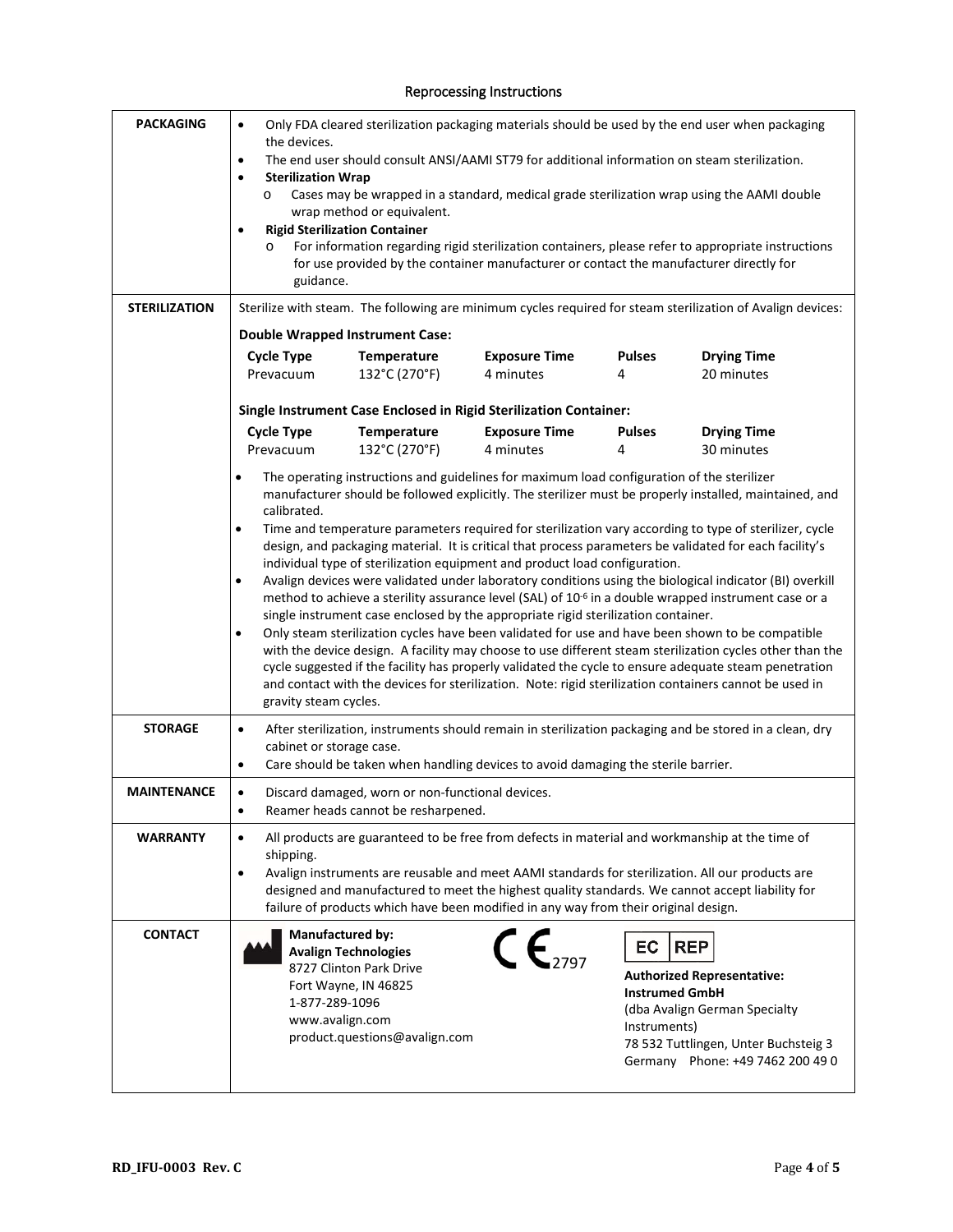### Label Glossary

| Symbol                       | Title and Translations                                                            |  |  |
|------------------------------|-----------------------------------------------------------------------------------|--|--|
| Г                            | Manufacturer                                                                      |  |  |
| $\Gamma$<br>EC<br><b>REP</b> | Authorized Representative in the European Community                               |  |  |
| <b>LOT</b>                   | Lot Number / Batch Code                                                           |  |  |
| <b>REF</b>                   | Catalogue Number                                                                  |  |  |
| Г                            | Consult Instructions for Use                                                      |  |  |
| Г                            | Caution                                                                           |  |  |
| <b>ONLY</b>                  | Federal Law (USA) restricts this device to sale by or on the order of a physician |  |  |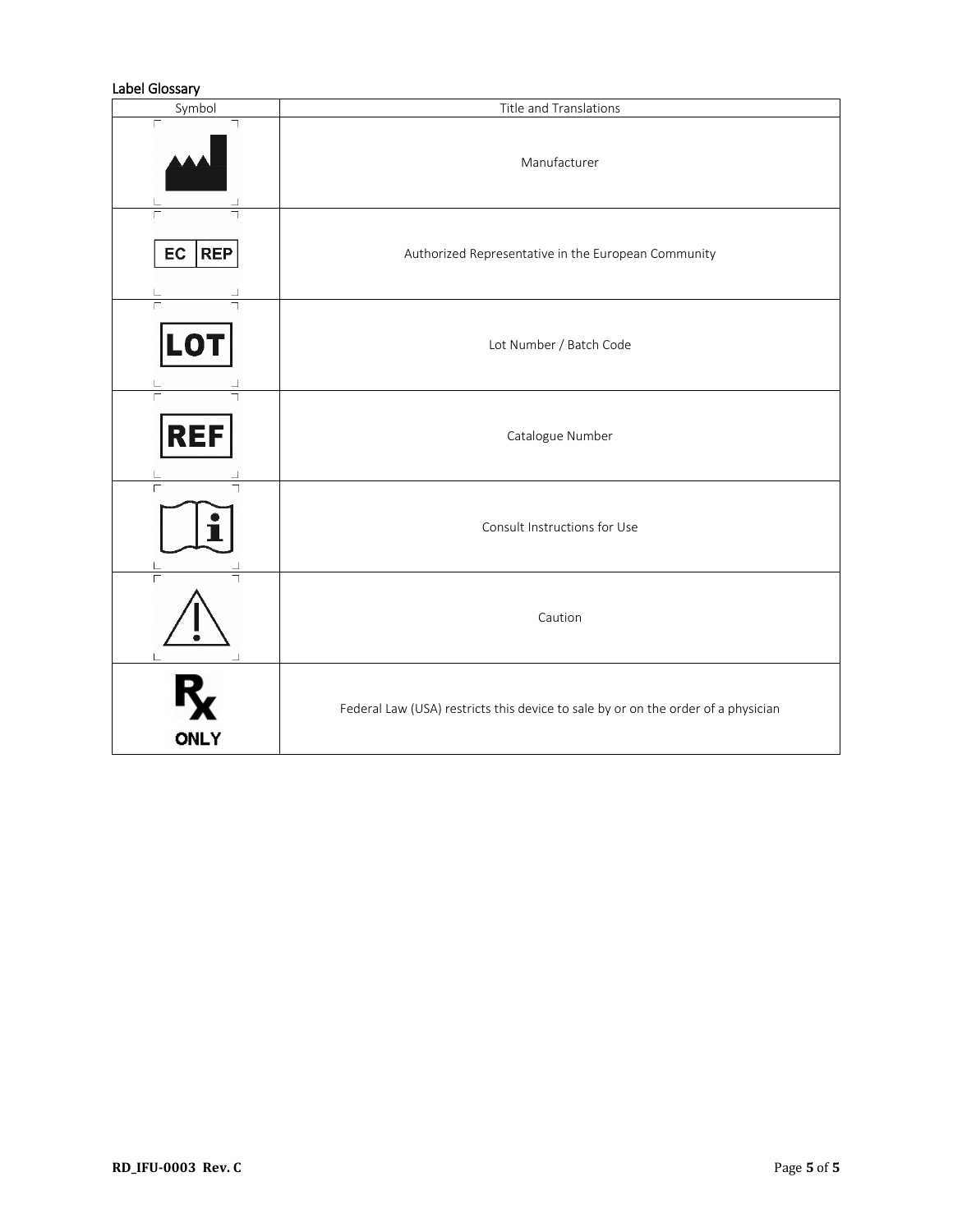# **Français FR**

# Mode d'emploi pour l'alésoir intramédullaire monobloc flexible système

| <b>USAGE PRÉVU</b>    | $\bullet$                                                                                                                                                                                   |
|-----------------------|---------------------------------------------------------------------------------------------------------------------------------------------------------------------------------------------|
|                       | Les alésoirs intramédullaires Avalign flexibles sont conçus pour percer un canal osseux<br>intramédullaire en vue de l'insertion d'implants (par ex., des tiges ou clous intramédullaires). |
|                       |                                                                                                                                                                                             |
| <b>PROFIL</b>         | Les interventions chirurgicales doivent être réalisées uniquement par des personnes justifiant d'une<br>$\bullet$                                                                           |
| <b>D'UTILISATEUR</b>  | formation et de connaissances suffisantes sur les techniques chirurgicales, y compris sur les                                                                                               |
| <b>PRÉVU</b>          | procédures d'alésage progressif.                                                                                                                                                            |
|                       | En outre, il convient de consulter la littérature médicale relative aux techniques, complications et<br>$\bullet$                                                                           |
|                       | risques avant de procéder à toute intervention chirurgicale. Avant d'utiliser le produit, lire                                                                                              |
|                       | attentivement toutes les consignes concernant ses caractéristiques de sécurité.                                                                                                             |
| <b>DESCRIPTION DU</b> | Les instruments chirurgicaux monoblocs et modulaires sont généralement en acier inoxydable de<br>$\bullet$                                                                                  |
| <b>DISPOSITIF</b>     | qualité médicale.                                                                                                                                                                           |
|                       | Compatible avec les dispositifs Drill Power grâce à un adaptateur Modified Trinkle ou<br>$\circ$                                                                                            |
|                       | Jacobs Chuck.                                                                                                                                                                               |
|                       | Compatibilité du guide-fil bille seulement. Voir le marquage direct du produit pour<br>$\circ$                                                                                              |
|                       | les tailles respectives. Pour les alésoirs monoblocs, les deux derniers chiffres du                                                                                                         |
|                       | numéro de catalogue, "20" ou "30", définissent un Ø2.0GW ou un Ø3.0GW. Les têtes                                                                                                            |
|                       | d'alésage modulaires sont marquées "Ø2.0GW" ou "Ø3.0GW".                                                                                                                                    |
|                       | Les boîtes et plateaux à instruments peuvent être constitués de matériaux différents dont l'acier<br>$\bullet$                                                                              |
|                       | inoxydable, l'aluminium et la silicone.                                                                                                                                                     |
|                       | Les instruments sont livrés NON STÉRILES et doivent être inspectés, nettoyés et stérilisés avant<br>$\bullet$                                                                               |
|                       | utilisation.                                                                                                                                                                                |
|                       | Ces dispositifs sont essentiels et nécessitent une stérilisation en phase finale conformément aux<br>$\bullet$                                                                              |
|                       | recommandations de la FDA et à la classification de Spaulding.                                                                                                                              |
|                       | Les dispositifs ne sont pas implantables.<br>$\bullet$                                                                                                                                      |
| <b>AVERTISSEMENTS</b> | Avalign recommande un nettoyage manuel et automatisé approfondi des dispositifs médicaux avant<br>$\bullet$                                                                                 |
|                       | toute stérilisation. Les méthodes de nettoyage automatisé seules peuvent ne pas assurer un                                                                                                  |
|                       | nettoyage correct des dispositifs. Les dispositifs doivent être secs avant emballage pour la                                                                                                |
|                       | stérilisation.                                                                                                                                                                              |
|                       | Après utilisation, les dispositifs doivent être restérilisés dès que possible. Les instruments doivent<br>$\bullet$                                                                         |
|                       | être nettoyés séparément des boîtes et plateaux.                                                                                                                                            |
|                       | Les dispositifs flexibles ont des caractéristiques spécifiques et nécessitent une attention<br>$\bullet$                                                                                    |
|                       | particulière lors de leur nettoyage. Les flexions et surflexions répétées des dispositifs pourraient                                                                                        |
|                       | avoir des effets indésirables sur leurs propriétés et durées de vie.                                                                                                                        |
|                       | Toutes les solutions de nettoyage doivent être fréquemment remplacées avant de devenir trop<br>$\bullet$                                                                                    |
|                       | sales.                                                                                                                                                                                      |
|                       | Avant le nettoyage, la stérilisation et l'utilisation, retirer soigneusement tous les bouchons de<br>$\bullet$                                                                              |
|                       | protection. Il convient de vérifier le bon état et le bon fonctionnement de tous les instruments. Ne                                                                                        |
|                       | pas utiliser les instruments s'ils ne fonctionnent pas correctement.                                                                                                                        |
|                       | Les méthodes de stérilisation décrites ont été validées avec les dispositifs dans les emplacements<br>٠                                                                                     |
|                       | prédéterminés en fonction de la forme de la boîte. Les zones prévues pour des dispositifs                                                                                                   |
|                       | spécifiques ne doivent contenir que ces dispositifs.                                                                                                                                        |
|                       | Les têtes d'alésoir émoussées ou endommagées augmentent la pression et la température<br>$\bullet$                                                                                          |
|                       | intramédullaires lors de l'alésage et doivent être inspectées et jetées avant toute utilisation                                                                                             |
|                       | clinique.                                                                                                                                                                                   |
|                       | Les dispositifs doivent être utilisés sur un réglage de couple de perçage. L'utilisation d'un réglage<br>$\bullet$                                                                          |
|                       | de couple de serrage peut provoquer des défaillances prématurées.                                                                                                                           |
|                       | Les dispositifs doivent être utilisés sur un fil-guide à bille pour assurer la connexion entre la tête<br>$\bullet$                                                                         |
|                       | d'alésoir et l'arbre flexible et pour soutenir les stratégies de récupération standard du canal                                                                                             |
|                       | osseux.                                                                                                                                                                                     |
|                       | Risque de dommages : l'instrument chirurgical est un dispositif de précision. Il est important de le<br>$\bullet$                                                                           |
|                       | manipuler avec précaution pour qu'il fonctionne avec précision. Toute manipulation externe                                                                                                  |
|                       | inadaptée peut être à l'origine d'un mauvais fonctionnement du produit.                                                                                                                     |
|                       | Manipuler les instruments pointus avec prudence pour éviter toutes blessures.<br>٠                                                                                                          |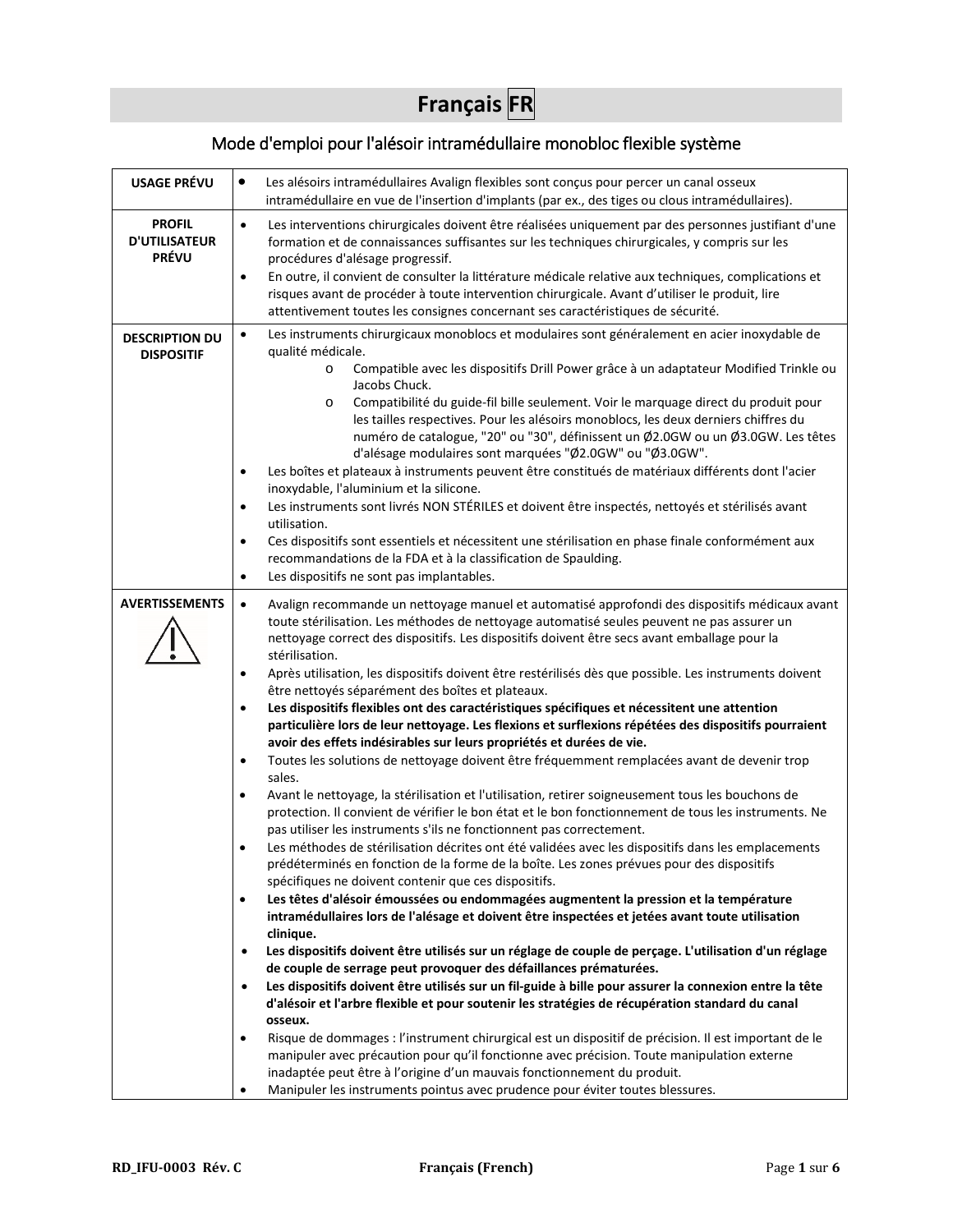|                                              | Si un dispositif est/a été utilisé chez un patient présentant une maladie de Creutzfeldt-Jakob (MCJ)<br>$\bullet$<br>avérée ou suspectée, il ne peut pas être réutilisé et doit être détruit en raison de l'inefficacité de la<br>stérilisation ou de la restérilisation à éliminer le risque de contamination croisée.                                                                                                                                                                                                                                                              |
|----------------------------------------------|--------------------------------------------------------------------------------------------------------------------------------------------------------------------------------------------------------------------------------------------------------------------------------------------------------------------------------------------------------------------------------------------------------------------------------------------------------------------------------------------------------------------------------------------------------------------------------------|
| <b>ATTENTION</b>                             | La législation fédérale américaine limite la vente et la distribution de ce dispositif à un médecin ou sur                                                                                                                                                                                                                                                                                                                                                                                                                                                                           |
| <b>ONLY</b>                                  | ordre d'un médecin et son utilisation par un médecin ou sur ordre d'un médecin.                                                                                                                                                                                                                                                                                                                                                                                                                                                                                                      |
| <b>LIMITES DE LA</b>                         | Les restérilisations répétées ont un impact négligeable sur ces instruments. Leur fin de vie est                                                                                                                                                                                                                                                                                                                                                                                                                                                                                     |
| <b>RESTÉRILISATION</b>                       | normalement déterminée par l'usure et les dommages dus à leur utilisation.                                                                                                                                                                                                                                                                                                                                                                                                                                                                                                           |
| <b>AVIS DE NON-</b><br><b>RESPONSABILITÉ</b> | Il est de la responsabilité de la personne chargée de la restérilisation de s'assurer que cette<br>restérilisation est effectuée avec l'équipement, les matériaux et le personnel dans les locaux destinés à<br>la restérilisation et qu'elle permet d'obtenir le résultat attendu. Pour cela, un suivi systématique et une<br>validation du processus sont nécessaires. Chaque fois que la personne chargée de la restérilisation<br>s'écarte des consignes fournies, l'efficacité et les éventuelles conséquences dommageables de cet écart<br>doivent être correctement évaluées. |

## Consignes de restérilisation

| <b>OUTILS ET</b><br><b>ACCESSOIRES</b>                           |                | Eau                                                                                                                                                                                                                                                                                                                                                                                                                                                                                                                                                                                                                                                                                                                                                                                                                                                                                                                                                                                                                                                                                                                                                                                                                                                                                                                                                                                                                                                                                                            | Eau du robinet, froide (< 20 °C / 68 °F)<br>Eau du robinet, chaude (< 40 °C / 104 °F)<br>Eau déminéralisée ou obtenue par osmose inverse (ambiante)                                                                        |  |  |
|------------------------------------------------------------------|----------------|----------------------------------------------------------------------------------------------------------------------------------------------------------------------------------------------------------------------------------------------------------------------------------------------------------------------------------------------------------------------------------------------------------------------------------------------------------------------------------------------------------------------------------------------------------------------------------------------------------------------------------------------------------------------------------------------------------------------------------------------------------------------------------------------------------------------------------------------------------------------------------------------------------------------------------------------------------------------------------------------------------------------------------------------------------------------------------------------------------------------------------------------------------------------------------------------------------------------------------------------------------------------------------------------------------------------------------------------------------------------------------------------------------------------------------------------------------------------------------------------------------------|----------------------------------------------------------------------------------------------------------------------------------------------------------------------------------------------------------------------------|--|--|
|                                                                  |                | Agents<br>nettoyants                                                                                                                                                                                                                                                                                                                                                                                                                                                                                                                                                                                                                                                                                                                                                                                                                                                                                                                                                                                                                                                                                                                                                                                                                                                                                                                                                                                                                                                                                           | Nettoyant enzymatique de pH 6,0 à 8,0 (MetriZyme, EndoZime,<br>Enzol)<br>Produit de nettoyage neutre de pH 6,0 à 8,0 (Liqui-nox, Valsure)                                                                                  |  |  |
|                                                                  |                | Accessoires                                                                                                                                                                                                                                                                                                                                                                                                                                                                                                                                                                                                                                                                                                                                                                                                                                                                                                                                                                                                                                                                                                                                                                                                                                                                                                                                                                                                                                                                                                    | Tailles assorties de brosses ou goupillons en fibres de nylon<br>Seringues stériles ou équivalentes<br>Chiffons jetables, absorbants et à faible peluchage ou équivalent<br>Récipients de trempage<br>Peroxyde d'hydrogène |  |  |
|                                                                  |                | Équipement                                                                                                                                                                                                                                                                                                                                                                                                                                                                                                                                                                                                                                                                                                                                                                                                                                                                                                                                                                                                                                                                                                                                                                                                                                                                                                                                                                                                                                                                                                     | Air comprimé de qualité médicale<br>Appareil de nettoyage à ultrasons<br>Laveur automatisé                                                                                                                                 |  |  |
| <b>POINT</b><br><b>D'UTILISATION</b><br>ET<br><b>CONFINEMENT</b> | 1)<br>2)<br>3) | Suivre les procédures de point d'utilisation de l'établissement de santé. Maintenir les dispositifs<br>humides après leur utilisation afin d'éviter que les saletés ne sèchent et retirer les saletés des<br>lumières, surfaces, interstices, mécanismes coulissants, joints articulés, zones flexibles et autres<br>éléments de conception difficiles à nettoyer.<br>Aspirer ou rincer les lumières à l'aide d'une solution de nettoyage immédiatement après<br>utilisation.<br>Suivre les précautions universelles et confiner les dispositifs dans des conteneurs fermés ou<br>couverts en vue de leur transport vers l'approvisionnement central.                                                                                                                                                                                                                                                                                                                                                                                                                                                                                                                                                                                                                                                                                                                                                                                                                                                          |                                                                                                                                                                                                                            |  |  |
| <b>NETTOYAGE</b><br><b>MANUEL</b>                                | 4)<br>5)<br>6) | Démonter tous les dispositifs comme requis par les consignes du fabricant.<br>Rincer les dispositifs à l'eau froide courante pendant au moins 3 minutes tout en essuyant les<br>saletés résiduelles. Actionner les mécanismes mobiles et rincer les lumières, fissures et interstices.<br>Si le dispositif a des zones flexibles, plier ou courber la tige dans toutes les directions tout en la<br>faisant pivoter afin d'assurer le rinçage efficace de toutes les surfaces.<br>Préparer une solution de nettoyage enzymatique en suivant les consignes du fabricant notamment<br>pour la dilution/concentration ainsi que la qualité et la température de l'eau. Immerger les<br>dispositifs et les faire tremper pendant au moins 10 minutes. Lorsqu'ils sont dans la solution,<br>utiliser une brosse en poils souples pour retirer toutes les traces de sang et de saletés du dispositif<br>tout en portant une attention particulière aux filetages, interstices, joints ainsi qu'aux espaces<br>difficiles à atteindre.<br>Si le dispositif est équipé de mécanismes coulissants ou de joints articulés, actionner le<br>a)<br>dispositif tout en le brossant afin de retirer les saletés piégées.<br>Si le dispositif contient une lumière, pousser une brosse étroite en nylon ou un goupillon<br>b)<br>d'avant en arrière tout en opérant un mouvement de rotation afin de faciliter le retrait des<br>saletés ; vérifier que le diamètre et la profondeur de la lumière sont accessibles dans leur |                                                                                                                                                                                                                            |  |  |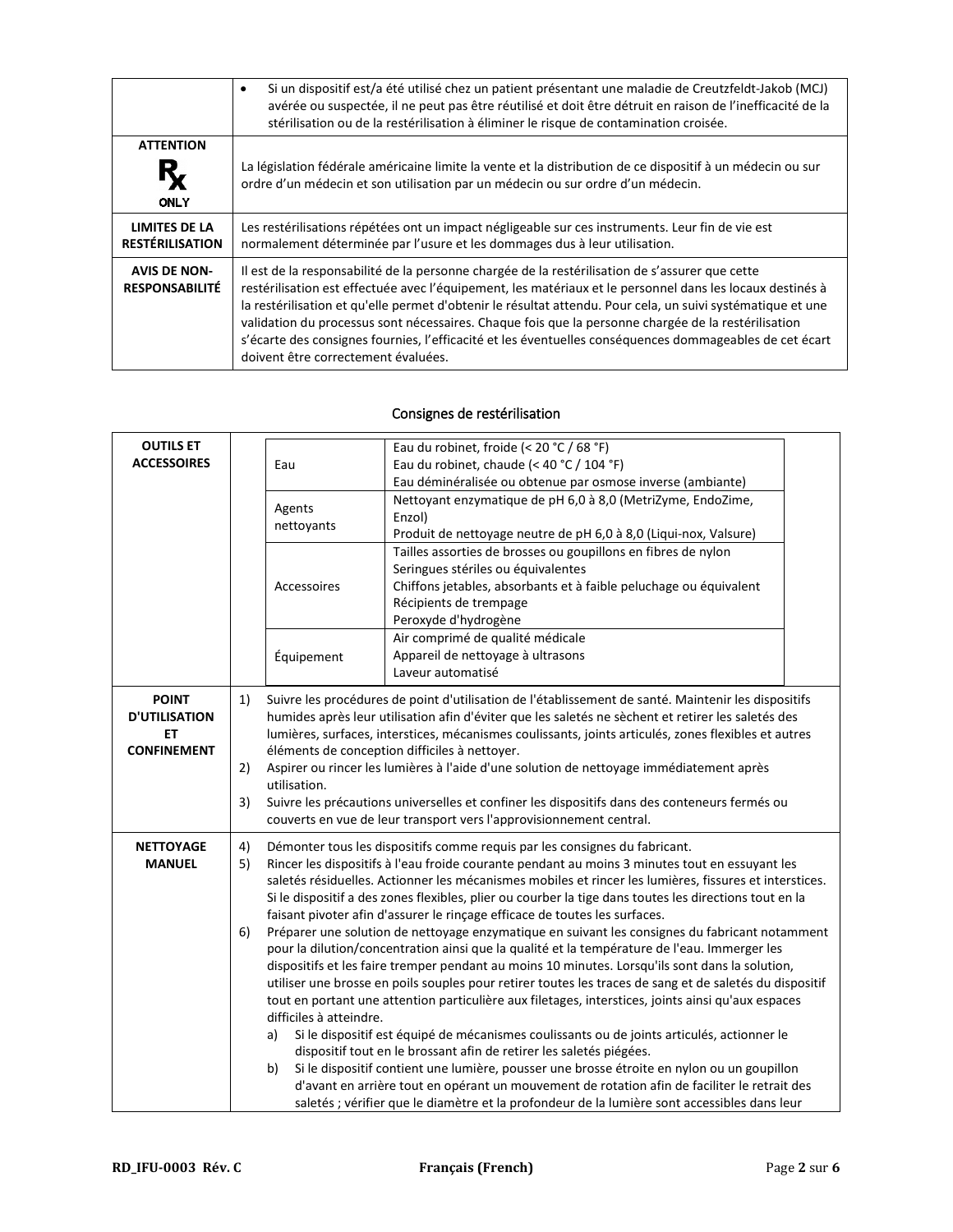| intégralité. Rincer la lumière, au moins trois fois à l'aide d'une seringue contenant une<br>solution d'au moins 60 ml.                                                                                                                                                                                                                                                                                                                                                                                                                                                                                                                                                                                                                                                                                                                                                                                                                                                                                                                                                                                                                              |
|------------------------------------------------------------------------------------------------------------------------------------------------------------------------------------------------------------------------------------------------------------------------------------------------------------------------------------------------------------------------------------------------------------------------------------------------------------------------------------------------------------------------------------------------------------------------------------------------------------------------------------------------------------------------------------------------------------------------------------------------------------------------------------------------------------------------------------------------------------------------------------------------------------------------------------------------------------------------------------------------------------------------------------------------------------------------------------------------------------------------------------------------------|
| Si le dispositif a des zones flexibles, plier ou courber la tige dans toutes les directions dans la<br>C)<br>solution et utiliser une brosse de lavage dans un mouvement de torsion pour nettoyer toutes<br>les surfaces tout en faisant pivoter la pièce.                                                                                                                                                                                                                                                                                                                                                                                                                                                                                                                                                                                                                                                                                                                                                                                                                                                                                           |
| 7)<br>Retirer les dispositifs et les rincer/agiter dans de l'eau froide pendant au moins 3 minutes.<br>Actionner les mécanismes mobiles et rincer tous les lumières, fissures et interstices. Si le dispositif<br>a des zones flexibles, plier ou courber la tige dans toutes les directions tout en la faisant pivoter<br>afin d'assurer le rinçage efficace de toutes les surfaces.                                                                                                                                                                                                                                                                                                                                                                                                                                                                                                                                                                                                                                                                                                                                                                |
| 8)<br>Préparer une solution de nettoyage neutre en suivant les consignes du fabricant notamment pour<br>la dilution/concentration ainsi que la qualité et la température de l'eau. Immerger les dispositifs et<br>les faire tremper pendant au moins 5 minutes. Lorsqu'ils sont dans la solution, utiliser une brosse<br>en poils souples pour retirer toutes les traces de sang et de saletés du dispositif tout en portant<br>une attention particulière aux filetages, interstices, joints ainsi qu'aux espaces difficiles à atteindre.<br>Si le dispositif est équipé de mécanismes coulissants ou de joints articulés, actionner le<br>a)<br>dispositif tout en le brossant afin de retirer les saletés piégées.<br>Si le dispositif contient une lumière, pousser une brosse étroite en nylon ou un goupillon<br>b)<br>d'avant en arrière tout en opérant un mouvement de rotation afin de faciliter le retrait des<br>saletés ; vérifier que le diamètre et la profondeur de la lumière sont accessibles dans leur<br>intégralité. Rincer la lumière, au moins trois fois à l'aide d'une seringue contenant une<br>solution d'au moins 60 ml. |
| Si le dispositif a des zones flexibles, plier ou courber la tige dans toutes les directions dans la<br>c)<br>solution et utiliser une brosse de lavage dans un mouvement de torsion pour nettoyer toutes<br>les surfaces tout en faisant pivoter la pièce.                                                                                                                                                                                                                                                                                                                                                                                                                                                                                                                                                                                                                                                                                                                                                                                                                                                                                           |
| 9)<br>Retirer les dispositifs et les rincer/agiter dans de l'eau froide pendant au moins 3 minutes.<br>Actionner les mécanismes mobiles et rincer tous les lumières, fissures et interstices. Si le dispositif<br>a des zones flexibles, plier ou courber légèrement la tige dans toutes les directions tout en la<br>faisant pivoter afin d'assurer le rinçage efficace de toutes les surfaces.                                                                                                                                                                                                                                                                                                                                                                                                                                                                                                                                                                                                                                                                                                                                                     |
| 10) Préparer une solution de nettoyage enzymatique avec de l'eau chaude en suivant les consignes du<br>fabricant dans un appareil à ultrasons. Soniquer les dispositifs pendant au moins 15 minutes à une<br>fréquence minimale de 40 kHz. Il est recommandé d'utiliser un appareil à ultrasons avec<br>accessoires de rinçage. Les dispositifs avec lumière doivent être rincés à l'aide d'une solution de<br>nettoyage sous la surface de la solution afin d'assurer la bonne pénétration des canaux.                                                                                                                                                                                                                                                                                                                                                                                                                                                                                                                                                                                                                                              |
| 11) Retirer les dispositifs et les rincer/agiter dans de l'eau ambiante déminéralisée/obtenue par<br>osmose inverse pendant au moins 4 minutes. Actionner les mécanismes mobiles et rincer tous les<br>lumières, fissures et interstices. Si le dispositif a des zones flexibles, plier ou courber la tige dans<br>toutes les directions tout en la faisant pivoter pendant au moins 2 minutes afin d'assurer le rinçage<br>efficace de toutes les surfaces.                                                                                                                                                                                                                                                                                                                                                                                                                                                                                                                                                                                                                                                                                         |
| 12) Sécher le dispositif à l'aide d'un chiffon absorbant. Sécher toutes les zones internes à l'air                                                                                                                                                                                                                                                                                                                                                                                                                                                                                                                                                                                                                                                                                                                                                                                                                                                                                                                                                                                                                                                   |
| comprimé, filtré.<br>13) À l'aide d'une loupe, vérifier visuellement l'absence de saletés sur le dispositif, notamment sur tous<br>les mécanismes de commande, fissures, interstices et lumières. Si le dispositif n'est pas<br>visuellement propre, répéter les étapes 4 à 13.                                                                                                                                                                                                                                                                                                                                                                                                                                                                                                                                                                                                                                                                                                                                                                                                                                                                      |
| 14) Plonger le dispositif dans du peroxyde d'hydrogène à 2-3 %. L'apparition de bulles confirme la<br>présence d'hémoglobine. Dans ce cas, répéter les étapes 5 à 14. Rincer correctement le dispositif à<br>l'eau déminéralisée/obtenue par osmose inverse.                                                                                                                                                                                                                                                                                                                                                                                                                                                                                                                                                                                                                                                                                                                                                                                                                                                                                         |

## Consignes de restérilisation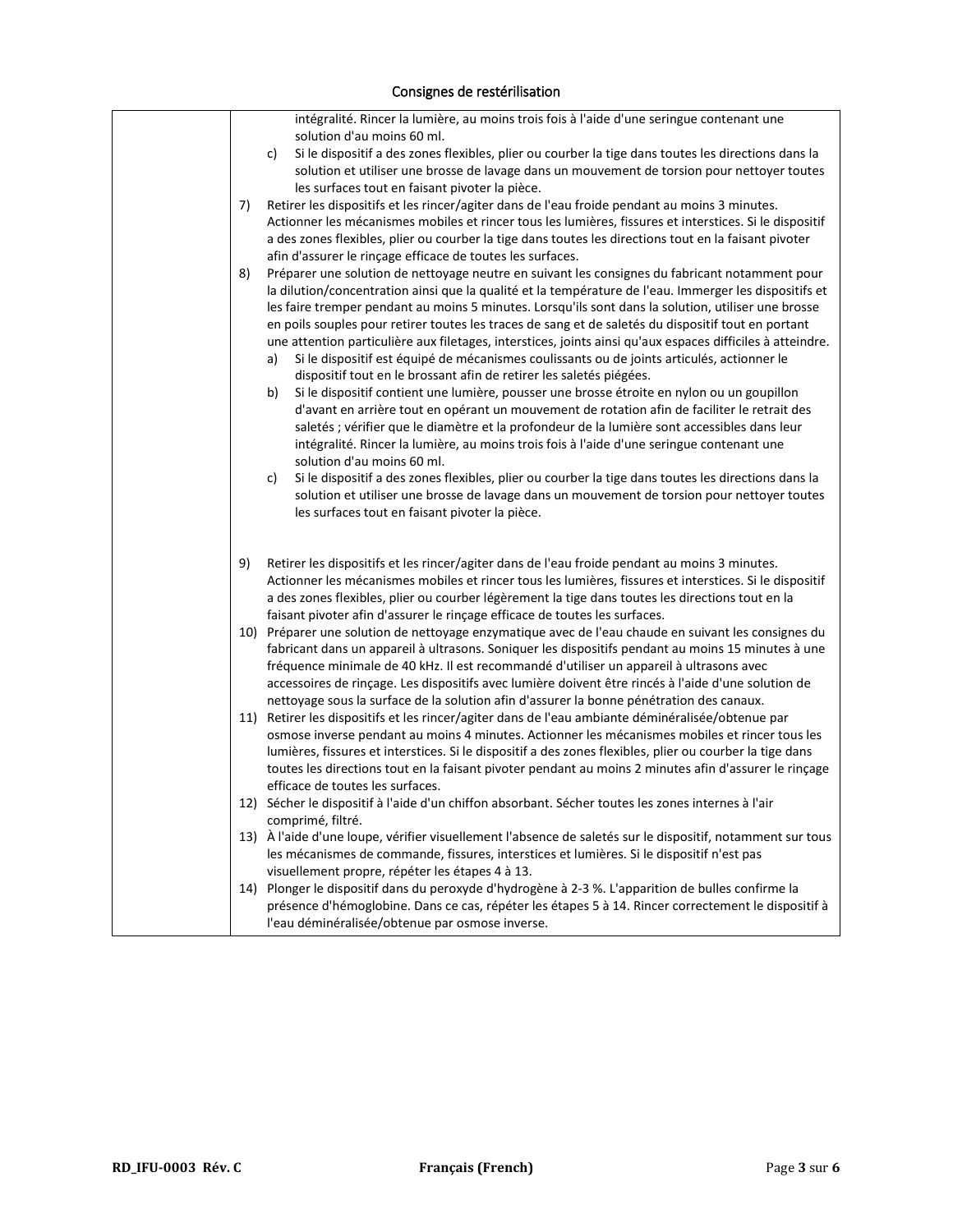| <b>NETTOYAGE</b><br><b>AUTOMATISE</b> | Remarque : tous les dispositifs doivent être prénettoyés manuellement avant tout processus de<br>nettoyage automatisé ; suivez les étapes 1 à 9. Les étapes 10 à 14 sont facultatives mais<br>recommandées. |                    |                                                                                                                                                                                   |                                                                                                            |  |
|---------------------------------------|-------------------------------------------------------------------------------------------------------------------------------------------------------------------------------------------------------------|--------------------|-----------------------------------------------------------------------------------------------------------------------------------------------------------------------------------|------------------------------------------------------------------------------------------------------------|--|
|                                       | 15) Transférer les dispositifs dans un laveur/désinfecteur automatique en vue de leur traitement<br>suivant les paramètres minimums suivants.                                                               |                    |                                                                                                                                                                                   |                                                                                                            |  |
|                                       | Phase                                                                                                                                                                                                       | Temps<br>(minutes) | Température                                                                                                                                                                       | Type de produit de<br>nettoyage et concentration                                                           |  |
|                                       | Prélavage 1                                                                                                                                                                                                 | 02:00              | Eau du robinet, froide                                                                                                                                                            | S. o.                                                                                                      |  |
|                                       | Lavage aux enzymes                                                                                                                                                                                          | 02:00              | Eau du robinet,<br>chaude                                                                                                                                                         | Produit de nettoyage aux<br>enzymes                                                                        |  |
|                                       | Lavage 1                                                                                                                                                                                                    | 02:00              | 63 °C / 146 °F                                                                                                                                                                    | Produit de nettoyage neutre                                                                                |  |
|                                       | Rinçage 1                                                                                                                                                                                                   | 02:00              | Eau du robinet,<br>chaude                                                                                                                                                         | S. o.                                                                                                      |  |
|                                       | Rinçage à l'eau<br>purifiée                                                                                                                                                                                 | 02:00              | 63 °C / 146 °F                                                                                                                                                                    | S. o.                                                                                                      |  |
|                                       | Séchage                                                                                                                                                                                                     | 07:00              | 115 °C / 240 °F                                                                                                                                                                   | S. o.                                                                                                      |  |
|                                       |                                                                                                                                                                                                             |                    |                                                                                                                                                                                   | 16) Sécher l'humidité excessive à l'aide d'un chiffon absorbant. Sécher toutes les zones internes à l'air  |  |
|                                       | comprimé, filtré.                                                                                                                                                                                           |                    |                                                                                                                                                                                   | 17) À l'aide d'une loupe, vérifier visuellement l'absence de saletés sur le dispositif, notamment sur tous |  |
|                                       |                                                                                                                                                                                                             |                    | les mécanismes de commande, fissures, interstices et lumières. Si le dispositif n'est pas                                                                                         |                                                                                                            |  |
|                                       | visuellement propre, répéter les étapes 4 à 9 et 15 à 17.                                                                                                                                                   |                    |                                                                                                                                                                                   |                                                                                                            |  |
|                                       | 18) Plonger le dispositif dans du peroxyde d'hydrogène à 2-3 %. L'apparition de bulles confirme la                                                                                                          |                    |                                                                                                                                                                                   |                                                                                                            |  |
|                                       | dispositif à l'eau déminéralisée/obtenue par osmose inverse.                                                                                                                                                |                    |                                                                                                                                                                                   | présence d'hémoglobine. Dans ce cas, répéter les étapes 5 à 9 et 15 à 18. Rincer correctement le           |  |
| <b>DÉSINFECTION</b>                   | $\bullet$                                                                                                                                                                                                   |                    | Les dispositifs doivent être stérilisés au stade final (voir le § sur la stérilisation).                                                                                          |                                                                                                            |  |
|                                       | $\bullet$                                                                                                                                                                                                   |                    | Les instruments Avalign sont compatibles avec les profils durée-température des                                                                                                   |                                                                                                            |  |
|                                       |                                                                                                                                                                                                             |                    | laveurs/désinfecteurs pour la désinfection thermique conformément à la norme ISO 15883.                                                                                           |                                                                                                            |  |
| <b>INSPECTION ET</b>                  | $\bullet$                                                                                                                                                                                                   |                    | Vérifier visuellement l'absence de dommages ou d'usures sur les dispositifs. Les instruments                                                                                      |                                                                                                            |  |
| <b>TEST DE</b>                        |                                                                                                                                                                                                             |                    | présentant des pièces cassées, fissurées, ébréchées ou érodées, ou des surfaces abîmées ne                                                                                        |                                                                                                            |  |
| <b>FONCTIONNEME</b><br>ΝT             | doivent pas être utilisés. Ils doivent être remplacés sur le champ.<br>$\bullet$                                                                                                                            |                    |                                                                                                                                                                                   |                                                                                                            |  |
|                                       | Vérifier que les bords tranchants de l'alésoir sont lisses et réguliers, exempts de fissures ou d'éclats<br>qui pourraient avoir des conséquences sur les performances de coupe.                            |                    |                                                                                                                                                                                   |                                                                                                            |  |
|                                       | Vérifier que les surfaces de contact des alésoirs modulaires fonctionnent correctement et que le<br>$\bullet$                                                                                               |                    |                                                                                                                                                                                   |                                                                                                            |  |
|                                       | dispositif réagit sans complications à la puissance.                                                                                                                                                        |                    |                                                                                                                                                                                   |                                                                                                            |  |
| <b>CONDITIONNEM</b>                   | $\bullet$                                                                                                                                                                                                   |                    |                                                                                                                                                                                   | Seuls les matériaux d'emballage pour stérilisation approuvés par la FDA doivent être utilisés par          |  |
| <b>ENT</b>                            | l'utilisateur final lors de l'emballage des dispositifs.                                                                                                                                                    |                    |                                                                                                                                                                                   |                                                                                                            |  |
|                                       | $\bullet$                                                                                                                                                                                                   |                    | Pour des informations supplémentaires sur la stérilisation à la vapeur, l'utilisateur final devra                                                                                 |                                                                                                            |  |
|                                       | consulter la norme ANSI/AAMI ST79.<br>Emballage de stérilisation<br>$\bullet$                                                                                                                               |                    |                                                                                                                                                                                   |                                                                                                            |  |
|                                       | $\circ$                                                                                                                                                                                                     |                    |                                                                                                                                                                                   | Les boîtes peuvent être enveloppées dans un emballage de stérilisation de qualité médicale                 |  |
|                                       |                                                                                                                                                                                                             |                    |                                                                                                                                                                                   | standard en suivant la méthode de double emballage de l'AAMI ou une méthode équivalente.                   |  |
|                                       | Conteneurs de stérilisation rigides<br>$\bullet$                                                                                                                                                            |                    |                                                                                                                                                                                   |                                                                                                            |  |
|                                       | $\circ$                                                                                                                                                                                                     |                    | Pour obtenir des informations sur les conteneurs de stérilisation rigides, se reporter aux<br>modes d'emploi correspondants fournis par le fabricant du conteneur ou contacter le |                                                                                                            |  |
|                                       | fabricant directement pour plus d'informations.                                                                                                                                                             |                    |                                                                                                                                                                                   |                                                                                                            |  |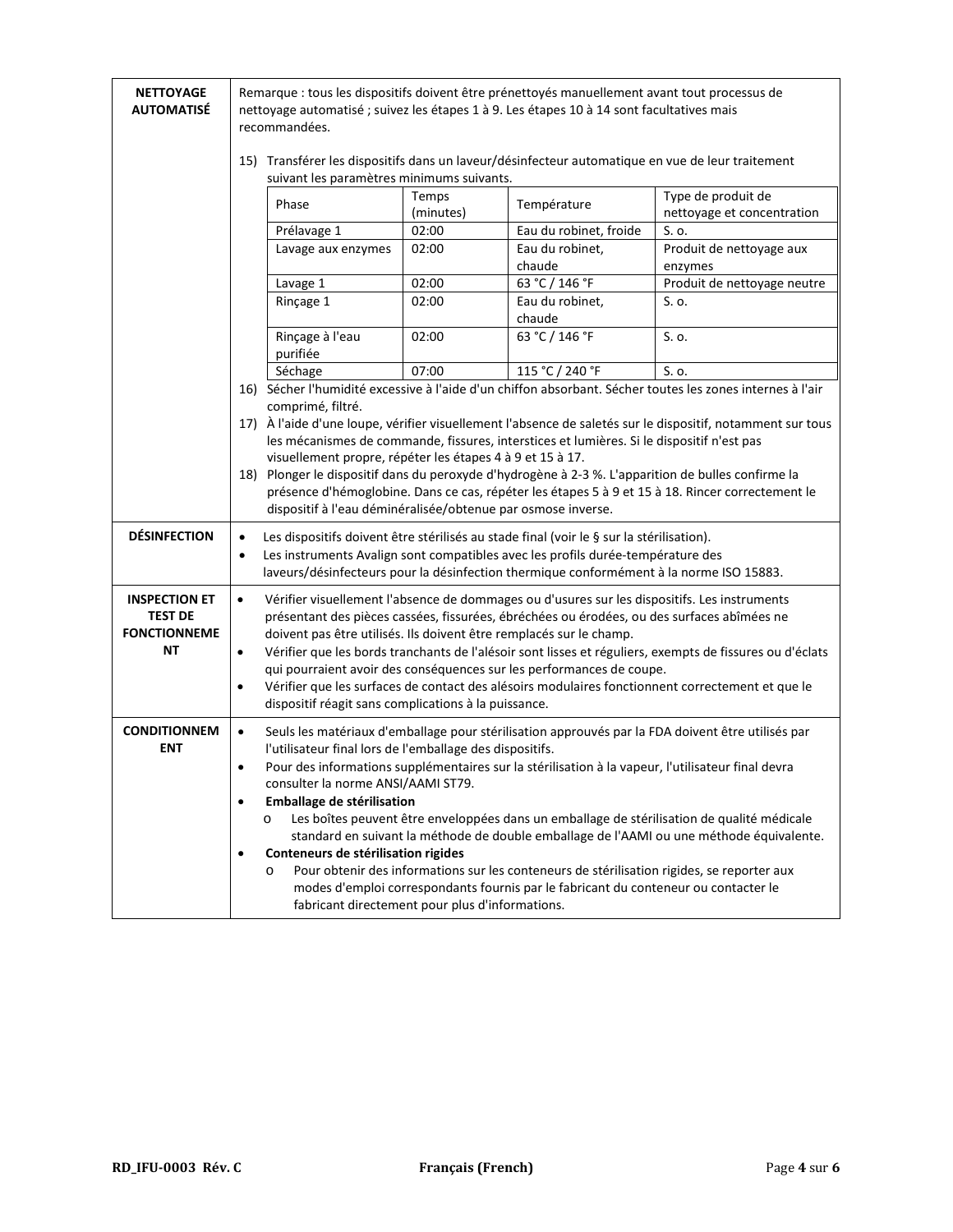| <b>STÉRILISATION</b> | Stériliser à la vapeur. Voici les cycles minimums requis pour la stérilisation à la vapeur des dispositifs<br>Avalign:                                                                                                                                                                                                                                                                                                                                                                                                                                                                                                                                                                                                                                                                                                                                                                                                                                                                                                                                                                                 |                                                                               |                                           |                                                       |                                                                                                                                                            |  |
|----------------------|--------------------------------------------------------------------------------------------------------------------------------------------------------------------------------------------------------------------------------------------------------------------------------------------------------------------------------------------------------------------------------------------------------------------------------------------------------------------------------------------------------------------------------------------------------------------------------------------------------------------------------------------------------------------------------------------------------------------------------------------------------------------------------------------------------------------------------------------------------------------------------------------------------------------------------------------------------------------------------------------------------------------------------------------------------------------------------------------------------|-------------------------------------------------------------------------------|-------------------------------------------|-------------------------------------------------------|------------------------------------------------------------------------------------------------------------------------------------------------------------|--|
|                      | Boîte à instruments avec double emballage :                                                                                                                                                                                                                                                                                                                                                                                                                                                                                                                                                                                                                                                                                                                                                                                                                                                                                                                                                                                                                                                            |                                                                               |                                           |                                                       |                                                                                                                                                            |  |
|                      | <b>Temps</b>                                                                                                                                                                                                                                                                                                                                                                                                                                                                                                                                                                                                                                                                                                                                                                                                                                                                                                                                                                                                                                                                                           |                                                                               |                                           |                                                       |                                                                                                                                                            |  |
|                      | Type de cycle<br>Prévide                                                                                                                                                                                                                                                                                                                                                                                                                                                                                                                                                                                                                                                                                                                                                                                                                                                                                                                                                                                                                                                                               | Température<br>132 °C (270 °F)                                                | d'exposition<br>4 minutes                 | <b>Impulsions</b><br>4                                | Temps de séchage<br>20 minutes                                                                                                                             |  |
|                      |                                                                                                                                                                                                                                                                                                                                                                                                                                                                                                                                                                                                                                                                                                                                                                                                                                                                                                                                                                                                                                                                                                        | Boîte à instrument unique enfermé dans un conteneur de stérilisation rigide : |                                           |                                                       |                                                                                                                                                            |  |
|                      | Type de cycle<br>Prévide                                                                                                                                                                                                                                                                                                                                                                                                                                                                                                                                                                                                                                                                                                                                                                                                                                                                                                                                                                                                                                                                               | Température<br>132 °C (270 °F)                                                | <b>Temps</b><br>d'exposition<br>4 minutes | <b>Impulsions</b><br>4                                | Temps de séchage<br>30 minutes                                                                                                                             |  |
|                      | Les modes d'emploi et recommandations relatifs à la configuration de charge maximale du<br>stérilisateur et fournis par le fabricant doivent être suivis à la lettre. Le stérilisateur doit être installé<br>correctement, entretenu et étalonné.<br>Les paramètres de durée et de température nécessaires à la stérilisation varient en fonction du<br>$\bullet$<br>type de stérilisateur, du cycle et du matériel d'emballage. Il est essentiel de valider les paramètres                                                                                                                                                                                                                                                                                                                                                                                                                                                                                                                                                                                                                            |                                                                               |                                           |                                                       |                                                                                                                                                            |  |
|                      | du processus pour chaque type d'appareil de stérilisation dans l'établissement et chaque<br>configuration de charge.<br>Les dispositifs Avalign ont été validés en conditions de laboratoire à l'aide de la méthode de<br>$\bullet$<br>surdestruction par indicateur biologique (IB) afin d'obtenir un niveau d'assurance de stérilité (NAS)<br>de 10 <sup>-6</sup> dans une boîte à instruments enveloppée deux fois ou dans une boîte à instrument unique<br>enfermé dans un conteneur de stérilisation rigide adapté.<br>Seuls les cycles de stérilisation à la vapeur ont été validés pour une utilisation et sont compatibles<br>$\bullet$<br>avec la forme du dispositif. Un établissement peut décider d'utiliser des cycles de stérilisation à la<br>vapeur différents de ceux proposés s'il a correctement validé le cycle pour assurer la bonne<br>pénétration de la vapeur et un contact adapté avec les dispositifs à stériliser. Remarque : il ne faut<br>pas utiliser de conteneurs de stérilisation rigides pour des cycles de stérilisation à la vapeur par<br>déplacement de gravité. |                                                                               |                                           |                                                       |                                                                                                                                                            |  |
| <b>STOCKAGE</b>      | Après stérilisation, les instruments doivent rester dans leur emballage de stérilisation et être<br>$\bullet$<br>stockés dans un placard propre et sec ou dans une boîte de rangement.<br>Il convient de faire particulièrement attention lors de la manipulation des dispositifs afin d'éviter<br>$\bullet$<br>d'endommager la barrière stérile.                                                                                                                                                                                                                                                                                                                                                                                                                                                                                                                                                                                                                                                                                                                                                      |                                                                               |                                           |                                                       |                                                                                                                                                            |  |
| <b>ENTRETIEN</b>     | Jeter les dispositifs endommagés, usés ou non fonctionnels.<br>$\bullet$<br>Les têtes d'alésoirs ne peuvent pas être réaffûtées.<br>$\bullet$                                                                                                                                                                                                                                                                                                                                                                                                                                                                                                                                                                                                                                                                                                                                                                                                                                                                                                                                                          |                                                                               |                                           |                                                       |                                                                                                                                                            |  |
| <b>GARANTIE</b>      | Tous les produits sont garantis sans défaut de matériau ni de fabrication à la date d'expédition.<br>$\bullet$<br>Les instruments Avalign sont réutilisables et satisfont aux normes AAMI de stérilisation. Tous nos<br>$\bullet$<br>produits ont été conçus et sont fabriqués en conformité avec les normes de qualité les plus<br>strictes. Nous ne pouvons endosser la responsabilité de la défaillance de produits ayant subi une<br>quelconque modification par rapport à leur conception d'origine.                                                                                                                                                                                                                                                                                                                                                                                                                                                                                                                                                                                              |                                                                               |                                           |                                                       |                                                                                                                                                            |  |
| <b>CONTACT</b>       | Fabriqué par :<br><b>Avalign Technologies</b><br>Fort Wayne, IN 46825<br>1-877-289-1096<br>www.avalign.com                                                                                                                                                                                                                                                                                                                                                                                                                                                                                                                                                                                                                                                                                                                                                                                                                                                                                                                                                                                             | 8727 Clinton Park Drive<br>product.questions@avalign.com                      | $\mathsf{CE}_{2797}$                      | EC<br>Instruments)<br><b>Buchsteig 3</b><br>Allemagne | <b>REP</b><br>Représentant agréé :<br><b>Instrumed GmbH</b><br>(dba Avalign German Specialty<br>78 532 Tuttlingen, Unter<br>FTéléphone : +49 7462 200 40 0 |  |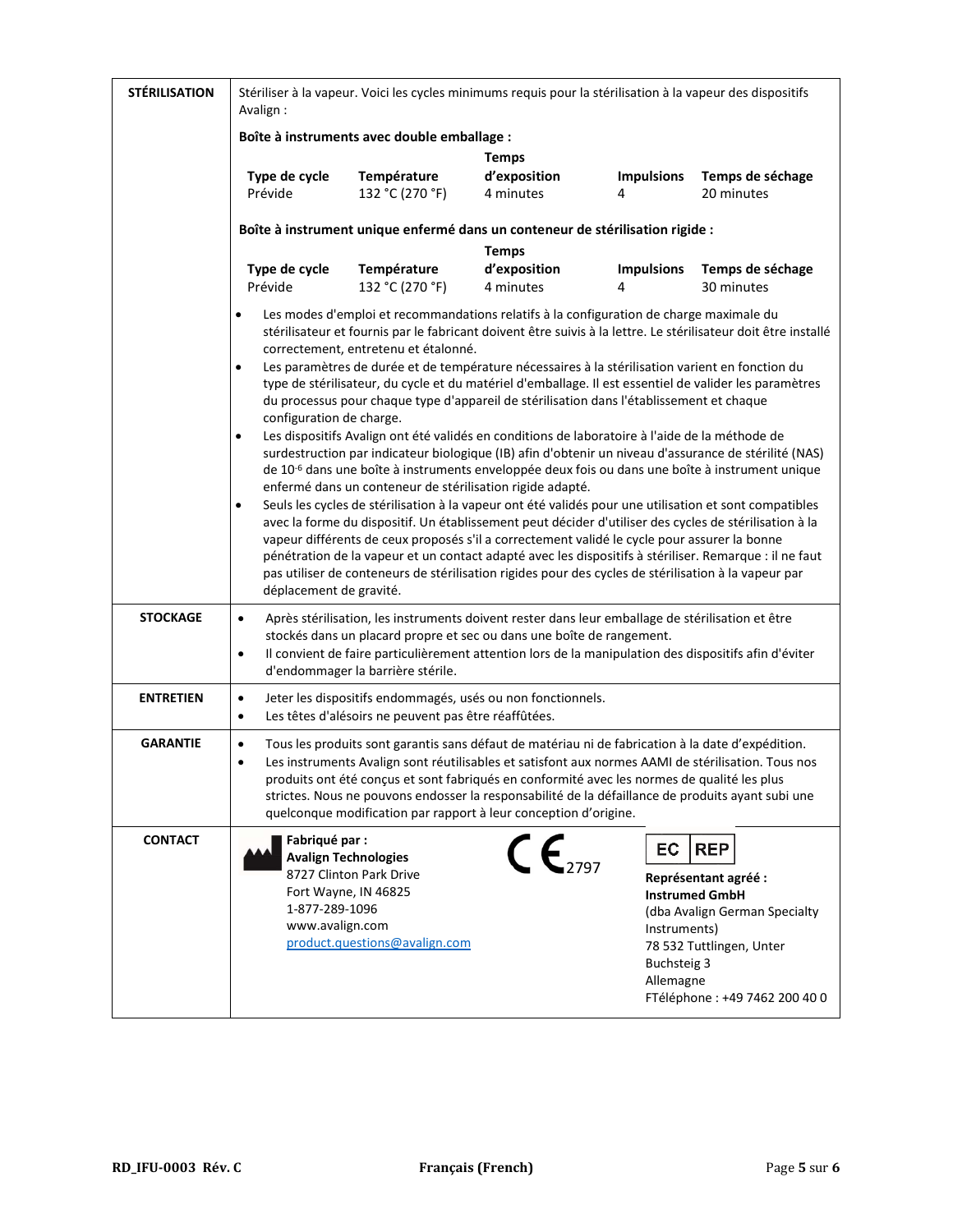### Glossaire des étiquettes

| Symbole          | Titre et traductions                                                                                           |
|------------------|----------------------------------------------------------------------------------------------------------------|
| Г                | Fabricant                                                                                                      |
| EC<br><b>REP</b> | Représentant agréé dans la communauté européenne                                                               |
| LO'              | Numéro de lot / Code de lot                                                                                    |
| REI              | Référence                                                                                                      |
|                  | Consulter le mode d'emploi                                                                                     |
|                  | Attention                                                                                                      |
| <b>ONLY</b>      | La législation fédérale américaine limite la vente de ce dispositif à un médecin ou sur ordre d'un<br>médecin. |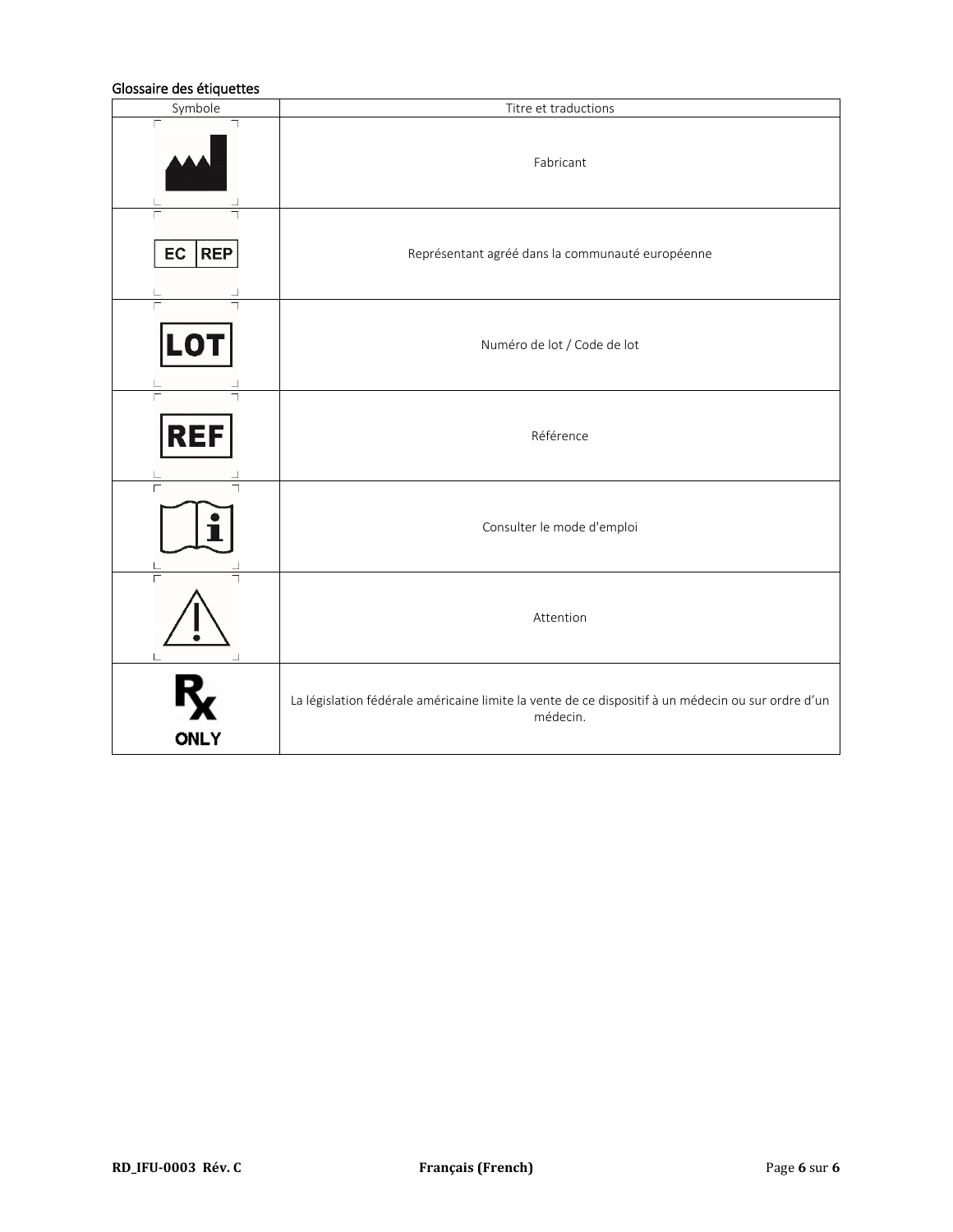# **Deutsch DE**

# Gebrauchsanweisung für einteilige flexible Markraumbohrer system

| <b>VORGESEHENE</b><br><b>VERWENDUNG</b>    | Das flexible Markraumbohrersystem Avalign dient zum Aufbohren der Markhöhle für das<br>$\bullet$<br>Einbringen von Implantaten (z. B. Markraumnägel oder Schäfte).                                                                                                                                                                                                                                                                                                                                                                                                                                                                                                                                                                                                                                                                                                                                                                                                                                                                                                                                                                                                                                                                                                                                                                                                                                                                                                                                                                                                                                                                                                                                                                                                                                                  |
|--------------------------------------------|---------------------------------------------------------------------------------------------------------------------------------------------------------------------------------------------------------------------------------------------------------------------------------------------------------------------------------------------------------------------------------------------------------------------------------------------------------------------------------------------------------------------------------------------------------------------------------------------------------------------------------------------------------------------------------------------------------------------------------------------------------------------------------------------------------------------------------------------------------------------------------------------------------------------------------------------------------------------------------------------------------------------------------------------------------------------------------------------------------------------------------------------------------------------------------------------------------------------------------------------------------------------------------------------------------------------------------------------------------------------------------------------------------------------------------------------------------------------------------------------------------------------------------------------------------------------------------------------------------------------------------------------------------------------------------------------------------------------------------------------------------------------------------------------------------------------|
| <b>VORGESEHENES</b><br><b>NUTZERPROFIL</b> | $\bullet$<br>Chirurgische Eingriffe dürfen nur von Personen durchgeführt werden, die ausreichend über<br>chirurgische Techniken (z. B. Verfahren zum stufenweisen Aufbohren) geschult sind und<br>damit vertraut sind.<br>Konsultieren Sie die medizinische Fachliteratur über Techniken, Komplikationen und<br>$\bullet$<br>Gefahren, bevor Sie einen chirurgischen Eingriff vornehmen. Vor Benutzung des Produkts<br>müssen alle sicherheitsbezogenen Informationen sorgfältig gelesen werden.                                                                                                                                                                                                                                                                                                                                                                                                                                                                                                                                                                                                                                                                                                                                                                                                                                                                                                                                                                                                                                                                                                                                                                                                                                                                                                                    |
| <b>PRODUKTBESCHREIBUNG</b>                 | Einteilige und modulare chirurgische Instrumente bestehen im Allgemeinen aus Edelstahl<br>$\bullet$<br>für medizinische Anwendungen.<br>Kompatibilität der Bohrleistung mit einem modifizierten Trinkle-Aufsatz oder<br>$\circ$<br>einem Jacobs-Bohrfutter.<br>Kompatibilität mit Kugelführungsdraht Nur. Siehe direkte<br>$\circ$<br>Produktkennzeichnung für die jeweiligen Größen. Bei Monoblock-Reibahlen<br>definieren die letzten beiden Ziffern der Katalognummer, "20" oder "30", Ø<br>2,0GW oder Ø 3,0GW. Modulare Reibahlenköpfe sind mit "Ø2.0GW" oder<br>"Ø3.0GW" gekennzeichnet. Instrumentenbehältnisse und -schalen können<br>aus verschiedenen Materialien wie beispielsweise Edelstahl, Aluminium und<br>Silikonmatten bestehen.<br>Die Instrumente werden UNSTERIL geliefert und müssen vor dem Gebrauch inspiziert,<br>$\bullet$<br>gereinigt und sterilisiert werden.<br>Die Produkte sind kritisch und müssen gemäß FDA-Richtlinien und Spaulding-<br>$\bullet$<br>Klassifizierungsschema endsterilisiert werden.                                                                                                                                                                                                                                                                                                                                                                                                                                                                                                                                                                                                                                                                                                                                                                              |
|                                            | Die Produkte dürfen nicht implantiert werden.<br>$\bullet$                                                                                                                                                                                                                                                                                                                                                                                                                                                                                                                                                                                                                                                                                                                                                                                                                                                                                                                                                                                                                                                                                                                                                                                                                                                                                                                                                                                                                                                                                                                                                                                                                                                                                                                                                          |
| <b>WARNHINWEISE</b>                        | Avalign empfiehlt, Medizinprodukte vor der Sterilisation manuell und automatisch zu<br>$\bullet$<br>reinigen. Automatische Methoden allein reichen möglicherweise nicht aus, um die Produkte<br>adäquat zu reinigen. Die Produkte müssen trocknen, bevor sie für die Sterilisation verpackt<br>werden.<br>Die Produkte sollten nach dem Gebrauch schnellstmöglich aufbereitet werden. Die<br>$\bullet$                                                                                                                                                                                                                                                                                                                                                                                                                                                                                                                                                                                                                                                                                                                                                                                                                                                                                                                                                                                                                                                                                                                                                                                                                                                                                                                                                                                                              |
|                                            | Instrumente müssen getrennt von den Behältern und Schalen gereinigt werden.<br>Flexible Instrumente enthalten herausfordernde Elemente, denen bei der Reinigung<br>$\bullet$<br>besondere Aufmerksamkeit geschenkt werden muss. Wiederholtes Biegen oder zu starkes<br>Biegen der Instrumente kann nachteilige Auswirkungen auf ihre Ermüdungseigenschaften<br>und ihre Nutzungsdauer haben.<br>Alle Reinigungsmittellösungen sollten regelmäßig ausgetauscht werden, bevor sie zu stark<br>$\bullet$<br>verschmutzt werden.<br>Vor der Reinigung, Sterilisation und Verwendung müssen alle Sicherheitskappen vorsichtig<br>$\bullet$<br>entfernt werden. Alle Instrumente sollten im Hinblick auf ihre Funktionsfähigkeit und ihren<br>ordnungsgemäßen Zustand überprüft werden. Benutzen Sie die Instrumente nicht, wenn sie<br>nicht zufriedenstellend funktionieren.<br>Bei der Validierung der beschriebenen Sterilisationsmethoden befanden sich die<br>$\bullet$<br>Instrumente an bestimmten, durch das Behältnis-Design vorgegebenen Orten. Bereiche, die<br>für bestimmte Instrumente vorgesehen sind, sollten nur diese Instrumente enthalten.<br>Stumpfe und/oder beschädigte Bohrköpfe erhöhen beim Bohren den Druck und die<br>$\bullet$<br>Temperatur im Markraum und sollten vor dem klinischen Einsatz inspiziert und<br>ausgesondert werden.<br>Geräte müssen mit einer Drill Torque-Einstellung verwendet werden. Die Verwendung bei<br>$\bullet$<br>einer Einstellung für den Drehmomentverlust kann zu vorzeitigen Fehlern führen.<br>Vorrichtungen müssen über einen Führungsdraht mit Kugelspitze verwendet werden, um<br>$\bullet$<br>die Verbindung zwischen dem Reibahlenkopf und dem flexiblen Schaft zu sichern und<br>Standard-Rückholstrategien aus dem Knochenkanal zu unterstützen. |
|                                            | Beschädigungsrisiko: Das chirurgische Instrument ist ein Präzisionsgerät. Damit es<br>$\bullet$<br>ordnungsgemäß funktioniert, muss es vorsichtig gehandhabt werden. Unsachgemäße<br>externe Handhabung kann zu Fehlfunktionen des Instruments führen.<br>Scharfe Instrumente müssen mit Vorsicht benutzt werden, um Verletzungen zu vermeiden.                                                                                                                                                                                                                                                                                                                                                                                                                                                                                                                                                                                                                                                                                                                                                                                                                                                                                                                                                                                                                                                                                                                                                                                                                                                                                                                                                                                                                                                                     |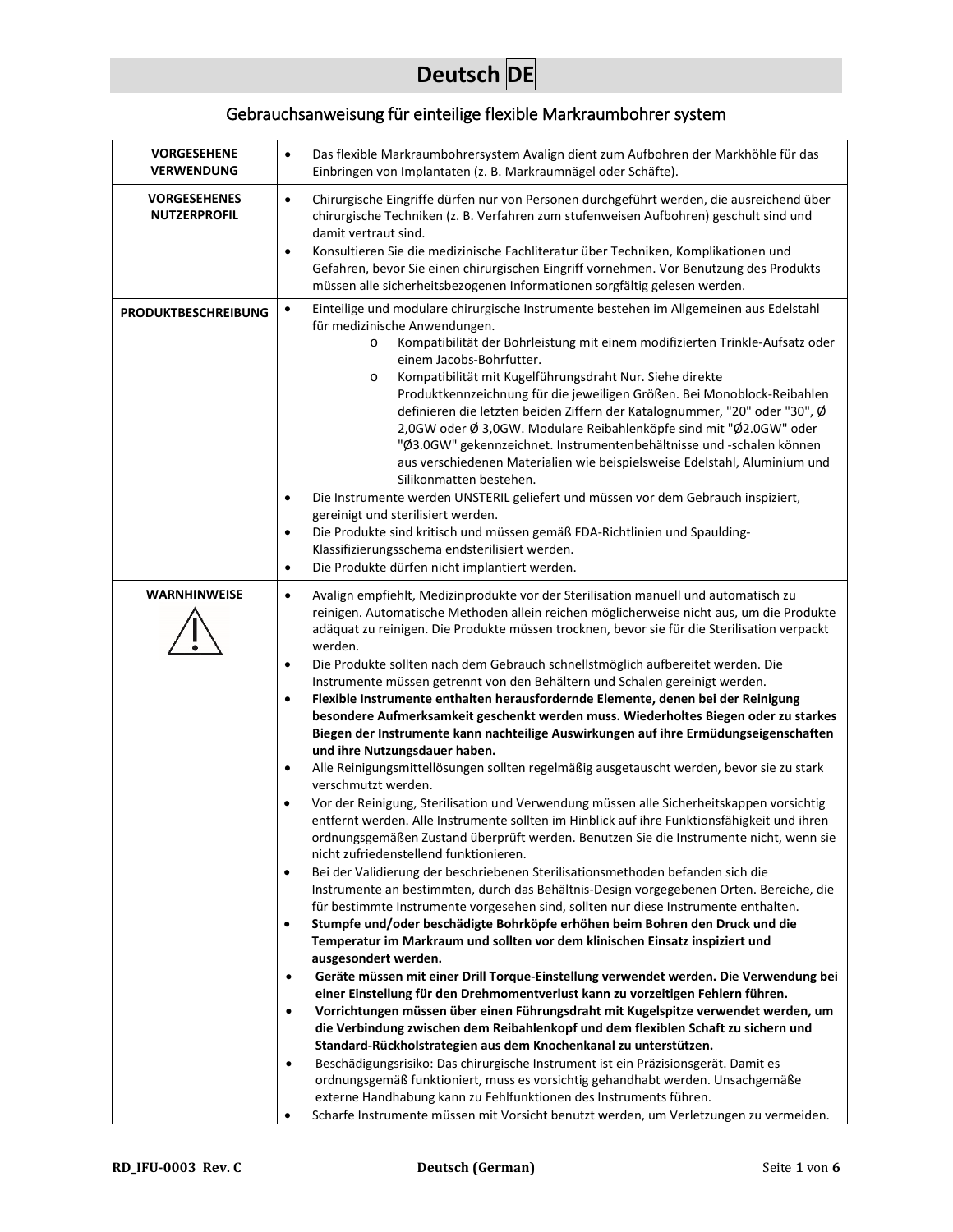|                                                 | Wenn ein Instrument bei einem Patienten benutzt wird/wurde, bei dem Creutzfeldt-Jakob-<br>٠<br>Krankheit diagnostiziert wurde oder vermutet wird, darf es nicht wiederverwendet werden<br>und muss vernichtet werden, da bei der Aufbereitung oder Sterilisation das Risiko einer<br>Kreuzkontamination nicht beseitigt werden kann.                                                                                                                                    |
|-------------------------------------------------|-------------------------------------------------------------------------------------------------------------------------------------------------------------------------------------------------------------------------------------------------------------------------------------------------------------------------------------------------------------------------------------------------------------------------------------------------------------------------|
| <b>ACHTUNG</b><br><b>ONLY</b>                   | Nach US-amerikanischem Bundesgesetz darf dieses Gerät nur von einem zugelassenen Arzt oder<br>auf ärztliche Anordnung verkauft, vertrieben und benutzt werden.                                                                                                                                                                                                                                                                                                          |
| <b>GRENZEN DER</b><br><b>WIEDERAUFBEREITUNG</b> | Die wiederholte Aufbereitung hat nur minimale Auswirkungen auf die Instrumente. Das Ende der<br>Nutzungsdauer wird normalerweise durch Abnutzung und Beschädigung aufgrund<br>bestimmungsgemäßer Verwendung bestimmt.                                                                                                                                                                                                                                                   |
| <b>HAFTUNGSAUSSCHLUSS</b>                       | Der Aufbereiter ist dafür verantwortlich, dass die Aufbereitung unter Verwendung der<br>geeigneten Geräte und Materialien erfolgt und das Personal ausreichend geschult ist, damit das<br>gewünschte Ergebnis erzielt wird. Dazu ist es erforderlich, den Prozess zu validieren und<br>routinemäßig zu überwachen. Jede Abweichung von diesen Anweisungen durch den Aufbereiter<br>muss auf ihre Effektivität und potenziell unerwünschte Folgen hin untersucht werden. |

## Aufbereitungsanleitung

| <b>ERFORDERLICHE</b><br><b>AUSRÜSTUNG</b>             |                | Kaltes Leitungswasser (< 20°C / 68°F)<br>Warmes Leitungswasser (> 40°C / 104°F)<br>Wasser<br>Deionisiertes Wasser oder Umkehrosmosewasser<br>(Zimmertemperatur)                                                                                                                                                                                                                                                                                                                                                                                                                                                                                                                                                                                                                                                                                                                                                                                                                                                                                             |                                                                                                                                                                                                                                                                                                                                                                                                                                                                                                                                                                                                          |  |
|-------------------------------------------------------|----------------|-------------------------------------------------------------------------------------------------------------------------------------------------------------------------------------------------------------------------------------------------------------------------------------------------------------------------------------------------------------------------------------------------------------------------------------------------------------------------------------------------------------------------------------------------------------------------------------------------------------------------------------------------------------------------------------------------------------------------------------------------------------------------------------------------------------------------------------------------------------------------------------------------------------------------------------------------------------------------------------------------------------------------------------------------------------|----------------------------------------------------------------------------------------------------------------------------------------------------------------------------------------------------------------------------------------------------------------------------------------------------------------------------------------------------------------------------------------------------------------------------------------------------------------------------------------------------------------------------------------------------------------------------------------------------------|--|
|                                                       |                | Reinigungsmittel                                                                                                                                                                                                                                                                                                                                                                                                                                                                                                                                                                                                                                                                                                                                                                                                                                                                                                                                                                                                                                            | Enzymatische Reinigungslösung pH 6,0-8,0; z. B. MetriZyme,<br>EndoZime, Enzol<br>Neutrales Reinigungsmittel pH 6,0-8,0; z. B. Liqui-nox, Valsure                                                                                                                                                                                                                                                                                                                                                                                                                                                         |  |
|                                                       |                | Zubehör                                                                                                                                                                                                                                                                                                                                                                                                                                                                                                                                                                                                                                                                                                                                                                                                                                                                                                                                                                                                                                                     | Bürsten verschiedener Größe und/oder Reinigungsdrähte mit<br>Nylonborsten<br>Sterile Spritzen oder gleichwertiges Zubehör<br>Saugfähiges Material, fusselarme Einmaltücher oder gleichwertiges<br>Zubehör<br>Einweichschüsseln<br>Wasserstoffperoxid                                                                                                                                                                                                                                                                                                                                                     |  |
|                                                       |                | Geräte                                                                                                                                                                                                                                                                                                                                                                                                                                                                                                                                                                                                                                                                                                                                                                                                                                                                                                                                                                                                                                                      | Medizinische Druckluft<br>Ultraschallbad<br>Reinigungs-/Desinfektionsgerät                                                                                                                                                                                                                                                                                                                                                                                                                                                                                                                               |  |
| <b>EINSATZORT</b><br><b>UND</b><br><b>CONTAINMENT</b> | 1)<br>2)<br>3) |                                                                                                                                                                                                                                                                                                                                                                                                                                                                                                                                                                                                                                                                                                                                                                                                                                                                                                                                                                                                                                                             | Krankenhauspraktiken für den Einsatzort befolgen. Die Instrumente sollten nach dem Gebrauch<br>feucht gehalten werden, um ein Eintrocknen der Verschmutzungen zu vermeiden. Überschüssigen<br>Schmutz aus/von allen Lumen, Oberflächen, Ritzen, Gleitmechanismen, Gelenken, flexiblen<br>Bereichen und allen anderen schwer zu reinigenden Stellen entfernen.<br>Lumen sofort nach dem Gebrauch mit einer Reinigungslösung spülen.<br>Allgemeine Vorsichtsmaßnahmen beachten und Instrumente für den Transport in den zentralen<br>Aufbereitungsbereich in geschlossene oder bedeckte Behältnisse legen. |  |
| <b>MANUELLE</b><br><b>REINIGUNG</b>                   | 4)<br>5)<br>6) | Alle Instrumente gemäß Herstelleranweisungen zerlegen.<br>Instrumente mindestens 3 Minuten lang unter kaltem fließendem Leitungswasser spülen und dabei<br>Schmutzreste abwischen. Bewegliche Mechanismen hin und her bewegen und alle Lumen, Risse<br>und/oder Spalten spülen. Bei Instrumenten mit flexiblen Bereichen den Schaft in verschiedene<br>Richtungen biegen und dabei drehen, um sicherzustellen, dass alle Oberflächen ausreichend gespült<br>werden.<br>Bereiten Sie eine enzymatische Reinigungslösung gemäß Herstellerangaben<br>(Verdünnung/Konzentration, Wasserqualität und Temperatur) zu. Tauchen Sie die Geräte in die<br>Lösung ein und lassen Sie sie mindestens 10 Minuten lang einweichen. Bürsten Sie die Oberflächen<br>während des Einweichens mit einer weichen Bürste ab, um Blut und andere Rückstände zu<br>entfernen. Achten Sie dabei besonders auf Gewinde, Spalten, Nähte und andere schwer zugängliche<br>Bereiche.<br>Wenn das Instrument Gleitmechanismen oder Gelenke hat, bewegen Sie es beim Reinigen hin<br>a) |                                                                                                                                                                                                                                                                                                                                                                                                                                                                                                                                                                                                          |  |
|                                                       |                |                                                                                                                                                                                                                                                                                                                                                                                                                                                                                                                                                                                                                                                                                                                                                                                                                                                                                                                                                                                                                                                             | und her, um eingefangenen Schmutz zu entfernen.                                                                                                                                                                                                                                                                                                                                                                                                                                                                                                                                                          |  |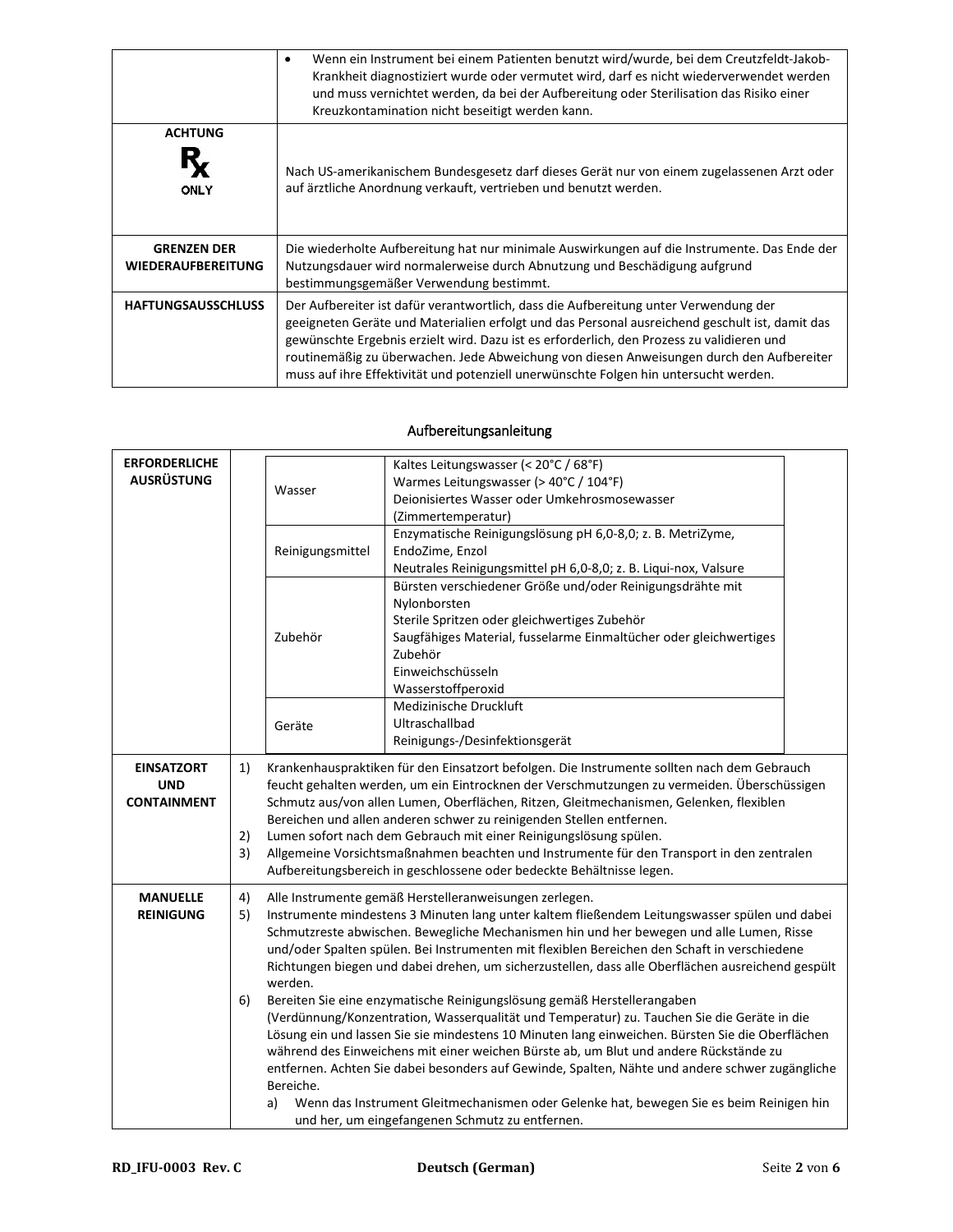## Aufbereitungsanleitung

| 7)<br>8) | Lumen sollten mit einer passgenauen Nylonbürste oder einem Reinigungsdraht gereinigt<br>b)<br>werden. Dazu die Bürste mit einer Drehbewegung einführen und wieder herausziehen, um die<br>Schmutzentfernung zu erleichtern. Achten Sie darauf, dass der gesamte Durchmesser und der<br>Boden des Lumens erreicht werden. Spülen Sie das Lumen mindestens dreimal mit einer<br>Spritze, die mindestens 60 ml Lösung enthält.<br>Bei Instrumenten mit flexiblen Bereichen den Schaft in der Lösung in verschiedene Richtungen<br>c)<br>biegen und drehen und mit einer Bürste mittels Drehbewegung alle Oberflächen reinigen.<br>Instrumente aus der Lösung entfernen und mindestens 3 Minuten mit kaltem Leitungswasser<br>spülen. Bewegen Sie dabei alle beweglichen Mechanismen und spülen Sie alle Lumen, Risse<br>und/oder Spalten aus. Bei Instrumenten mit flexiblen Bereichen den Schaft in der Lösung in<br>verschiedene Richtungen biegen und drehen, damit alle Oberflächen adäquat gespült werden.<br>Bereiten Sie eine neutrale Reinigungslösung gemäß Herstellerangaben (Verdünnung/Konzentration,<br>Wasserqualität und Temperatur) zu. Tauchen Sie die Geräte in die Lösung ein und lassen Sie sie<br>mindestens 5 Minuten lang einweichen. Bürsten Sie die Oberflächen während des Einweichens mit<br>einer weichen Bürste ab, um Blut und andere Rückstände zu entfernen. Achten Sie dabei besonders<br>auf Gewinde, Spalten, Nähte und andere schwer zugängliche Bereiche.<br>Wenn das Instrument Gleitmechanismen oder Gelenke hat, bewegen Sie es beim Reinigen hin<br>a)<br>und her, um eingefangenen Schmutz zu entfernen.<br>Lumen sollten mit einer passgenauen Nylonbürste oder einem Reinigungsdraht gereinigt<br>b)<br>werden. Dazu die Bürste mit einer Drehbewegung einführen und wieder herausziehen, um die<br>Schmutzentfernung zu erleichtern. Achten Sie darauf, dass der gesamte Durchmesser und der<br>Boden des Lumens erreicht werden. Spülen Sie das Lumen mindestens dreimal mit einer<br>Spritze, die mindestens 60 ml Lösung enthält.<br>Bei Instrumenten mit flexiblen Bereichen den Schaft in der Lösung in verschiedene Richtungen<br>c)<br>biegen und drehen und mit einer Bürste mittels Drehbewegung alle Oberflächen reinigen. |
|----------|--------------------------------------------------------------------------------------------------------------------------------------------------------------------------------------------------------------------------------------------------------------------------------------------------------------------------------------------------------------------------------------------------------------------------------------------------------------------------------------------------------------------------------------------------------------------------------------------------------------------------------------------------------------------------------------------------------------------------------------------------------------------------------------------------------------------------------------------------------------------------------------------------------------------------------------------------------------------------------------------------------------------------------------------------------------------------------------------------------------------------------------------------------------------------------------------------------------------------------------------------------------------------------------------------------------------------------------------------------------------------------------------------------------------------------------------------------------------------------------------------------------------------------------------------------------------------------------------------------------------------------------------------------------------------------------------------------------------------------------------------------------------------------------------------------------------------------------------------------------------------------------------------------------------------------------------------------------------------------------------------------------------------------------------------------------------------------------------------------------------------------------------------------------------------------------------------------------------------------------------------------------------------------|
| 9)       | Instrumente aus der Lösung entfernen und mindestens 3 Minuten mit kaltem Leitungswasser<br>spülen. Bewegen Sie dabei alle beweglichen Mechanismen und spülen Sie alle Lumen, Risse<br>und/oder Spalten aus. Bei Instrumenten mit flexiblen Bereichen den Schaft in der Lösung leicht in                                                                                                                                                                                                                                                                                                                                                                                                                                                                                                                                                                                                                                                                                                                                                                                                                                                                                                                                                                                                                                                                                                                                                                                                                                                                                                                                                                                                                                                                                                                                                                                                                                                                                                                                                                                                                                                                                                                                                                                        |
|          | verschiedene Richtungen biegen und drehen, damit alle Oberflächen adäquat gespült werden.<br>10) Bereiten Sie gemäß Herstellerangaben ein Ultraschallbad mit einer enzymatischen Reinigungslösung<br>vor. Behandeln Sie die Instrumente mindestens 15 Minuten lang mit einer Frequenz von 40 kHz. Es<br>wird empfohlen, ein Ultraschallbad mit Spülvorrichtung zu verwenden. Instrumente mit Lumen                                                                                                                                                                                                                                                                                                                                                                                                                                                                                                                                                                                                                                                                                                                                                                                                                                                                                                                                                                                                                                                                                                                                                                                                                                                                                                                                                                                                                                                                                                                                                                                                                                                                                                                                                                                                                                                                             |
|          | sollten vollständig untergetaucht mit Reinigungslösung durchgespült werden, um sicherzustellen,<br>dass alle Oberflächen mit der Lösung in Berührung kommen.<br>11) Nehmen Sie die Instrumente aus dem Bad und spülen Sie sie mindestens 4 Minuten mit<br>deionisiertem Wasser oder Umkehrosmosewasser. Bewegen Sie dabei die beweglichen<br>Mechanismen und spülen Sie alle Lumen, Risse und/oder Spalten aus. Bei Instrumenten mit<br>flexiblen Bereichen den Schaft in der Lösung mindestens 2 Minuten lang in verschiedene Richtungen                                                                                                                                                                                                                                                                                                                                                                                                                                                                                                                                                                                                                                                                                                                                                                                                                                                                                                                                                                                                                                                                                                                                                                                                                                                                                                                                                                                                                                                                                                                                                                                                                                                                                                                                      |
|          | biegen und drehen, damit alle Oberflächen adäquat gespült werden.<br>12) Trocknen Sie das Instrument mit einem saugfähigen Tuch ab. Verwenden Sie gefilterte Druckluft,                                                                                                                                                                                                                                                                                                                                                                                                                                                                                                                                                                                                                                                                                                                                                                                                                                                                                                                                                                                                                                                                                                                                                                                                                                                                                                                                                                                                                                                                                                                                                                                                                                                                                                                                                                                                                                                                                                                                                                                                                                                                                                        |
|          | um Innenräume zu trocknen.<br>13) Überprüfen Sie das Instrument (mit allen beweglichen Mechanismen, Rissen, Spalten und Lumen)                                                                                                                                                                                                                                                                                                                                                                                                                                                                                                                                                                                                                                                                                                                                                                                                                                                                                                                                                                                                                                                                                                                                                                                                                                                                                                                                                                                                                                                                                                                                                                                                                                                                                                                                                                                                                                                                                                                                                                                                                                                                                                                                                 |
|          | visuell unter Vergrößerung auf verbleibenden Schmutz. Wenn es nicht sauber ist, wiederholen Sie<br>die Schritte 4-13.                                                                                                                                                                                                                                                                                                                                                                                                                                                                                                                                                                                                                                                                                                                                                                                                                                                                                                                                                                                                                                                                                                                                                                                                                                                                                                                                                                                                                                                                                                                                                                                                                                                                                                                                                                                                                                                                                                                                                                                                                                                                                                                                                          |
|          | 14) Tauchen Sie das Instrument in 2-3 % Wasserstoffperoxid ein. Das Erscheinen von Blasen bestätigt<br>das Vorhandensein von Hämoglobin. Wiederholen Sie die Schritte 5-14, falls Blasen auftreten.<br>Spülen Sie das Instrument sorgfältig mit deionisiertem Wasser oder Umkehrosmosewasser.                                                                                                                                                                                                                                                                                                                                                                                                                                                                                                                                                                                                                                                                                                                                                                                                                                                                                                                                                                                                                                                                                                                                                                                                                                                                                                                                                                                                                                                                                                                                                                                                                                                                                                                                                                                                                                                                                                                                                                                  |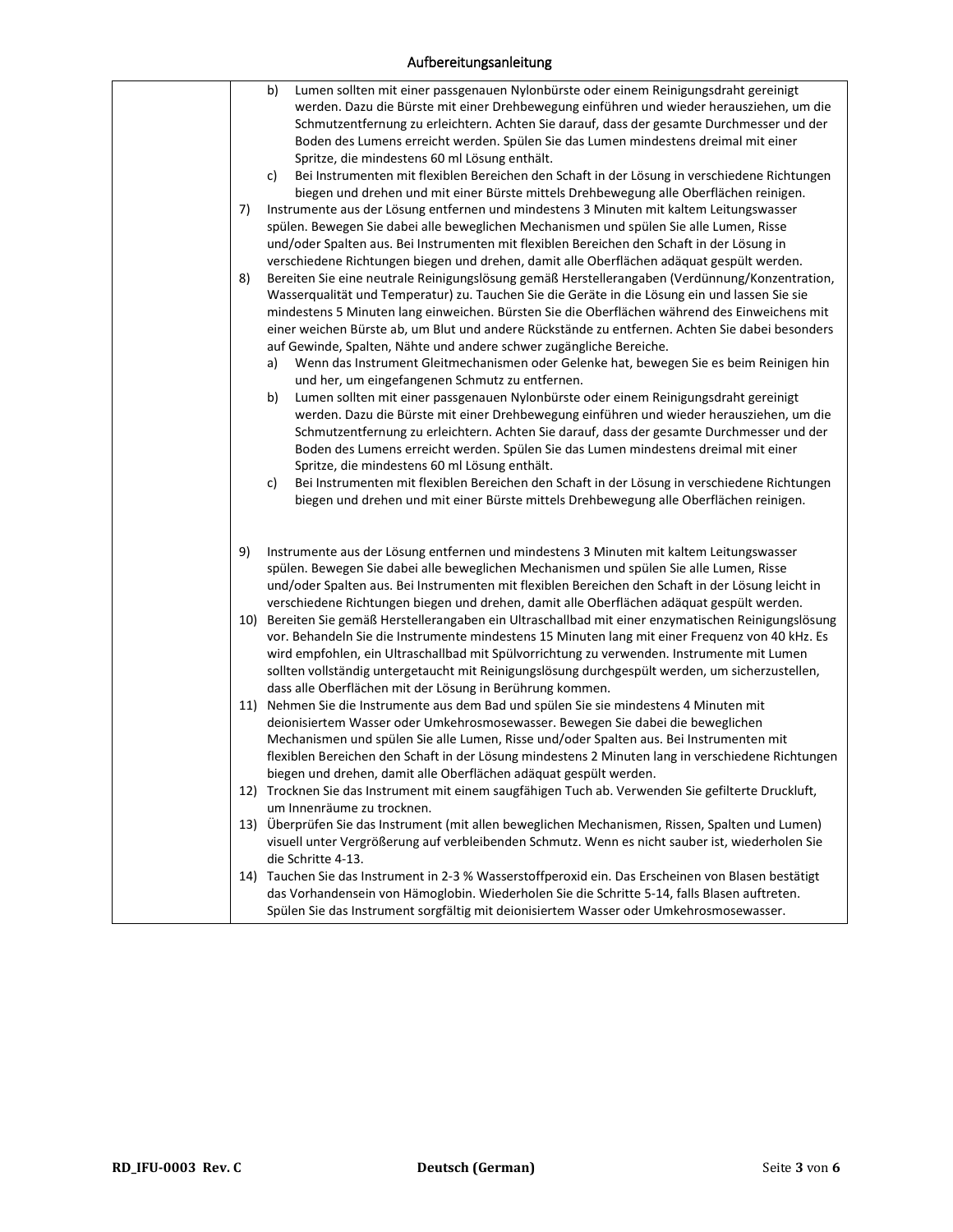| <b>AUTOMATISCHE</b><br><b>REINIGUNG</b>            | Hinweis: Alle Instrumente müssen vor einer automatischen Reinigung manuell vorgereinigt werden<br>(Schritte 1-9). Die Schritte 10-14 sind optional, werden aber empfohlen.                                                                                                                                                                                                                                                                                                                                                                                                      |                                                                                                                                                                                                                                                                                                                                                                                                                                                                                                                                                                                                                                                                                                |                                                                                                                                                                                                                                                                 |                                                                                                                                                                                                                                                                                                 |  |
|----------------------------------------------------|---------------------------------------------------------------------------------------------------------------------------------------------------------------------------------------------------------------------------------------------------------------------------------------------------------------------------------------------------------------------------------------------------------------------------------------------------------------------------------------------------------------------------------------------------------------------------------|------------------------------------------------------------------------------------------------------------------------------------------------------------------------------------------------------------------------------------------------------------------------------------------------------------------------------------------------------------------------------------------------------------------------------------------------------------------------------------------------------------------------------------------------------------------------------------------------------------------------------------------------------------------------------------------------|-----------------------------------------------------------------------------------------------------------------------------------------------------------------------------------------------------------------------------------------------------------------|-------------------------------------------------------------------------------------------------------------------------------------------------------------------------------------------------------------------------------------------------------------------------------------------------|--|
|                                                    | 15) Legen Sie die Instrumente in ein automatisches Reinigungs-Desinfektionsgerät für eine Behandlung<br>mit den nachstehend aufgeführten Mindestparametern.                                                                                                                                                                                                                                                                                                                                                                                                                     |                                                                                                                                                                                                                                                                                                                                                                                                                                                                                                                                                                                                                                                                                                |                                                                                                                                                                                                                                                                 |                                                                                                                                                                                                                                                                                                 |  |
|                                                    | Phase                                                                                                                                                                                                                                                                                                                                                                                                                                                                                                                                                                           | Zeit (Minuten)                                                                                                                                                                                                                                                                                                                                                                                                                                                                                                                                                                                                                                                                                 | Temperatur                                                                                                                                                                                                                                                      | Art und Konzentration des<br>Reinigungsmittels                                                                                                                                                                                                                                                  |  |
|                                                    | Vorwäsche 1                                                                                                                                                                                                                                                                                                                                                                                                                                                                                                                                                                     | 02:00                                                                                                                                                                                                                                                                                                                                                                                                                                                                                                                                                                                                                                                                                          | Kaltes Leitungswasser                                                                                                                                                                                                                                           | n. z.                                                                                                                                                                                                                                                                                           |  |
|                                                    | Enzymatisches<br>Waschen                                                                                                                                                                                                                                                                                                                                                                                                                                                                                                                                                        | 02:00                                                                                                                                                                                                                                                                                                                                                                                                                                                                                                                                                                                                                                                                                          | Heißes Leitungswasser                                                                                                                                                                                                                                           | Enzymatisches<br>Reinigungsmittel                                                                                                                                                                                                                                                               |  |
|                                                    | Waschen 1                                                                                                                                                                                                                                                                                                                                                                                                                                                                                                                                                                       | 02:00                                                                                                                                                                                                                                                                                                                                                                                                                                                                                                                                                                                                                                                                                          | Temperatur: 63°C<br>(146°F)                                                                                                                                                                                                                                     | Neutrales Reinigungsmittel                                                                                                                                                                                                                                                                      |  |
|                                                    | Spülen 1                                                                                                                                                                                                                                                                                                                                                                                                                                                                                                                                                                        | 02:00                                                                                                                                                                                                                                                                                                                                                                                                                                                                                                                                                                                                                                                                                          | Heißes Leitungswasser                                                                                                                                                                                                                                           | n. z.                                                                                                                                                                                                                                                                                           |  |
|                                                    | Spülen mit<br>gereinigtem Wasser                                                                                                                                                                                                                                                                                                                                                                                                                                                                                                                                                | 02:00                                                                                                                                                                                                                                                                                                                                                                                                                                                                                                                                                                                                                                                                                          | Temperatur: 63°C<br>(146°F)                                                                                                                                                                                                                                     | n. z.                                                                                                                                                                                                                                                                                           |  |
|                                                    | Trocknen                                                                                                                                                                                                                                                                                                                                                                                                                                                                                                                                                                        | 07:00                                                                                                                                                                                                                                                                                                                                                                                                                                                                                                                                                                                                                                                                                          | Temperatur: 115°C<br>(240°F)                                                                                                                                                                                                                                    | n. z.                                                                                                                                                                                                                                                                                           |  |
| <b>DESINFEKTION</b>                                | $\bullet$                                                                                                                                                                                                                                                                                                                                                                                                                                                                                                                                                                       | 16) Trocknen Sie verbleibende Feuchtigkeit mit einem saugfähigen Tuch ab. Verwenden Sie gefilterte<br>Druckluft, um Innenräume zu trocknen.<br>17) Überprüfen Sie das Instrument (mit allen beweglichen Mechanismen, Rissen, Spalten und Lumen)<br>visuell unter Vergrößerung auf verbleibenden Schmutz. Wenn es nicht sichtbar sauber ist,<br>wiederholen Sie die Schritte 4-9, 15-17.<br>18) Tauchen Sie das Instrument in 2-3 % Wasserstoffperoxid ein. Das Erscheinen von Blasen bestätigt<br>das Vorhandensein von Hämoglobin. Wiederholen Sie die Schritte 5-9, 15-18, falls Blasen auftreten.<br>Spülen Sie das Instrument sorgfältig mit deionisiertem Wasser oder Umkehrosmosewasser. |                                                                                                                                                                                                                                                                 |                                                                                                                                                                                                                                                                                                 |  |
|                                                    | Die Instrumente müssen endsterilisiert werden (Siehe Abschnitt "Sterilisation").<br>Avalign-Instrumente können nach den in ISO 15883 angegebenen Zeit-Temperatur-Profilen für die<br>$\bullet$<br>thermische Desinfektion desinfiziert werden.                                                                                                                                                                                                                                                                                                                                  |                                                                                                                                                                                                                                                                                                                                                                                                                                                                                                                                                                                                                                                                                                |                                                                                                                                                                                                                                                                 |                                                                                                                                                                                                                                                                                                 |  |
| <b>INSPEKTION UND</b><br><b>FUNKTIONSTEST</b><br>S | Überprüfen Sie das Instrument visuell auf Schäden und Abnutzung. Instrumente mit gebrochenen,<br>$\bullet$<br>gerissenen, abgeschlagenen oder matten Oberflächen sollten nicht mehr benutzt und sofort ersetzt<br>werden.<br>Überprüfen Sie, ob die Schneidkanten des Bohrers glatt, durchgehend und frei von Rissen oder<br>٠<br>Absplitterungen sind, die die Schnittleistung beeinträchtigen könnten.<br>Überprüfen Sie, ob die Passflächen des modularen Bohrers wie vorgesehen funktionieren und das<br>$\bullet$<br>Instrument problemlos mit Strom versorgt werden kann. |                                                                                                                                                                                                                                                                                                                                                                                                                                                                                                                                                                                                                                                                                                |                                                                                                                                                                                                                                                                 |                                                                                                                                                                                                                                                                                                 |  |
| <b>VERPACKUNG</b>                                  | $\bullet$<br>verwenden.<br>$\bullet$<br>Sterilisationstuch<br>٠<br>$\circ$<br>$\bullet$<br>$\circ$                                                                                                                                                                                                                                                                                                                                                                                                                                                                              | über Dampfsterilisation zu erhalten.<br>Starre Sterilisationsbehälter                                                                                                                                                                                                                                                                                                                                                                                                                                                                                                                                                                                                                          | Doppellage gemäß AAMI-Vorschriften oder einer gleichwertigen Methode umhüllt werden.<br>Informationen zu starren Sterilisationsbehältern entnehmen Sie bitte den entsprechenden<br>Herstelleranweisungen. Sie können sich auch direkt an den Hersteller wenden. | Der Endnutzer sollte zum Verpacken der Instrumente nur Sterilisationsbeutel mit FDA-Zulassung<br>Der Endnutzer sollte den Standard ANSI/AAMI ST79 zu Rate ziehen, um zusätzliche Informationen<br>Die Behältnisse können mit einem Standard-Sterilisationstuch für medizinische Zwecke in einer |  |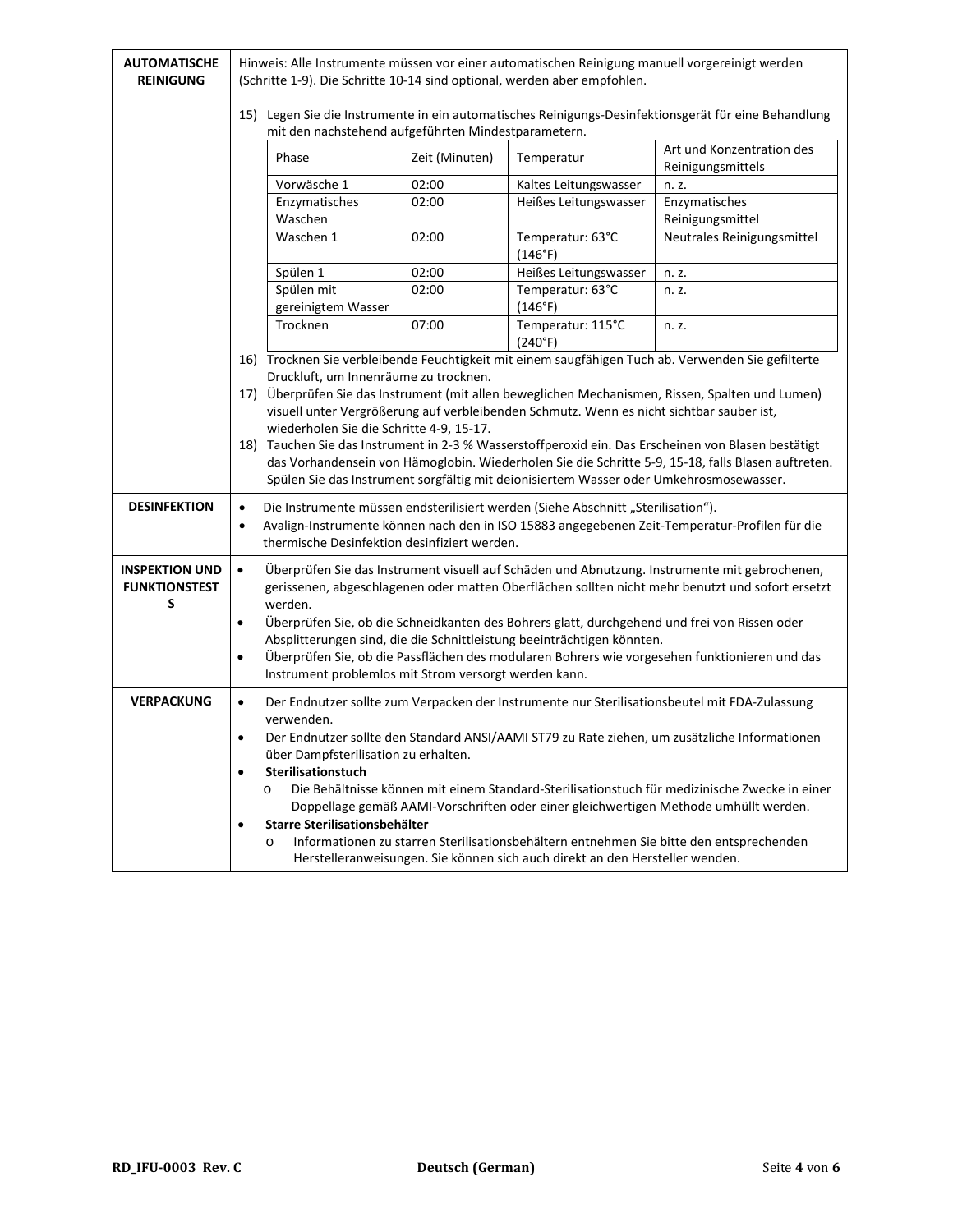| <b>STERILISATION</b>      | Mit Dampf sterilisieren. Die nachstehenden Angaben sind Mindestzyklen für die Dampfsterilisation von<br>Avalign-Instrumenten:                                                                                                                                                                                                                                                                                                                                                                                                                                                                                                                                                                                                                                                                                                                                                                                                                                                                                                                                                                                                                                                                                                                                                                                                                                                                                                                                                                                                           |                             |                                     |                   |                              |  |
|---------------------------|-----------------------------------------------------------------------------------------------------------------------------------------------------------------------------------------------------------------------------------------------------------------------------------------------------------------------------------------------------------------------------------------------------------------------------------------------------------------------------------------------------------------------------------------------------------------------------------------------------------------------------------------------------------------------------------------------------------------------------------------------------------------------------------------------------------------------------------------------------------------------------------------------------------------------------------------------------------------------------------------------------------------------------------------------------------------------------------------------------------------------------------------------------------------------------------------------------------------------------------------------------------------------------------------------------------------------------------------------------------------------------------------------------------------------------------------------------------------------------------------------------------------------------------------|-----------------------------|-------------------------------------|-------------------|------------------------------|--|
|                           | Behältnis für doppelt verpackte Instrumente:                                                                                                                                                                                                                                                                                                                                                                                                                                                                                                                                                                                                                                                                                                                                                                                                                                                                                                                                                                                                                                                                                                                                                                                                                                                                                                                                                                                                                                                                                            |                             |                                     |                   |                              |  |
|                           | Zyklusart<br>Vorvakuum                                                                                                                                                                                                                                                                                                                                                                                                                                                                                                                                                                                                                                                                                                                                                                                                                                                                                                                                                                                                                                                                                                                                                                                                                                                                                                                                                                                                                                                                                                                  | Temperatur<br>132°C (270°F) | <b>Expositionszeit</b><br>4 Minuten | <b>Pulse</b><br>4 | Trocknungszeit<br>20 Minuten |  |
|                           |                                                                                                                                                                                                                                                                                                                                                                                                                                                                                                                                                                                                                                                                                                                                                                                                                                                                                                                                                                                                                                                                                                                                                                                                                                                                                                                                                                                                                                                                                                                                         |                             |                                     |                   |                              |  |
|                           | Behältnis für einfach verpackte Instrumente in starrem Sterilisationsbehälter:<br>Zyklusart<br>Temperatur<br>Expositionszeit<br><b>Pulse</b><br>Trocknungszeit<br>Vorvakuum<br>132°C (270°F)<br>4 Minuten<br>4<br>30 Minuten                                                                                                                                                                                                                                                                                                                                                                                                                                                                                                                                                                                                                                                                                                                                                                                                                                                                                                                                                                                                                                                                                                                                                                                                                                                                                                            |                             |                                     |                   |                              |  |
|                           | Die Anweisungen des Herstellers bezüglich der maximalen Beladungskonfiguration müssen genau<br>$\bullet$<br>befolgt werden. Das Sterilisationsgerät muss sachgerecht installiert, gewartet und kalibriert werden.<br>Die für die Sterilisation erforderlichen Zeit- und Temperaturparameter variieren je nach<br>$\bullet$<br>Sterilisatortyp, Zyklusdesign und Verpackungsmaterial. Es ist wichtig, dass die Prozessparameter für<br>die einrichtungsspezifische Sterilisationsausrüstung und Produktladungskonfiguration validiert<br>werden.<br>Avalign-Instrumente werden unter Laborbedingungen mit der Overkill-Methode mit biologischen<br>$\bullet$<br>Indikatoren validiert, um einen SAL-Wert (Sterility Assurance Level) von 10 <sup>-6</sup> in einem Behältnis für<br>doppelt verpackte Instrumente oder einem Behältnis für einfach verpackte Instrumente in einem<br>geeigneten starren Sterilisationsbehälter.<br>Es wurden nur Dampfsterilisationszyklen für den Einsatz getestet, und sie haben sich als kompatibel<br>$\bullet$<br>mit dem Instrumentendesign erwiesen. Eine Einrichtung kann andere als die empfohlenen<br>Dampfsterilisationszyklen verwenden, wenn diese zuvor in der Einrichtung sachgemäß überprüft<br>worden sind, um eine ausreichende Dampfpenetrierung und einen ausreichenden Kontakt des<br>Dampfs mit dem Instrument im Sterilisationsbehältnis zu gewährleisten. Hinweis: Für eine<br>Dampfsterilisation im Gravitationsverfahren dürfen keine starren Sterilisationsbehälter verwendet |                             |                                     |                   |                              |  |
| <b>AUFBEWAHRUN</b><br>G   | Nach der Sterilisation sollten die Instrumente in der Sterilisationsverpackung bleiben und in einem<br>$\bullet$<br>sauberen, trockenen Schrank oder Aufbewahrungskasten aufbewahrt werden.<br>Beim Umgang mit den Produkten ist darauf zu achten, dass eine Beschädigung der Sterilbarriere<br>$\bullet$<br>vermieden wird.                                                                                                                                                                                                                                                                                                                                                                                                                                                                                                                                                                                                                                                                                                                                                                                                                                                                                                                                                                                                                                                                                                                                                                                                            |                             |                                     |                   |                              |  |
| <b>WARTUNG</b>            | Beschädigte, abgenutzte oder funktionsuntüchtige Instrumente aussondern.<br>$\bullet$<br>Bohrköpfe können nicht nachgeschärft werden.<br>$\bullet$                                                                                                                                                                                                                                                                                                                                                                                                                                                                                                                                                                                                                                                                                                                                                                                                                                                                                                                                                                                                                                                                                                                                                                                                                                                                                                                                                                                      |                             |                                     |                   |                              |  |
| <b>GEWÄHRLEISTU</b><br>ΝG | Der Hersteller garantiert, dass alle Produkte zum Zeitpunkt des Versands frei von Material- und<br>$\bullet$<br>Herstellungsfehlern sind.<br>Avalign-Instrumente sind wiederverwendbar und entsprechen den AAMI-Standards für die<br>$\bullet$<br>Sterilisation. Alle unsere Produkte werden in Übereinstimmung mit den höchsten Qualitätsstandards<br>entwickelt und gefertigt. Wir übernehmen keinerlei Haftung für das Versagen von Produkten, an<br>denen Veränderungen vorgenommen wurden.                                                                                                                                                                                                                                                                                                                                                                                                                                                                                                                                                                                                                                                                                                                                                                                                                                                                                                                                                                                                                                         |                             |                                     |                   |                              |  |
| <b>KONTAKT</b>            | Hergestellt von:<br>$\mathsf{CE}_{2797}$<br><b>REP</b><br>EC<br><b>Avalign Technologies</b><br>8727 Clinton Park Drive<br><b>Authorisierte Vertretung:</b><br>Fort Wayne, IN 46825<br><b>Instrumed GmbH</b><br>1-877-289-1096<br>(dba Avalign German<br>www.avalign.com<br>Specialty Instruments)<br>product.questions@avalign.com<br>78 532 Tuttlingen, Unter<br><b>Buchsteig 3</b><br>Deutschland Telefon: +49<br>7462 200 40 0                                                                                                                                                                                                                                                                                                                                                                                                                                                                                                                                                                                                                                                                                                                                                                                                                                                                                                                                                                                                                                                                                                       |                             |                                     |                   |                              |  |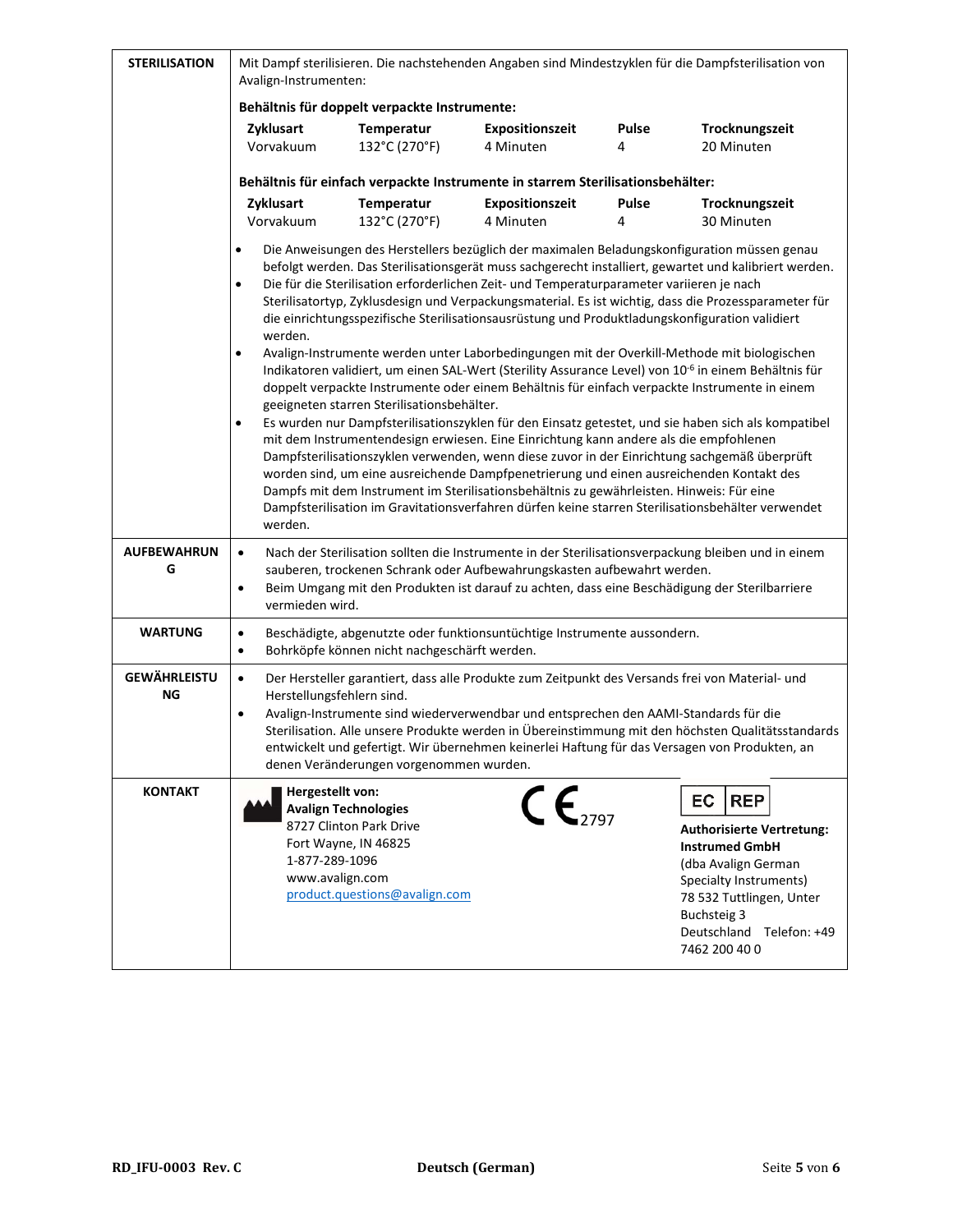#### Erklärung der Symbole

| בו מסו סווך סיכו לאוווגיטוכ<br>Symbol | Titel und Übersetzungen                                                                                                               |
|---------------------------------------|---------------------------------------------------------------------------------------------------------------------------------------|
| $\Gamma$                              | Hersteller                                                                                                                            |
| EC<br><b>REP</b>                      | Autorisierte Vertretung in der Europäischen Gemeinschaft                                                                              |
| LO1                                   | Chargennummer                                                                                                                         |
| $\overline{\Gamma}$<br><b>REF</b>     | Katalognummer                                                                                                                         |
|                                       | Gebrauchsanweisung beachten                                                                                                           |
|                                       | Achtung                                                                                                                               |
| <b>ONLY</b>                           | Nach US-amerikanischem Bundesgesetz darf dieses Gerät nur von einem zugelassenen Arzt oder<br>auf ärztliche Anordnung verkauft werden |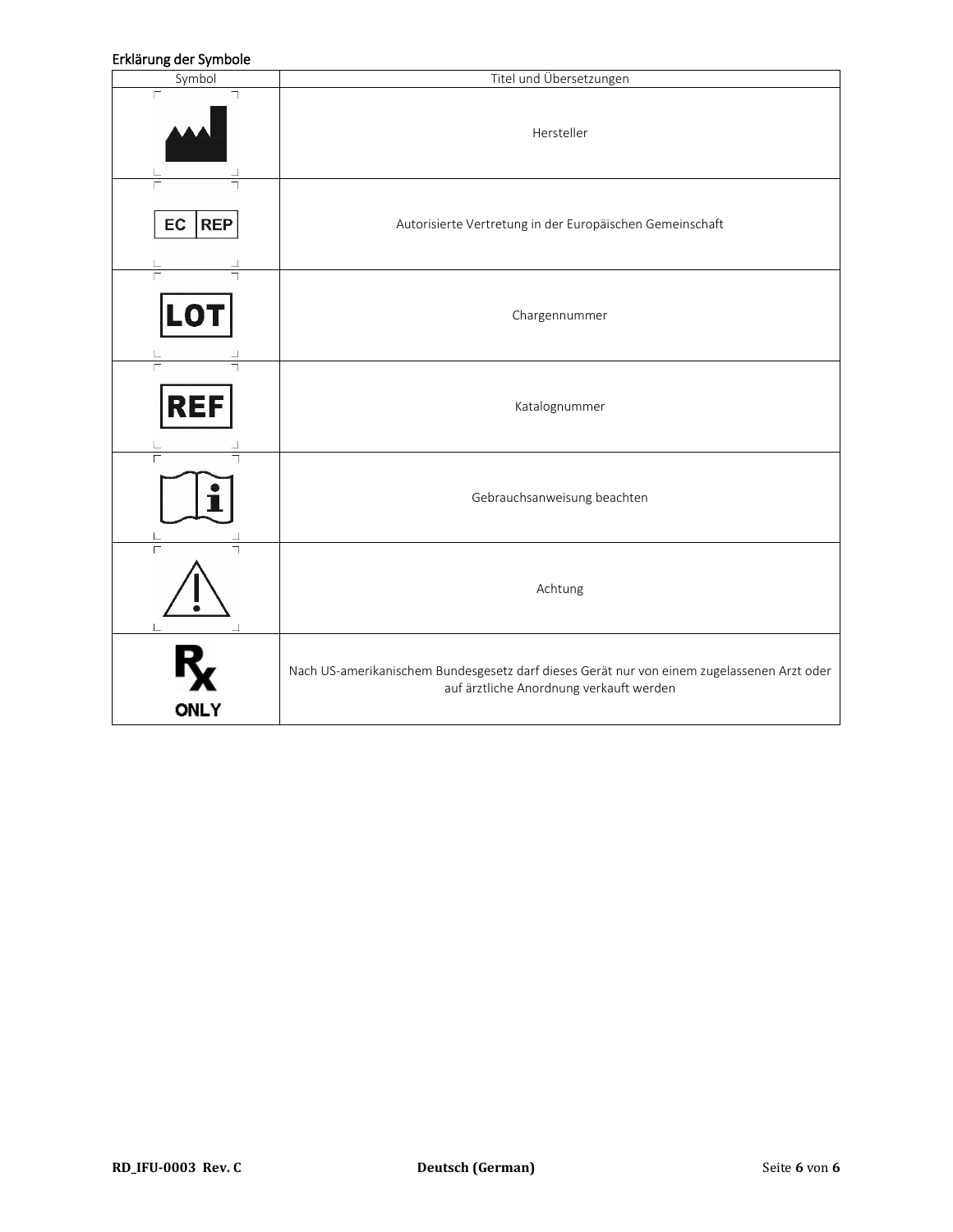# **Italiano IT**

# Istruzioni per l'uso del sistema flessibile a onde intramidollare flessibile

| <b>USO PREVISTO</b>                          | I sistemi alesatori intramidollari (IM) flessibili Avalign sono destinati all'alesaggio di un canale osseo<br>٠                                                                                                                                                                                                                                                                                                                                                                                                                                                                                                                                                                                                                                                                                                                                                                                                                                                                                                                                                                                                                                                                                                                                                                                                                                                                                                                                                                                                                                                                                                                                                                                                                                                                                                                                                                                                                                                                                                                                                                                                                                                                                                                                                                                                                                                                                                                                                                                                                                                                                                                                                                                                                                                                                                    |
|----------------------------------------------|--------------------------------------------------------------------------------------------------------------------------------------------------------------------------------------------------------------------------------------------------------------------------------------------------------------------------------------------------------------------------------------------------------------------------------------------------------------------------------------------------------------------------------------------------------------------------------------------------------------------------------------------------------------------------------------------------------------------------------------------------------------------------------------------------------------------------------------------------------------------------------------------------------------------------------------------------------------------------------------------------------------------------------------------------------------------------------------------------------------------------------------------------------------------------------------------------------------------------------------------------------------------------------------------------------------------------------------------------------------------------------------------------------------------------------------------------------------------------------------------------------------------------------------------------------------------------------------------------------------------------------------------------------------------------------------------------------------------------------------------------------------------------------------------------------------------------------------------------------------------------------------------------------------------------------------------------------------------------------------------------------------------------------------------------------------------------------------------------------------------------------------------------------------------------------------------------------------------------------------------------------------------------------------------------------------------------------------------------------------------------------------------------------------------------------------------------------------------------------------------------------------------------------------------------------------------------------------------------------------------------------------------------------------------------------------------------------------------------------------------------------------------------------------------------------------------|
|                                              | endomidollare in preparazione per l'inserimento di impianti (ad esempio chiodi o steli<br>endomidollari).                                                                                                                                                                                                                                                                                                                                                                                                                                                                                                                                                                                                                                                                                                                                                                                                                                                                                                                                                                                                                                                                                                                                                                                                                                                                                                                                                                                                                                                                                                                                                                                                                                                                                                                                                                                                                                                                                                                                                                                                                                                                                                                                                                                                                                                                                                                                                                                                                                                                                                                                                                                                                                                                                                          |
| <b>PROFILO UTENTE</b><br><b>PREVISTO</b>     | Le procedure chirurgiche dovrebbero essere eseguite solo da persone in possesso di una formazione<br>$\bullet$<br>adeguata e che abbiano familiarità con le tecniche chirurgiche comprese procedure di alesatura<br>progressive.<br>Consultare la letteratura medica per tecniche, complicazioni e pericoli prima di eseguire qualsiasi<br>٠<br>procedura chirurgica. Prima di utilizzare il prodotto, tutte le istruzioni per quanto riguarda le sue<br>caratteristiche di sicurezza devono essere lette attentamente.                                                                                                                                                                                                                                                                                                                                                                                                                                                                                                                                                                                                                                                                                                                                                                                                                                                                                                                                                                                                                                                                                                                                                                                                                                                                                                                                                                                                                                                                                                                                                                                                                                                                                                                                                                                                                                                                                                                                                                                                                                                                                                                                                                                                                                                                                            |
| <b>DESCRIZIONE DEL</b><br><b>DISPOSITIVO</b> | Strumenti chirurgici comprendenti i costrutti monoblocco e modulari composti generalmente da<br>$\bullet$<br>acciai inox di grado medicale.<br>Compatibilità con il trapano Drill Power con un accessorio modificato Trinkle o con un<br>$\circ$<br>mandrino di Jacobs.<br>Compatibilità con filo guida a sfera Solo. Vedere la marcatura diretta del prodotto per<br>$\circ$<br>le rispettive dimensioni. Per gli alesatori monoblocco, le ultime due cifre del numero<br>di catalogo "20" o "30" definiscono un Ø2.0GW o Ø3.0GW. Le teste modulari<br>dell'alesatore sono contrassegnate con "Ø2.0GW" o "Ø3.0GW".<br>I contenitori e i vassoi per strumentazione possono essere costituiti da diversi materiali tra cui<br>$\bullet$<br>acciaio inossidabile, alluminio e tappetini in silicone.<br>Gli strumenti sono forniti non sterili e devono essere ispezionate, pul ite e sterilizzate prima dell'uso.<br>$\bullet$<br>I dispositivi sono critici e richiedono la sterilizzazione terminale secondo le linee guida FDA e lo<br>$\bullet$<br>schema di classificazione Spaulding.<br>I dispositivi non sono impiantabili.<br>$\bullet$                                                                                                                                                                                                                                                                                                                                                                                                                                                                                                                                                                                                                                                                                                                                                                                                                                                                                                                                                                                                                                                                                                                                                                                                                                                                                                                                                                                                                                                                                                                                                                                                                                                                    |
| <b>AVVERTENZE</b>                            | Avalign raccomanda una pulizia manuale e automatizzata completa dei dispositivi medici prima della<br>$\bullet$<br>sterilizzazione. I metodi automatizzati da soli potrebbero non pulire adeguatamente i dispositivi. I<br>dispositivi devono essere asciugati prima di essere confezionato per la sterilizzazione.<br>I dispositivi devono essere ritrattati al più presto possibile dopo l'uso. Gli strumenti devono essere<br>٠<br>lavati separatamente dai contenitori e dai vassoi.<br>I dispositivi flessibili presentano funzioni impegnative e richiedono particolare attenzione durante<br>$\bullet$<br>la pulizia. Flessioni ripetute o eccessive dei dispositivi potrebbero avere effetti negativi sulle<br>proprietà di resistenza alla fatica e durata di vita del dispositivo.<br>Tutte le soluzioni con agenti detergenti devono essere frequentemente sostituite prima che si<br>$\bullet$<br>sporchino eccessivamente.<br>Prima di procedere a pulizia, sterilizzazione e utilizzo, rimuovere tutti i tappi di protezione con<br>٠<br>cautela. Tutti gli strumenti devono essere ispezionati per verificarne il funzionamento e la<br>condizione. Non utilizzare gli strumenti se non funzionano in modo soddisfacente.<br>I metodi di sterilizzazione descritti sono stati validati con i dispositivi in posizioni predeterminate in<br>$\bullet$<br>base al design del contenitore. Le aree destinate a dispositivi specifici devono contenere solo quei<br>dispositivi.<br>Le teste dell'alesatore smusse e/o danneggiate aumentano la pressione intramidollare e la<br>$\bullet$<br>temperatura durante l'alesatura e devono essere ispezionate e scartate prima dell'uso clinico.<br>I dispositivi devono essere utilizzati su un'impostazione di coppia di perforazione. L'uso su un<br>$\bullet$<br>valore di Coppia risma può causare guasti prematuri<br>I dispositivi devono essere utilizzati su un filo guida a sfera per assicurare la connessione tra la<br>$\bullet$<br>testa dell'alesatore e l'albero flessibile e per supportare strategie di recupero standard dal canale<br>osseo.<br>Rischio di danni - lo strumento chirurgico è un dispositivo di precisione. La manipolazione attenta è<br>$\bullet$<br>importante per un corretto funzionamento del prodotto. La manipolazione esterna impropria può<br>causare il malfunzionamento del prodotto.<br>Usare cautela quando si maneggiano strumenti appuntiti per evitare lesioni.<br>$\bullet$<br>Se un dispositivo è/è stato utilizzato in un paziente con malattia di Creutzfeldt-Jakob (CJD) accertata<br>$\bullet$<br>o sospetta, il dispositivo non può essere riutilizzato e deve essere distrutto a causa di una incapacità<br>di ritrattare o sterilizzare per eliminare il rischio di contaminazione incrociata. |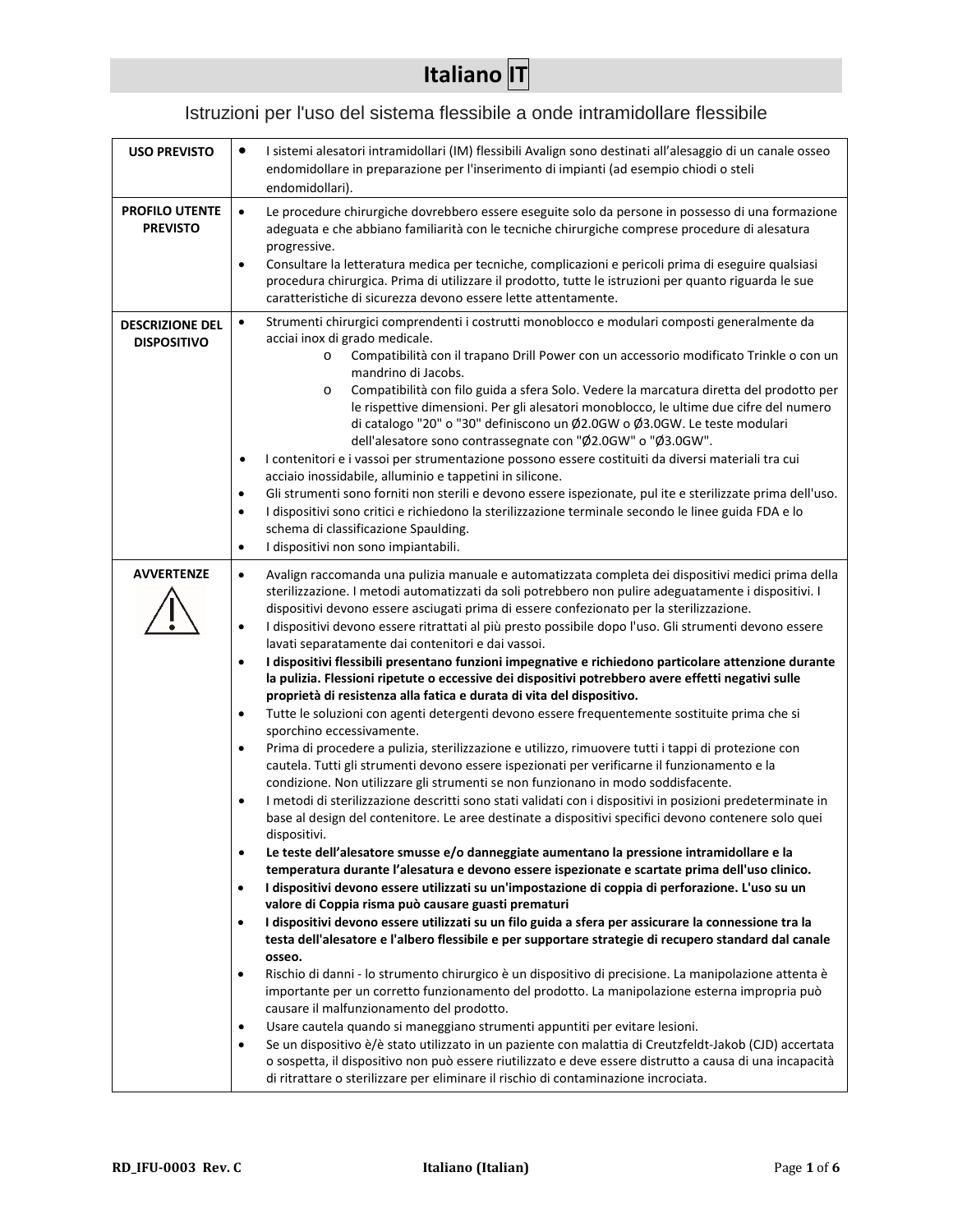| <b>ATTENZIONE</b><br>$R_{\rm X}$<br><b>ONLY</b> | La legge federale statunitense limita la vendita, la distribuzione e l'uso di questo dispositivo al medico o<br>su prescrizione medica.                                                                                                                                                                                                                                                                                                                                              |
|-------------------------------------------------|--------------------------------------------------------------------------------------------------------------------------------------------------------------------------------------------------------------------------------------------------------------------------------------------------------------------------------------------------------------------------------------------------------------------------------------------------------------------------------------|
| LIMITAZIONI DI<br><b>RITRATTAMENTO</b>          | Il ritrattamento ripetuto ha un effetto minimo su questi strumenti. La fine della vita è normalmente<br>determinata da usura e danni dovuti all'uso.                                                                                                                                                                                                                                                                                                                                 |
| <b>ESONERO DI</b><br><b>RESPONSABILITÀ</b>      | È responsabilità dell'addetto al ritrattamento assicurarsi che il ritrattamento venga eseguito utilizzando<br>attrezzature, materiali e personale nella struttura di ritrattamento e che ottenga il risultato desiderato.<br>Ciò richiede la validazione e il monitoraggio di routine del processo. Qualsiasi deviazione da parte<br>dell'addetto al ritrattamento dalle istruzioni fornite deve essere adeguatamente valutata per efficacia e<br>possibili conseguenze sfavorevoli. |

| <b>STRUMENTI E</b><br><b>ACCESSORI</b>               |          | Acqua di rubinetto fredda (< 20 °C/68 °F)<br>Acqua<br>Acqua di rubinetto calda (> 40 °C/104 °F)<br>Acqua deionizzata (DI) o di osmosi inversa (OI) (ambiente)                                                                                                                                                                                                                                                    |                                                                                                                                                                                                                                                                                                                                                                                                                                                                                                                                                                                                                                                                                                                                                                                                                                                                                                                                                                                                                                                                                                                                                                                                                                                                                                                                                                                                                                                                                                                                                               |  |  |
|------------------------------------------------------|----------|------------------------------------------------------------------------------------------------------------------------------------------------------------------------------------------------------------------------------------------------------------------------------------------------------------------------------------------------------------------------------------------------------------------|---------------------------------------------------------------------------------------------------------------------------------------------------------------------------------------------------------------------------------------------------------------------------------------------------------------------------------------------------------------------------------------------------------------------------------------------------------------------------------------------------------------------------------------------------------------------------------------------------------------------------------------------------------------------------------------------------------------------------------------------------------------------------------------------------------------------------------------------------------------------------------------------------------------------------------------------------------------------------------------------------------------------------------------------------------------------------------------------------------------------------------------------------------------------------------------------------------------------------------------------------------------------------------------------------------------------------------------------------------------------------------------------------------------------------------------------------------------------------------------------------------------------------------------------------------------|--|--|
|                                                      |          | Agenti detergenti                                                                                                                                                                                                                                                                                                                                                                                                | Detergente enzimatico pH 6.0-8.0 per es. MetriZyme, EndoZime,<br>Enzol<br>Detergente neutro pH 6.0-8.0 i.e. Liqui-nox, Valsure                                                                                                                                                                                                                                                                                                                                                                                                                                                                                                                                                                                                                                                                                                                                                                                                                                                                                                                                                                                                                                                                                                                                                                                                                                                                                                                                                                                                                                |  |  |
|                                                      |          | Accessori                                                                                                                                                                                                                                                                                                                                                                                                        | Spazzole e/o scovolini di misure assortite con setole in nylon<br>Siringhe sterili o equivalente<br>Panni monouso assorbenti, con pochi pelucchi o equivalenti<br>Pentole a immersione<br>Perossido di idrogeno                                                                                                                                                                                                                                                                                                                                                                                                                                                                                                                                                                                                                                                                                                                                                                                                                                                                                                                                                                                                                                                                                                                                                                                                                                                                                                                                               |  |  |
|                                                      |          | Attrezzatura                                                                                                                                                                                                                                                                                                                                                                                                     | Aria compressa di tipo medico<br>Pulitore a Ultrasuoni<br>Lavadisinfettatrice automatizzata                                                                                                                                                                                                                                                                                                                                                                                                                                                                                                                                                                                                                                                                                                                                                                                                                                                                                                                                                                                                                                                                                                                                                                                                                                                                                                                                                                                                                                                                   |  |  |
| <b>PUNTO DI</b><br>UTILIZZO E<br><b>CONTENIMENTO</b> | 1)       |                                                                                                                                                                                                                                                                                                                                                                                                                  | Seguire le pratiche al punto di uso della struttura sanitaria. Mantenere umidi i dispositivi dopo l'uso<br>per evitare che lo sporco si secchi e rimuovere i residui di sporco e detriti da tutti i lumi, superfici,<br>crepe, meccanismi di scorrimento, giunti a cerniera, zone flessibili e da tutte le altre zone difficili da                                                                                                                                                                                                                                                                                                                                                                                                                                                                                                                                                                                                                                                                                                                                                                                                                                                                                                                                                                                                                                                                                                                                                                                                                            |  |  |
|                                                      | 2)<br>3) | pulire per forma.<br>Aspirare o lavare i lumi con una soluzione detergente subito dopo l'uso.<br>Seguire le precauzioni universali e collocare i dispositivi in contenitori chiusi o coperti per il<br>trasporto alla fornitura centrale.                                                                                                                                                                        |                                                                                                                                                                                                                                                                                                                                                                                                                                                                                                                                                                                                                                                                                                                                                                                                                                                                                                                                                                                                                                                                                                                                                                                                                                                                                                                                                                                                                                                                                                                                                               |  |  |
| <b>PULIZIA</b><br><b>MANUALE</b>                     | 4)<br>5) | Smontare tutti i dispositivi come indicato in base alle istruzioni del produttore.<br>Risciacquare i dispositivi sotto l'acqua di rubinetto corrente fredda per un minimo di 3 minuti<br>mentre si lavano via i residui di sporco o i detriti. Azionare i meccanismi mobili e lavare tutti i lumi,<br>crepe e/o fessure durante il risciacquo. Se il dispositivo presenta zone flessibili, piegare o flettere il |                                                                                                                                                                                                                                                                                                                                                                                                                                                                                                                                                                                                                                                                                                                                                                                                                                                                                                                                                                                                                                                                                                                                                                                                                                                                                                                                                                                                                                                                                                                                                               |  |  |
|                                                      | 6)<br>7) | a)<br>b)<br>c)                                                                                                                                                                                                                                                                                                                                                                                                   | corpo in più direzioni durante la rotazione per garantire un adeguato risciacquo di tutte le superfici.<br>Preparare una soluzione detergente enzimatica secondo le istruzioni del produttore inclusa<br>diluizione/concentrazione, qualità dell'acqua e temperatura. Immergere i dispositivi e lasciarli in<br>immersione per un minimo di 10 minuti. Mentre nella soluzione, utilizzare una spazzola a setole<br>morbide, per rimuovere tutte le tracce di sangue e detriti dal dispositivo, prestando particolare<br>attenzione a filetti, fenditure, saldature ed eventuali aree difficili da raggiungere.<br>Se il dispositivo presenta meccanismi di scorrimento o articolazioni a cerniera, azionare il<br>dispositivo durante il lavaggio per rimuovere l'eventuale sporco intrappolato.<br>Se il dispositivo presenta lumi, utilizzare una spazzola o uno scovolino in nylon che si adattano<br>perfettamente spingendo e tirando con un movimento di torsione per facilitare la rimozione<br>dei detriti; assicurare che tutto il diametro e la profondità del lume sia accessibile. Sciacquare il<br>lume, tre volte minimo, con una siringa contenente una soluzione minima di 60 ml.<br>Se il dispositivo presenta zone flessibili, piegare o flettere l'albero in più direzioni nella<br>soluzione e utilizzare una spazzola a setole rigide e un'azione di torsione per pulire tutte le<br>superfici durante la rotazione della parte.<br>Rimuovere i dispositivi e risciacquare sotto l'acqua di rubinetto corrente fredda per un minimo di 3 |  |  |
|                                                      |          |                                                                                                                                                                                                                                                                                                                                                                                                                  | minuti. Azionare i meccanismi mobili e lavare tutti i lumi, crepe e/o fessure durante il risciacquo. Se<br>il dispositivo presenta zone flessibili, piegare o flettere il corpo in più direzioni durante la rotazione<br>per garantire un adeguato risciacquo di tutte le superfici.                                                                                                                                                                                                                                                                                                                                                                                                                                                                                                                                                                                                                                                                                                                                                                                                                                                                                                                                                                                                                                                                                                                                                                                                                                                                          |  |  |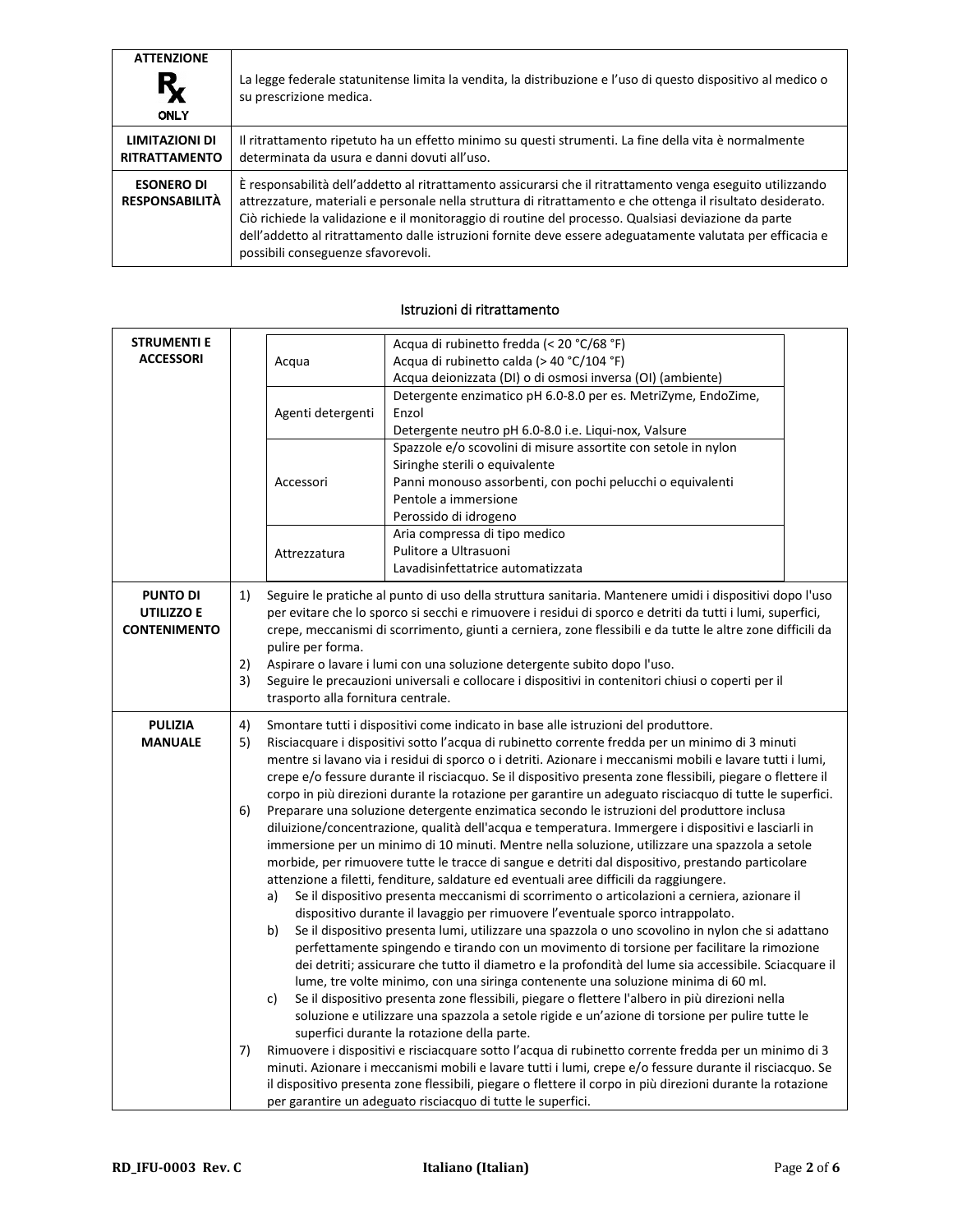|                                            | 8)<br>9) | a)<br>b)<br>c)<br>superfici durante la rotazione della parte.<br>per garantire un adeguato risciacquo di tutte le superfici.                                                                                                            |                   | Preparare una soluzione detergente neutra secondo le istruzioni del produttore inclusa<br>attenzione a filetti, fenditure, saldature ed eventuali aree difficili da raggiungere.<br>dispositivo durante il lavaggio per rimuovere l'eventuale sporco intrappolato.<br>lume, tre volte minimo, con una siringa contenente una soluzione minima di 60 ml. | diluizione/concentrazione, qualità dell'acqua e temperatura. Immergere i dispositivi e lasciarli in<br>immersione per un minimo di 5 minuti. Mentre nella soluzione, utilizzare una spazzola a setole<br>morbide, per rimuovere tutte le tracce di sangue e detriti dal dispositivo, prestando particolare<br>Se il dispositivo presenta meccanismi di scorrimento o articolazioni a cerniera, azionare il<br>Se il dispositivo presenta lumi, utilizzare una spazzola o uno scovolino in nylon che si adattano<br>perfettamente spingendo e tirando con un movimento di torsione per facilitare la rimozione<br>dei detriti; assicurare che tutto il diametro e la profondità del lume sia accessibile. Sciacquare il<br>Se il dispositivo presenta zone flessibili, piegare o flettere l'albero in più direzioni nella<br>soluzione e utilizzare una spazzola a setole rigide e un'azione di torsione per pulire tutte le<br>Rimuovere i dispositivi e sciacquare/agitare in acqua fredda del rubinetto per almeno 3 minuti.<br>Azionare i meccanismi mobili e lavare tutti i lumi, crepe e/o fessure durante il risciacquo. Se il<br>dispositivo presenta zone flessibili, piegare o flettere il corpo in più direzioni durante la rotazione |  |
|--------------------------------------------|----------|-----------------------------------------------------------------------------------------------------------------------------------------------------------------------------------------------------------------------------------------|-------------------|---------------------------------------------------------------------------------------------------------------------------------------------------------------------------------------------------------------------------------------------------------------------------------------------------------------------------------------------------------|-------------------------------------------------------------------------------------------------------------------------------------------------------------------------------------------------------------------------------------------------------------------------------------------------------------------------------------------------------------------------------------------------------------------------------------------------------------------------------------------------------------------------------------------------------------------------------------------------------------------------------------------------------------------------------------------------------------------------------------------------------------------------------------------------------------------------------------------------------------------------------------------------------------------------------------------------------------------------------------------------------------------------------------------------------------------------------------------------------------------------------------------------------------------------------------------------------------------------------------------------|--|
|                                            |          |                                                                                                                                                                                                                                         |                   | la superficie della soluzione per garantire un'adeguata perfusione dei canali.                                                                                                                                                                                                                                                                          | 10) Preparare una soluzione detergente enzimatica utilizzando acqua calda in base alle raccomandazioni<br>del produttore in un'unità a ultrasuoni. Sonicare i dispositivi per un minimo di 15 minuti usando una<br>frequenza minima di 40 kHz. Si consiglia di utilizzare un'unità ad ultrasuoni con il lavaggio degli<br>accessori. I dispositivi con lumi devono essere completamente lavati con soluzione detergente sotto                                                                                                                                                                                                                                                                                                                                                                                                                                                                                                                                                                                                                                                                                                                                                                                                                   |  |
|                                            |          |                                                                                                                                                                                                                                         |                   |                                                                                                                                                                                                                                                                                                                                                         | 11) Rimuovere i dispositivi e risciacquare/agitare in ambiente DI/OI per un minimo di 4 minuti. Azionare<br>i meccanismi mobili e lavare tutti i lumi, crepe e/o fessure durante il risciacquo. Se il dispositivo<br>presenta zone flessibili, piegare o flettere il corpo in più direzioni durante la rotazione per un                                                                                                                                                                                                                                                                                                                                                                                                                                                                                                                                                                                                                                                                                                                                                                                                                                                                                                                         |  |
|                                            |          |                                                                                                                                                                                                                                         |                   | minimo di 2 minuti per garantire un adeguato risciacquo di tutte le superfici.                                                                                                                                                                                                                                                                          |                                                                                                                                                                                                                                                                                                                                                                                                                                                                                                                                                                                                                                                                                                                                                                                                                                                                                                                                                                                                                                                                                                                                                                                                                                                 |  |
|                                            |          | 12) Asciugare il dispositivo utilizzando un panno assorbente. Asciugare tutte le aree interne con aria<br>compressa filtrata.<br>13) Ispezionare visivamente il dispositivo sotto ingrandimento alla ricerca di sporco compresi tutti i |                   |                                                                                                                                                                                                                                                                                                                                                         |                                                                                                                                                                                                                                                                                                                                                                                                                                                                                                                                                                                                                                                                                                                                                                                                                                                                                                                                                                                                                                                                                                                                                                                                                                                 |  |
|                                            |          | DI/OI.                                                                                                                                                                                                                                  |                   |                                                                                                                                                                                                                                                                                                                                                         | meccanismi di azionamento, crepe, fessure e lumi. Se non è visibilmente pulito, ripetere le fasi 4-13.<br>14) Immergere il dispositivo in 2-3% di perossido di idrogeno. La comparsa di bolle conferma la presenza<br>di emoglobina. Ripetere le fasi 5-14 se compaiono bolle. Risciacquare adeguatamente con acqua                                                                                                                                                                                                                                                                                                                                                                                                                                                                                                                                                                                                                                                                                                                                                                                                                                                                                                                             |  |
| <b>PULIZIA</b><br><b>AUTOMATIZZAT</b><br>А |          |                                                                                                                                                                                                                                         |                   | automatizzato, seguire le fasi da 1 a 9. Le fasi 10-14 sono opzionali ma consigliate.                                                                                                                                                                                                                                                                   | Nota: tutti i dispositivi devono essere pre-puliti manualmente prima di qualsiasi processo di pulizia<br>15) Trasferire i dispositivi in una lavadisinfettatrice automatica per il trattamento secondo i parametri                                                                                                                                                                                                                                                                                                                                                                                                                                                                                                                                                                                                                                                                                                                                                                                                                                                                                                                                                                                                                              |  |
|                                            |          | minimi.                                                                                                                                                                                                                                 |                   |                                                                                                                                                                                                                                                                                                                                                         |                                                                                                                                                                                                                                                                                                                                                                                                                                                                                                                                                                                                                                                                                                                                                                                                                                                                                                                                                                                                                                                                                                                                                                                                                                                 |  |
|                                            |          | Fase                                                                                                                                                                                                                                    | Tempo<br>(minuti) | Temperatura                                                                                                                                                                                                                                                                                                                                             | Tipo di detersivo e la<br>concentrazione                                                                                                                                                                                                                                                                                                                                                                                                                                                                                                                                                                                                                                                                                                                                                                                                                                                                                                                                                                                                                                                                                                                                                                                                        |  |
|                                            |          | Pre-lavaggio 1                                                                                                                                                                                                                          | 02:00             | Acqua di rubinetto<br>fredda                                                                                                                                                                                                                                                                                                                            | N/A                                                                                                                                                                                                                                                                                                                                                                                                                                                                                                                                                                                                                                                                                                                                                                                                                                                                                                                                                                                                                                                                                                                                                                                                                                             |  |
|                                            |          | Lavaggio enzimatico                                                                                                                                                                                                                     | 02:00             | Acqua di rubinetto<br>calda                                                                                                                                                                                                                                                                                                                             | Detergente enzimatico                                                                                                                                                                                                                                                                                                                                                                                                                                                                                                                                                                                                                                                                                                                                                                                                                                                                                                                                                                                                                                                                                                                                                                                                                           |  |
|                                            |          | Lavaggio 1                                                                                                                                                                                                                              | 02:00             | Temperatura: 63<br>°C/146 °F                                                                                                                                                                                                                                                                                                                            | Detergente neutro                                                                                                                                                                                                                                                                                                                                                                                                                                                                                                                                                                                                                                                                                                                                                                                                                                                                                                                                                                                                                                                                                                                                                                                                                               |  |
|                                            |          | Risciacquo 1                                                                                                                                                                                                                            | 02:00             | Acqua di rubinetto<br>calda                                                                                                                                                                                                                                                                                                                             | N/A                                                                                                                                                                                                                                                                                                                                                                                                                                                                                                                                                                                                                                                                                                                                                                                                                                                                                                                                                                                                                                                                                                                                                                                                                                             |  |
|                                            |          | Risciacquo acqua<br>purificata                                                                                                                                                                                                          | 02:00             | Temperatura: 63<br>°C/146 °F                                                                                                                                                                                                                                                                                                                            | N/A                                                                                                                                                                                                                                                                                                                                                                                                                                                                                                                                                                                                                                                                                                                                                                                                                                                                                                                                                                                                                                                                                                                                                                                                                                             |  |
|                                            |          | Asciugare                                                                                                                                                                                                                               | 07:00             | Temperatura:<br>115°C/240°F                                                                                                                                                                                                                                                                                                                             | N/A                                                                                                                                                                                                                                                                                                                                                                                                                                                                                                                                                                                                                                                                                                                                                                                                                                                                                                                                                                                                                                                                                                                                                                                                                                             |  |
|                                            |          | aria compressa filtrata.                                                                                                                                                                                                                |                   |                                                                                                                                                                                                                                                                                                                                                         | 16) Asciugare l'umidità in eccesso utilizzando un panno assorbente. Asciugare tutte le aree interne con                                                                                                                                                                                                                                                                                                                                                                                                                                                                                                                                                                                                                                                                                                                                                                                                                                                                                                                                                                                                                                                                                                                                         |  |
|                                            |          |                                                                                                                                                                                                                                         |                   |                                                                                                                                                                                                                                                                                                                                                         | 17) Ispezionare visivamente il dispositivo sotto ingrandimento alla ricerca di sporco compresi tutti i                                                                                                                                                                                                                                                                                                                                                                                                                                                                                                                                                                                                                                                                                                                                                                                                                                                                                                                                                                                                                                                                                                                                          |  |
|                                            |          | meccanismi di azionamento, crepe, fessure e lumi. Se non è visibilmente pulito, ripetere le fasi 4-9,<br>$15-17.$                                                                                                                       |                   |                                                                                                                                                                                                                                                                                                                                                         |                                                                                                                                                                                                                                                                                                                                                                                                                                                                                                                                                                                                                                                                                                                                                                                                                                                                                                                                                                                                                                                                                                                                                                                                                                                 |  |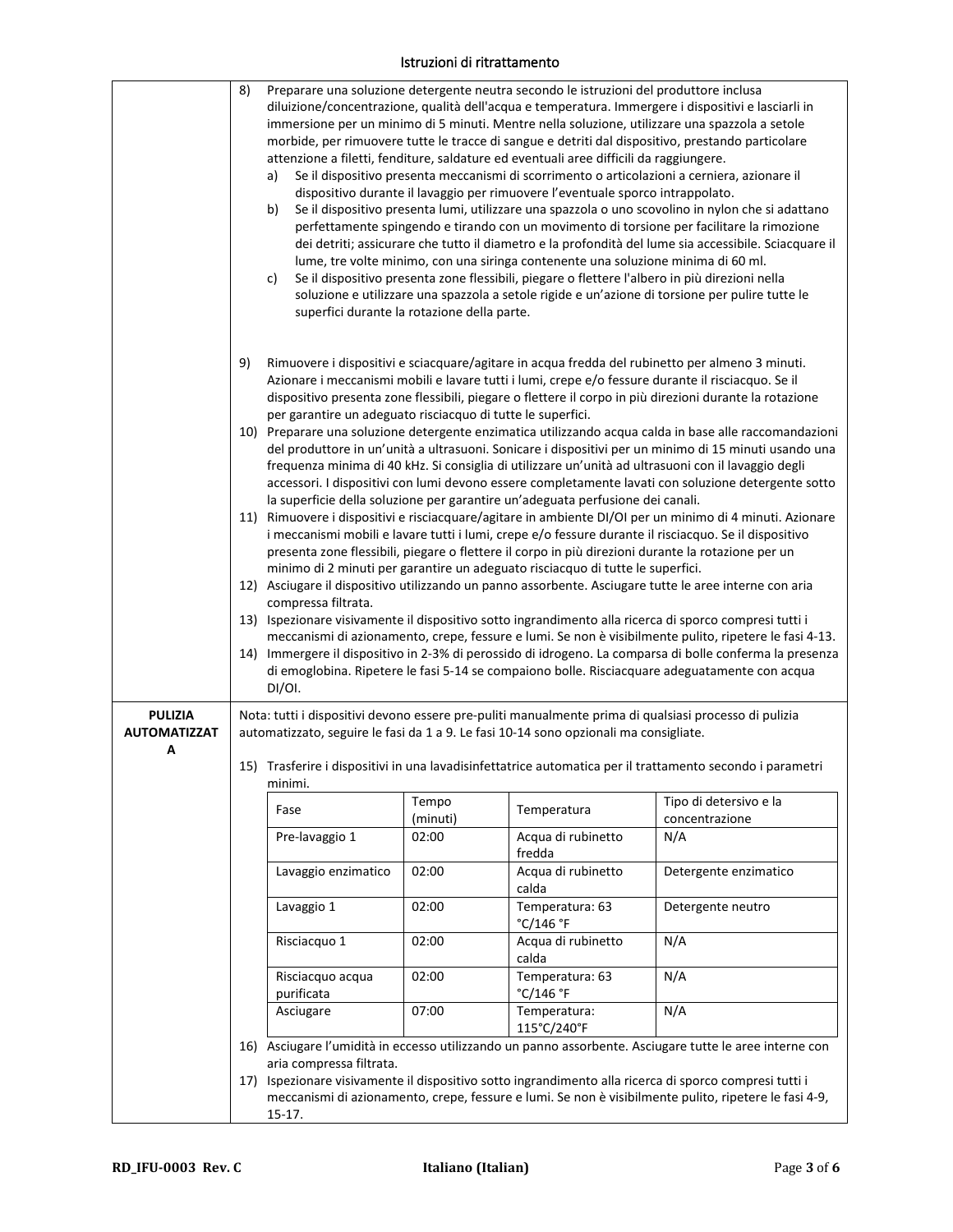|                                              | 18) Immergere il dispositivo in 2-3% di perossido di idrogeno. La comparsa di bolle conferma la presenza<br>di emoglobina. Ripetere le fasi 5-9, 15-18 se compaiono bolle. Risciacquare adeguatamente con<br>acqua DI/OI.                                                                                                                                                                                                                                                                                                                                                                                                                                                                                                                                                                                                                                                                                                                                                                                                                                                                                                                                                                                                                                                                                                                     |  |  |  |
|----------------------------------------------|-----------------------------------------------------------------------------------------------------------------------------------------------------------------------------------------------------------------------------------------------------------------------------------------------------------------------------------------------------------------------------------------------------------------------------------------------------------------------------------------------------------------------------------------------------------------------------------------------------------------------------------------------------------------------------------------------------------------------------------------------------------------------------------------------------------------------------------------------------------------------------------------------------------------------------------------------------------------------------------------------------------------------------------------------------------------------------------------------------------------------------------------------------------------------------------------------------------------------------------------------------------------------------------------------------------------------------------------------|--|--|--|
| <b>DISINFEZIONE</b>                          | I dispositivi devono essere sterilizzabili terminalmente (vedi § Sterilizzazione).<br>$\bullet$<br>Gli strumenti Avalign sono compatibili con i profili tempo-temperatura della lavadisinfettatrice per la<br>$\bullet$<br>disinfezione termica secondo ISO 15883.                                                                                                                                                                                                                                                                                                                                                                                                                                                                                                                                                                                                                                                                                                                                                                                                                                                                                                                                                                                                                                                                            |  |  |  |
| <b>ISPEZIONE E TEST</b><br><b>FUNZIONALI</b> | Ispezionare visivamente i dispositivi per verificare eventuali danni o usura. Strumenti con parti rotte,<br>$\bullet$<br>fessurate, scheggiate o usurate, o superfici offuscate non dovrebbero essere usate, ma dovrebbero<br>essere sostituite immediatamente.<br>Verificare che i bordi di taglio dell'alesatore siano lisci e continui, privi di grandi crepe o scheggiature<br>$\bullet$<br>che possono compromettere le prestazioni di taglio.<br>Verificare che le superfici di accoppiamento dell'alesatore modulare funzionino come previsto e che<br>$\bullet$<br>il dispositivo si interfacci con l'alimentazione senza complicazioni.                                                                                                                                                                                                                                                                                                                                                                                                                                                                                                                                                                                                                                                                                              |  |  |  |
| <b>CONFEZIONE</b>                            | Solo i materiali di imballaggio per sterilizzazione approvati dalla FDA devono essere utilizzati<br>$\bullet$<br>dall'utente finale quando si confezionano i dispositivi.<br>L'utente finale dovrebbe consultare ANSI/AAMI ST79 per ulteriori informazioni sulla sterilizzazione a<br>$\bullet$<br>vapore.<br>Involucro per sterilizzazione<br>٠<br>I contenitori possono essere avvolti in un involucro per sterilizzazione standard, di tipo medico<br>$\circ$<br>utilizzando il metodo AAMI a doppio involucro o equivalente.<br>Contenitore di sterilizzazione rigido<br>$\bullet$<br>Per le informazioni relative ai contenitori di sterilizzazione rigidi, fare riferimento alle istruzioni<br>$\circ$<br>per l'uso appropriate fornite dal produttore del contenitore o contattare direttamente il<br>produttore per una guida.                                                                                                                                                                                                                                                                                                                                                                                                                                                                                                        |  |  |  |
| <b>STERILIZZAZIONE</b>                       | Sterilizzare a vapore. Di seguito sono riportati i cicli minimi richiesti per la sterilizzazione a vapore dei<br>dispositivi Avalign:<br>Contenitore per strumenti con involucro doppio:                                                                                                                                                                                                                                                                                                                                                                                                                                                                                                                                                                                                                                                                                                                                                                                                                                                                                                                                                                                                                                                                                                                                                      |  |  |  |
|                                              | Tempo di<br>Tipo di ciclo<br>esposizione<br>Temperatura<br>Tempo di asciugatura<br><b>Impulsi</b><br>132 °C (270 °F)<br>20 minuti<br>Prevuoto<br>4 minuti<br>4                                                                                                                                                                                                                                                                                                                                                                                                                                                                                                                                                                                                                                                                                                                                                                                                                                                                                                                                                                                                                                                                                                                                                                                |  |  |  |
|                                              | Contenitore per strumenti singoli inserito in un contenitore per sterilizzazione rigido:<br>Tempo di                                                                                                                                                                                                                                                                                                                                                                                                                                                                                                                                                                                                                                                                                                                                                                                                                                                                                                                                                                                                                                                                                                                                                                                                                                          |  |  |  |
|                                              | Tipo di ciclo<br>esposizione<br>Temperatura<br><b>Impulsi</b><br>Tempo di asciugatura<br>Prevuoto<br>132 °C (270 °F)<br>4 minuti<br>30 minuti<br>4                                                                                                                                                                                                                                                                                                                                                                                                                                                                                                                                                                                                                                                                                                                                                                                                                                                                                                                                                                                                                                                                                                                                                                                            |  |  |  |
|                                              | Le istruzioni operative e le linee guida per la configurazione del carico massimo del produttore dello<br>sterilizzatore devono essere seguite in modo esplicito. Lo sterilizzatore deve essere correttamente<br>installato, mantenuto e calibrato.                                                                                                                                                                                                                                                                                                                                                                                                                                                                                                                                                                                                                                                                                                                                                                                                                                                                                                                                                                                                                                                                                           |  |  |  |
|                                              | I parametri di tempo e temperatura necessari per la sterilizzazione variano in base<br>$\bullet$<br>al tipo di sterilizzatore, al tipo di ciclo e al materiale di imballaggio. È essenziale<br>che i parametri di processo siano validati per ciascun tipo di apparecchiatura di<br>sterilizzazione propria della struttura e per configurazione del carico del prodotto.<br>I dispositivi Avalign sono stati validati in condizioni di laboratorio utilizzando il metodo overkill<br>$\bullet$<br>indicatore biologico (IB) per ottenere un livello di garanzia della sterilità (SAL) di 10 <sup>-6</sup> in un<br>contenitore per strumenti in doppio involucro o in un contenitore per strumenti singolo racchiusa<br>nel contenitore di sterilizzazione rigido appropriato.<br>Solo i cicli di sterilizzazione a vapore sono stati validati per l'uso ed hanno dimostrato di essere<br>٠<br>compatibili con il design del dispositivo specificato. Una struttura può scegliere di utilizzare cicli di<br>sterilizzazione a vapore diversi dal ciclo suggerito se la struttura ha validato correttamente il ciclo al<br>fine di garantire penetrazione e contatto del vapore adeguati con i dispositivi per la sterilizzazione.<br>Nota: i contenitori per sterilizzazione rigidi non possono essere utilizzati in cicli a vapore gravità. |  |  |  |
| <b>STOCCAGGIO</b>                            | Dopo la sterilizzazione, gli strumenti dovrebbero rimanere nell'imballaggio di sterilizzazione ed<br>$\bullet$<br>essere conservati in un luogo pulito e asciutto o contenitore di stoccaggio.<br>Prestare attenzione quando si maneggiano questi dispositivi per evitare di danneggiare la barriera<br>٠<br>sterile.                                                                                                                                                                                                                                                                                                                                                                                                                                                                                                                                                                                                                                                                                                                                                                                                                                                                                                                                                                                                                         |  |  |  |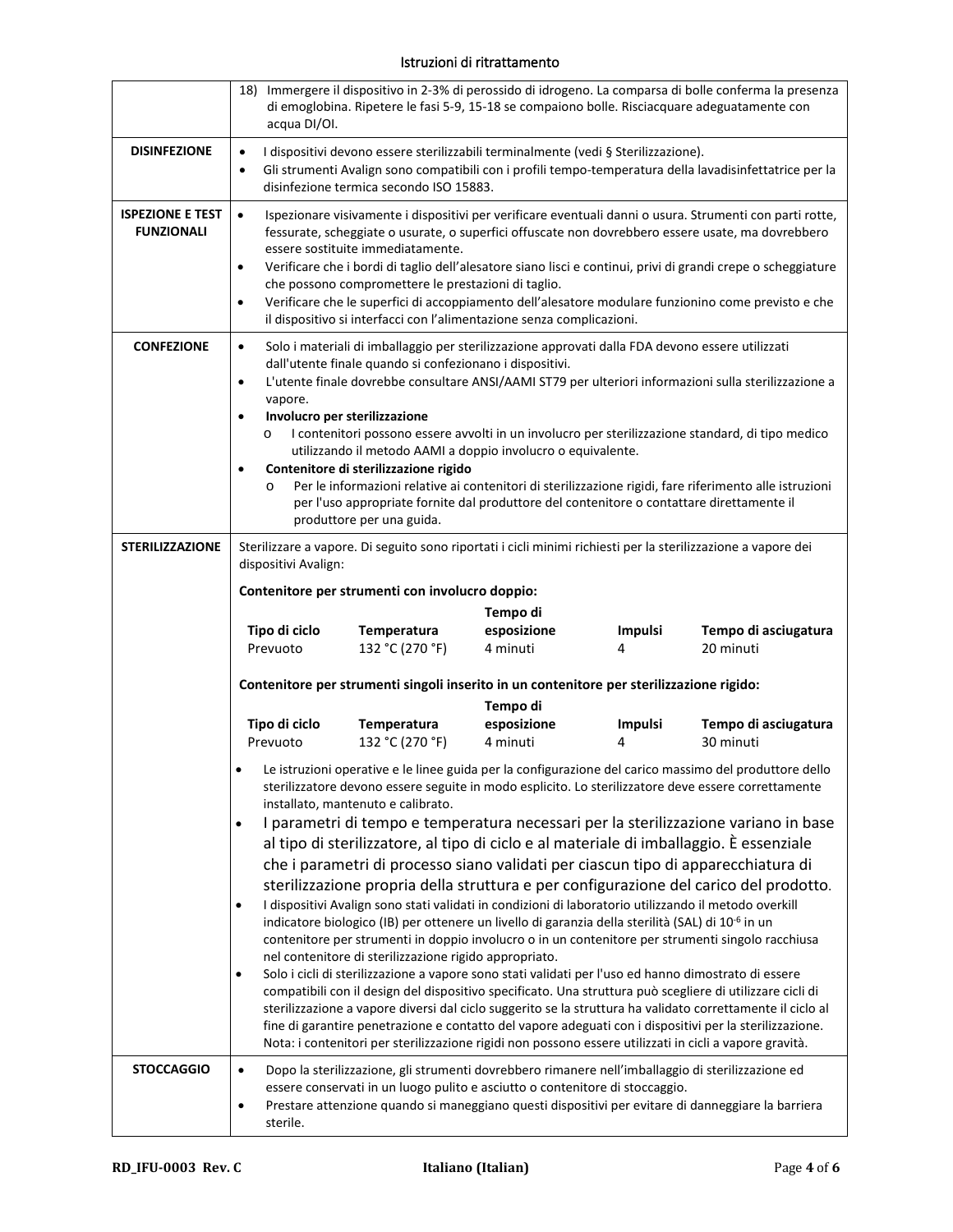| <b>MANUTENZIONE</b> | Gettare i dispositivi danneggiati, usurati o non funzionanti.<br>٠<br>Le teste dell'alesatore non possono essere riaffilate.<br>$\bullet$                                                                                                                                                                                                                                                                                                                                                       |                                                                                                                                                                                                                                  |
|---------------------|-------------------------------------------------------------------------------------------------------------------------------------------------------------------------------------------------------------------------------------------------------------------------------------------------------------------------------------------------------------------------------------------------------------------------------------------------------------------------------------------------|----------------------------------------------------------------------------------------------------------------------------------------------------------------------------------------------------------------------------------|
| <b>GARANZIA</b>     | Tutti i prodotti sono garantiti da difetti nei materiali e nella manodopera al momento della<br>٠<br>spedizione.<br>Gli strumenti Avalign sono riutilizzabili e soddisfano gli standard AAMI per la sterilizzazione. Tutti i<br>٠<br>nostri prodotti sono progettati e fabbricati per soddisfare i più elevati standard di qualità. Non<br>possiamo accettare alcuna responsabilità per il guasto di prodotti che sono stati modificati in<br>qualsiasi modo rispetto al loro design originale. |                                                                                                                                                                                                                                  |
| <b>REFERENTE</b>    | Prodotto da:<br><b>Avalign Technologies</b><br>8727 Clinton Park Drive<br>Fort Wayne, IN 46825<br>1-877-289-1096<br>www.avalign.com<br>product.questions@avalign.com                                                                                                                                                                                                                                                                                                                            | <b>EC</b><br><b>REP</b><br>Rappresentante<br>autorizzato:<br><b>Instrumed GmbH</b><br>(dba Avalign German<br>Specialty Instruments)<br>78 532 Tuttlingen, Unter<br><b>Buchsteig 3</b><br>Germania Telefono: +49<br>7462 200 40 0 |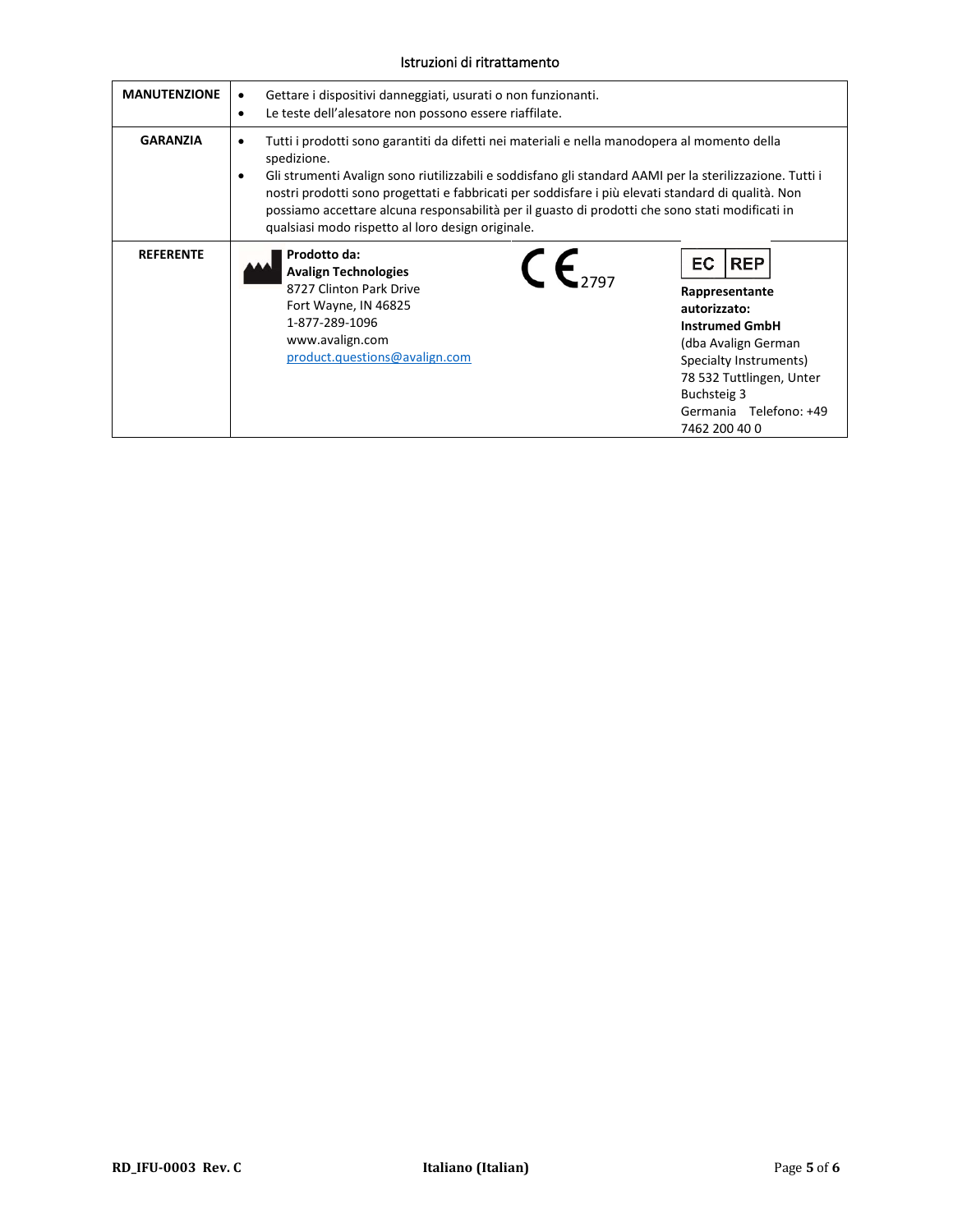#### Glossario etichetta

| טוטטטעווט כנוטווכננע<br>Simbolo | Titolo e traduzioni                                                                                        |
|---------------------------------|------------------------------------------------------------------------------------------------------------|
|                                 | Fabbricante                                                                                                |
| <b>REP</b><br>EC                | Rappresentante autorizzato nella Comunità europea                                                          |
| LO                              | Numero di lotto/codice partita                                                                             |
| REF                             | Numero catalogo                                                                                            |
| $\Gamma$                        | Consultare le istruzioni per l'uso                                                                         |
|                                 | Attenzione                                                                                                 |
| <b>ONLY</b>                     | La legge federale (USA) limita la vendita di questo dispositivo da parte o su prescrizione di un<br>medico |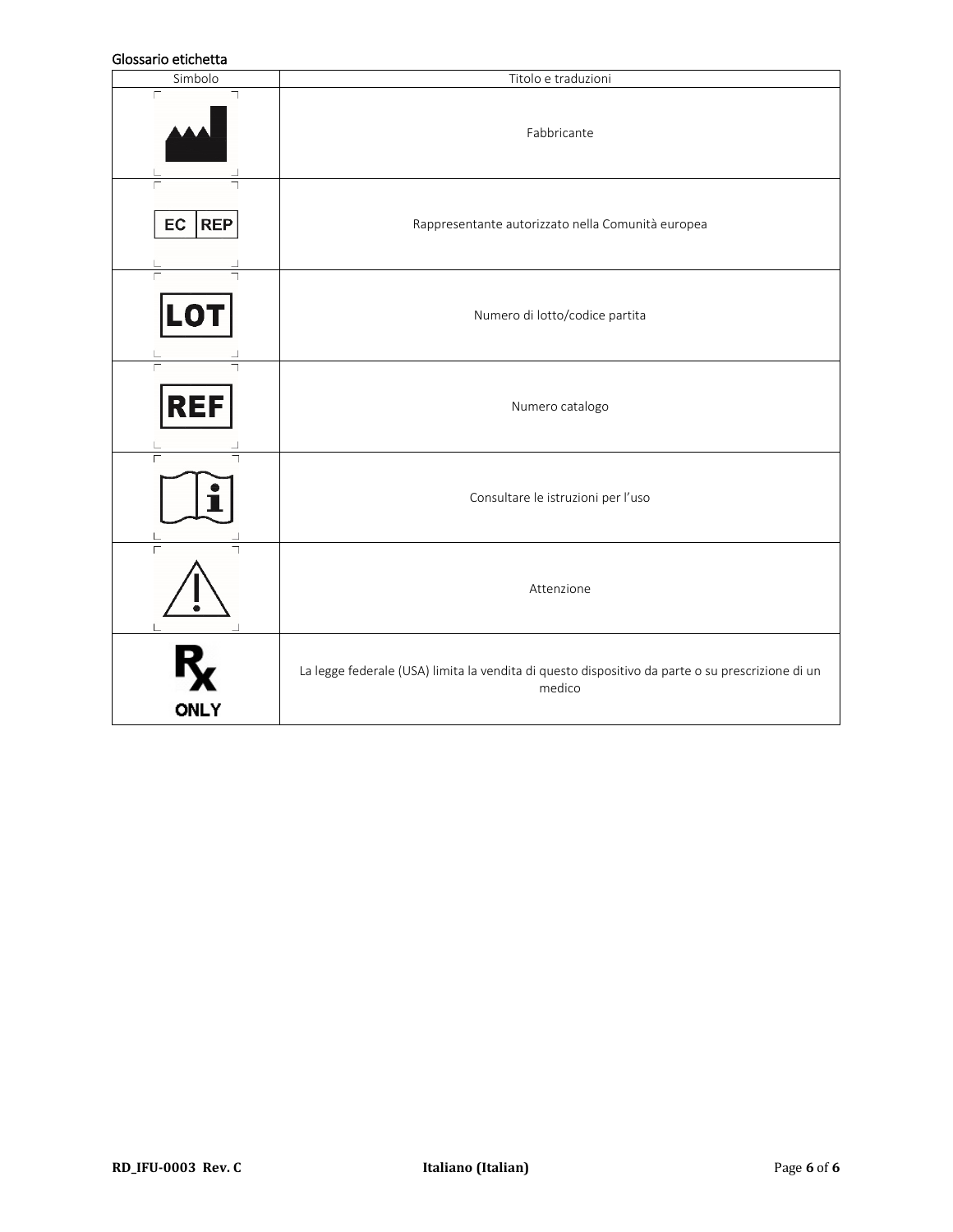# **Português PT**

# Instruções de uso do sistema de Instrumentação de Intramedular em Monobloco Flexível

| O Sistema de Escareadores Intramedulares (IM) Flexíveis Avalign destina-se a escarear um canal<br>ósseo intramedular na preparação para introdução de implantes (por exemplo, cavilhas ou<br>hastes intramedulares).                                                                                                                                                                                                                                                                                                                                                                                                                                                                                                                                                                                                                                                                                                                                                                                                                                                                                                                                                                                                                                                                                                                                                                                                                                                                                                                                                                                                                                                                                                                                                                                                                                                                                                                                                                                                                                                                                                                                                                                                                                                                                                                                           |
|----------------------------------------------------------------------------------------------------------------------------------------------------------------------------------------------------------------------------------------------------------------------------------------------------------------------------------------------------------------------------------------------------------------------------------------------------------------------------------------------------------------------------------------------------------------------------------------------------------------------------------------------------------------------------------------------------------------------------------------------------------------------------------------------------------------------------------------------------------------------------------------------------------------------------------------------------------------------------------------------------------------------------------------------------------------------------------------------------------------------------------------------------------------------------------------------------------------------------------------------------------------------------------------------------------------------------------------------------------------------------------------------------------------------------------------------------------------------------------------------------------------------------------------------------------------------------------------------------------------------------------------------------------------------------------------------------------------------------------------------------------------------------------------------------------------------------------------------------------------------------------------------------------------------------------------------------------------------------------------------------------------------------------------------------------------------------------------------------------------------------------------------------------------------------------------------------------------------------------------------------------------------------------------------------------------------------------------------------------------|
| Os procedimentos cirúrgicos devem ser realizados apenas por pessoas com a formação e o<br>$\bullet$<br>conhecimento adequados das técnicas cirúrgicas, inclusive de procedimentos de escareamento<br>progressivo.<br>Antes de realizar um procedimento cirúrgico, consultar a literatura médica relativa às técnicas,<br>$\bullet$<br>complicações e riscos. Antes de utilizar o produto, ler atentamente todas as instruções sobre as<br>características de segurança.                                                                                                                                                                                                                                                                                                                                                                                                                                                                                                                                                                                                                                                                                                                                                                                                                                                                                                                                                                                                                                                                                                                                                                                                                                                                                                                                                                                                                                                                                                                                                                                                                                                                                                                                                                                                                                                                                        |
| Instrumentos cirúrgicos que contêm construções em monobloco, geralmente compostas por aço<br>$\bullet$<br>inoxidável de classe médica.<br>Compatibilidade de potência da broca por um acessório modificado ou mandril<br>$\circ$<br>Jacobs.<br>Compatibilidade do fio-guia com ponta de esfera Apenas. Veja a marcação direta<br>$\circ$<br>do produto para os respectivos tamanhos. Para alargadores monobloco, os dois<br>últimos dígitos do código de catálogo, "20" ou "30", definem um Ø2.0GW ou<br>Ø3.0GW. Os cabeçotes de expansão modulares são marcados com "Ø2.0GW" ou<br>"Ø3.0GW".<br>A caixa e os tabuleiros dos instrumentos podem ser constituídos por materiais diferentes,<br>٠<br>incluindo aços inoxidáveis, alumínio e tapetes de silicone.<br>Os instrumentos são fornecidos NÃO ESTÉREIS e devem ser inspeccionados, limpos e<br>٠<br>esterilizados antes da sua utilização.<br>Os dispositivos são de importância crítica e requerem esterilização final segundo as directrizes da<br>$\bullet$<br>FDA e o plano de classificação de Spaulding.<br>Os dispositivos não são implantáveis.<br>$\bullet$                                                                                                                                                                                                                                                                                                                                                                                                                                                                                                                                                                                                                                                                                                                                                                                                                                                                                                                                                                                                                                                                                                                                                                                                                                    |
| A Avalign recomenda uma minuciosa limpeza manual e automática dos dispositivos médicos<br>$\bullet$<br>antes da sua esterilização. Os métodos automáticos, por si sós, podem não limpar<br>convenientemente os dispositivos. É necessário secar os dispositivos antes de os acondicionar<br>para esterilização.<br>Os dispositivos devem ser reprocessados o mais depressa possível após a utilização. Os<br>٠<br>instrumentos têm de ser limpos fora das caixas e dos tabuleiros.<br>Os dispositivos flexíveis contêm características problemáticas, pelo que requerem especial<br>$\bullet$<br>atenção durante a limpeza. A flexão repetida ou excessiva dos dispositivos pode ter efeitos<br>adversos nas suas propriedades anti-fadiga e duração.<br>Todas as soluções de agentes de limpeza devem ser frequentemente substituídas antes que<br>٠<br>fiquem sujas.<br>Antes da limpeza, esterilização e utilização, retirar cuidadosamente todas as tampas de<br>$\bullet$<br>protecção. Todos os instrumentos devem ser inspeccionados para garantir que se encontram em<br>bom estado para um funcionamento correcto. Não utilizar instrumentos que não funcionem<br>satisfatoriamente.<br>Os métodos de esterilização descritos forem validados com os dispositivos colocados em locais<br>$\bullet$<br>previamente determinados de acordo com a configuração das caixas. As zonas destinadas a<br>dispositivos específicos deverão conter apenas esses dispositivos.<br>As cabeças de escareamento obliteradas e/ou danificadas aumentam a pressão e a<br>$\bullet$<br>temperatura intramedulares durante o escareamento, pelo que devem ser inspeccionadas e<br>descartadas antes da utilização clínica.<br>Os dispositivos devem ser usados em uma configuração de torque de perfuração. Uso em uma<br>٠<br>configuração de torque de resfriamento pode causar falhas prematuras.<br>Os dispositivos devem ser usados sobre um fio-guia de ponta de bola para garantir a conexão<br>entre a cabeça do alargador e o eixo flexível e para suportar estratégias de recuperação padrão<br>do canal ósseo.<br>Risco de danos - O instrumento cirúrgico é um dispositivo de precisão. É importante manuseá-lo<br>٠<br>cuidadosamente com vista ao funcionamento preciso do produto. O manuseamento externo<br>incorrecto pode provocar avaria do produto. |
|                                                                                                                                                                                                                                                                                                                                                                                                                                                                                                                                                                                                                                                                                                                                                                                                                                                                                                                                                                                                                                                                                                                                                                                                                                                                                                                                                                                                                                                                                                                                                                                                                                                                                                                                                                                                                                                                                                                                                                                                                                                                                                                                                                                                                                                                                                                                                                |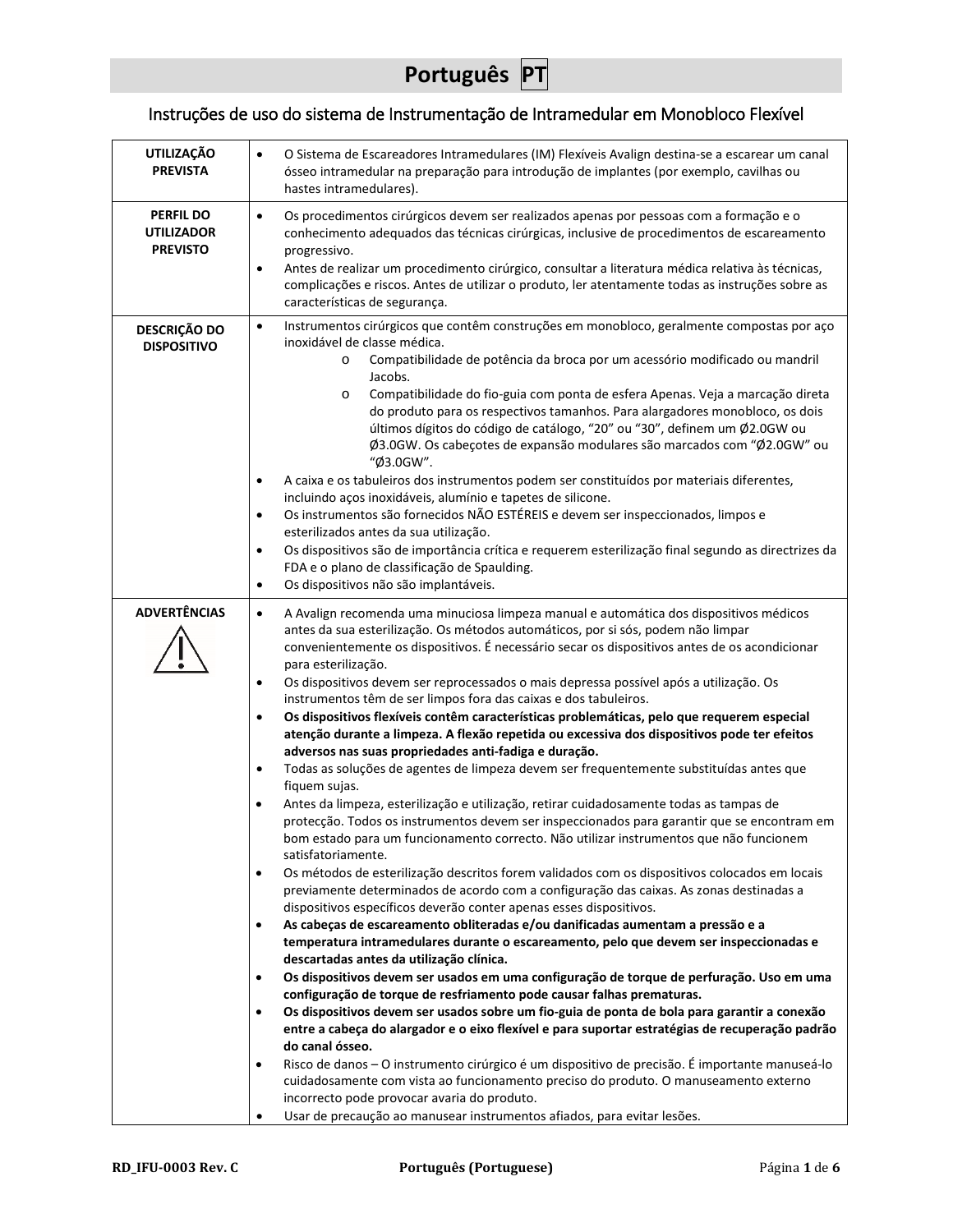|                                              | Se for ou tiver sido utilizado um dispositivo num doente com, ou com suspeita de Doença de<br>Creutzfeldt-Jakob (DCJ), o dispositivo não pode ser reutilizado e deve ser eliminado devido à<br>incapacidade de reprocessamento ou esterilização para eliminar o risco de contaminação<br>cruzada.                                                                                                                                                 |
|----------------------------------------------|---------------------------------------------------------------------------------------------------------------------------------------------------------------------------------------------------------------------------------------------------------------------------------------------------------------------------------------------------------------------------------------------------------------------------------------------------|
| <b>AVISO</b>                                 | A Lei Federal (EUA) restringe a venda, distribuição e utilização deste dispositivo a médicos ou                                                                                                                                                                                                                                                                                                                                                   |
| <b>ONLY</b>                                  | mediante receita médica.                                                                                                                                                                                                                                                                                                                                                                                                                          |
| LIMITAÇÕES DE                                | O processamento repetido tem um efeito mínimo nestes instrumentos. Normalmente, o fim da vida                                                                                                                                                                                                                                                                                                                                                     |
| <b>REPROCESSAMENTO</b>                       | útil é determinado pelo desgaste e danos devidos à utilização.                                                                                                                                                                                                                                                                                                                                                                                    |
| <b>ISENÇÃO DE</b><br><b>RESPONSABILIDADE</b> | É da responsabilidade do reprocessador garantir que o reprocessamento seja realizado utilizando<br>equipamento, materiais e pessoal presente no centro de reprocessamento e que atinja o resultado<br>desejado, o que requer validação e monitorização de rotina do processo. Qualquer desvio das<br>instruções fornecidas por parte do reprocessador tem de ser correctamente avaliado quanto à<br>eficácia e potenciais consequências adversas. |

#### Instruções de Reprocessamento

| <b>INSTRUMENTOS</b><br><b>E ACESSÓRIOS</b>                            |                | Água                                                                                                                                                                                                                                                                                                                                                                                                                                                                                                                                                                                                                                                                                                                                                                                                                                                                                                                                                                                                                                                                                                                                                                                                                                                                                                                                                                                                                                                                                                                                                                                                                                                                                                                                              | Água corrente fria (< 20 °C / 68 °F)<br>Água corrente quente (> 40 °C / 104 °F)<br>Água desionizada (DI) ou purificada por Osmose Inversa (OI)<br>(temperatura ambiente)                                                    |  |
|-----------------------------------------------------------------------|----------------|---------------------------------------------------------------------------------------------------------------------------------------------------------------------------------------------------------------------------------------------------------------------------------------------------------------------------------------------------------------------------------------------------------------------------------------------------------------------------------------------------------------------------------------------------------------------------------------------------------------------------------------------------------------------------------------------------------------------------------------------------------------------------------------------------------------------------------------------------------------------------------------------------------------------------------------------------------------------------------------------------------------------------------------------------------------------------------------------------------------------------------------------------------------------------------------------------------------------------------------------------------------------------------------------------------------------------------------------------------------------------------------------------------------------------------------------------------------------------------------------------------------------------------------------------------------------------------------------------------------------------------------------------------------------------------------------------------------------------------------------------|-----------------------------------------------------------------------------------------------------------------------------------------------------------------------------------------------------------------------------|--|
|                                                                       |                | Agentes de<br>limpeza                                                                                                                                                                                                                                                                                                                                                                                                                                                                                                                                                                                                                                                                                                                                                                                                                                                                                                                                                                                                                                                                                                                                                                                                                                                                                                                                                                                                                                                                                                                                                                                                                                                                                                                             | Agente de limpeza enzimático pH 6,0-8,0, p. ex., MetriZyme,<br>EndoZime, Enzol<br>Detergente neutro pH 6,0-8,0 p. ex., Liqui-nox, Valsure                                                                                   |  |
|                                                                       |                | Acessórios                                                                                                                                                                                                                                                                                                                                                                                                                                                                                                                                                                                                                                                                                                                                                                                                                                                                                                                                                                                                                                                                                                                                                                                                                                                                                                                                                                                                                                                                                                                                                                                                                                                                                                                                        | Pincéis e/ou limpa-cachimbos de tamanhos sortidos, com cerdas<br>de Nylon<br>Seringas estéreis ou equivalente<br>Toalhetes descartáveis absorventes e sem fios ou equivalente<br>Tinas de imersão<br>Peróxido de Hidrogénio |  |
|                                                                       |                | Equipamento                                                                                                                                                                                                                                                                                                                                                                                                                                                                                                                                                                                                                                                                                                                                                                                                                                                                                                                                                                                                                                                                                                                                                                                                                                                                                                                                                                                                                                                                                                                                                                                                                                                                                                                                       | Ar comprimido para utilização médica<br>Cuba de limpeza por ultra-sons<br>Máquina de lavar automática                                                                                                                       |  |
| <b>PONTO DE</b><br>UTILIZAÇÃO E<br><b>ACONDICIONAM</b><br><b>ENTO</b> | 1)<br>2)<br>3) | Seguir as práticas de ponto de utilização em vigor na unidade de saúde. Manter os dispositivos<br>húmidos após a utilização, para evitar que os resíduos de sujidade sequem, e remover o excesso de<br>sujidade e detritos de todos os lúmenes, superfícies, cavidades, mecanismos deslizantes,<br>dobradiças, zonas flexíveis e todos as outras características difíceis de limpar.<br>Aspirar ou irrigar os lúmenes com uma solução de limpeza, imediatamente após a utilização.<br>Seguir as precauções universais e acondicionar os dispositivos em recipientes fechados ou tapados<br>para o transporte até ao fornecedor central.                                                                                                                                                                                                                                                                                                                                                                                                                                                                                                                                                                                                                                                                                                                                                                                                                                                                                                                                                                                                                                                                                                           |                                                                                                                                                                                                                             |  |
| <b>LIMPEZA</b><br><b>MANUAL</b>                                       | 4)<br>5)<br>6) | Desmontar todos os dispositivos de acordo com as instruções do fabricante.<br>Enxaguar os dispositivos com água corrente fria durante, pelo menos, 3 minutos para remover os<br>resíduos de sujidade. Accionar os mecanismos móveis e irrigar todos os lúmenes, fendas e/ou<br>cavidades durante o enxaguamento. Se o dispositivo tiver zonas flexíveis, dobrar ou flectir o veio em<br>várias direcções e rodar para garantir o enxaguamento de todas as superfícies.<br>Preparar uma solução de limpeza enzimática de acordo com as instruções do fabricante, incluindo a<br>diluição/concentração, qualidade e temperatura da água. Mergulhar os dispositivos e deixar imersos<br>durante, pelo menos, 10 minutos. Enquanto estão imersos na solução, esfregar com um pincel de<br>cerdas macias para remover todos os vestígios de sangue e detritos do dispositivo, prestando<br>especial atenção às roscas, cavidades, uniões e todas as zonas de difícil acesso.<br>Se o dispositivo tiver mecanismos deslizantes ou dobradiças, accionar o dispositivo e, ao<br>a)<br>mesmo tempo, esfregar para remover a sujidade entranhada.<br>Se o dispositivo tiver um lúmen, utilizar um pincel ou limpa-cachimbos de nylon que se ajuste e<br>b)<br>efectuar um movimento de rotação para dentro e para fora para facilitar a remoção dos<br>detritos; garantir o acesso a todo o diâmetro e ao fundo do lúmen. Irrigar o lúmen pelo menos<br>três vezes, com uma seringa contendo, pelo menos, 60 ml de solução.<br>Se o dispositivo tiver zonas flexíveis, dobrar ou flectir o veio em várias direcções, enquanto<br>c)<br>imerso na solução, e utilizar um pincel em movimento de rotação para limpar todas as<br>superfícies, rodando a peça. |                                                                                                                                                                                                                             |  |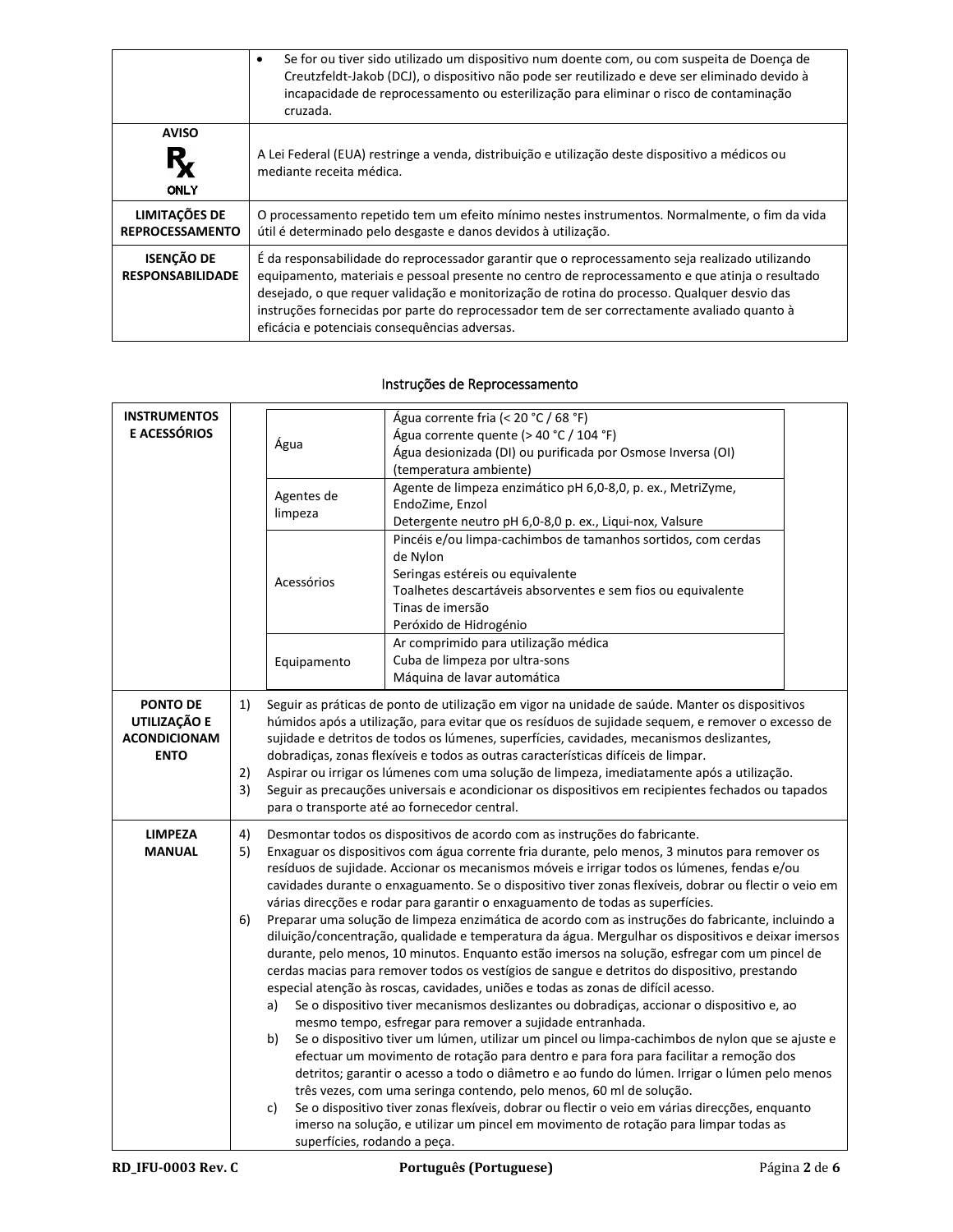## Instruções de Reprocessamento

|                                     | 7)<br>8)<br>a)<br>b)<br>c)                        | movimento de rotação para limpar todas as superfícies.<br>superfícies, rodando a peça.                                                                                                                                                                                                                                                                                                                                                                                              | Accionar os mecanismos móveis e irrigar todos os lúmenes, fendas e/ou cavidades durante o<br>Preparar uma solução de limpeza com detergente neutro de acordo com as instruções do<br>fabricante, incluindo diluição/concentração e qualidade e temperatura da água. Mergulhar os<br>dispositivo, prestando especial atenção às roscas, cavidades, uniões e zonas de difícil acesso.<br>Se o dispositivo tiver mecanismos deslizantes ou dobradiças, accionar o dispositivo e, ao<br>mesmo tempo, esfregar para remover a sujidade entranhada.<br>efectuar um movimento de rotação para dentro e para fora para facilitar a remoção dos<br>três vezes, com uma seringa contendo, pelo menos, 60 ml de solução.<br>imerso na solução, e utilizar um pincel em movimento de rotação para limpar todas as | Retirar os dispositivos e enxaguar/agitar em água corrente fria durante, pelo menos, 3 minutos.<br>enxaguamento. Se o dispositivo tiver zonas flexíveis, dobrar ou flectir o veio em várias direcções em<br>dispositivos e deixar imersos durante, pelo menos, 5 minutos. Enquanto estão imersos na solução,<br>esfregar com um pincel de cerdas macias para remover todos os vestígios de sangue e detritos do<br>Se o dispositivo tiver um lúmen, utilizar um pincel ou limpa-cachimbos de nylon que se ajuste e<br>detritos; garantir o acesso a todo o diâmetro e ao fundo do lúmen. Irrigar o lúmen pelo menos<br>Se o dispositivo tiver zonas flexíveis, dobrar ou flectir o veio em várias direcções, enquanto |
|-------------------------------------|---------------------------------------------------|-------------------------------------------------------------------------------------------------------------------------------------------------------------------------------------------------------------------------------------------------------------------------------------------------------------------------------------------------------------------------------------------------------------------------------------------------------------------------------------|-------------------------------------------------------------------------------------------------------------------------------------------------------------------------------------------------------------------------------------------------------------------------------------------------------------------------------------------------------------------------------------------------------------------------------------------------------------------------------------------------------------------------------------------------------------------------------------------------------------------------------------------------------------------------------------------------------------------------------------------------------------------------------------------------------|-----------------------------------------------------------------------------------------------------------------------------------------------------------------------------------------------------------------------------------------------------------------------------------------------------------------------------------------------------------------------------------------------------------------------------------------------------------------------------------------------------------------------------------------------------------------------------------------------------------------------------------------------------------------------------------------------------------------------|
|                                     | 9)                                                |                                                                                                                                                                                                                                                                                                                                                                                                                                                                                     | Accionar os mecanismos móveis e irrigar todos os lúmenes, fendas e/ou cavidades durante o<br>movimento de rotação para garantir o enxaguamento correcto de todas as superfícies.                                                                                                                                                                                                                                                                                                                                                                                                                                                                                                                                                                                                                      | Retirar os dispositivos e enxaguar/agitar em água corrente fria durante, pelo menos, 3 minutos.<br>enxaguamento. Se o dispositivo tiver zonas flexíveis, dobrar ou flectir o veio em várias direcções em                                                                                                                                                                                                                                                                                                                                                                                                                                                                                                              |
|                                     |                                                   |                                                                                                                                                                                                                                                                                                                                                                                                                                                                                     | ultra-sons com acessórios de irrigação. Os dispositivos com lúmenes devem ser irrigados com                                                                                                                                                                                                                                                                                                                                                                                                                                                                                                                                                                                                                                                                                                           | 10) Preparar uma solução de limpeza enzimática com água quente, de acordo com as instruções do<br>fabricante, numa unidade de ultra-sons. Submeter os dispositivos a ultra-sons durante, pelo menos,<br>15 minutos a uma frequência mínima de 40 kHz. Recomenda-se que seja utilizada uma unidade de                                                                                                                                                                                                                                                                                                                                                                                                                  |
|                                     |                                                   | solução de limpeza, nela imersos, para garantir a irrigação correcta dos canais.<br>11) Retirar os dispositivos e enxaguar/agitar em água DI/OI à temperatura ambiente durante, pelo<br>menos, 4 minutos. Accionar os mecanismos móveis e irrigar todos os lúmenes, fendas e/ou<br>cavidades durante o enxaguamento. Se o dispositivo tiver zonas flexíveis, dobrar ou flectir o veio em<br>várias direcções em movimento de rotação durante, pelo menos, 2 minutos para garantir o |                                                                                                                                                                                                                                                                                                                                                                                                                                                                                                                                                                                                                                                                                                                                                                                                       |                                                                                                                                                                                                                                                                                                                                                                                                                                                                                                                                                                                                                                                                                                                       |
|                                     |                                                   | enxaguamento correcto de todas as superfícies.<br>12) Secar o dispositivo com um pano absorvente. Secar as zonas internas com ar comprimido filtrado.<br>13) Inspeccionar visualmente o dispositivo com o auxílio de uma lupa para verificar se contém sujidade,<br>incluindo todos os mecanismos móveis ou deslizantes, fendas, cavidades e lúmenes. Se não ficar<br>visivelmente limpo, repetir os passos 4-13.                                                                   |                                                                                                                                                                                                                                                                                                                                                                                                                                                                                                                                                                                                                                                                                                                                                                                                       |                                                                                                                                                                                                                                                                                                                                                                                                                                                                                                                                                                                                                                                                                                                       |
|                                     |                                                   | 14) Mergulhar o dispositivo em peróxido de hidrogénio a 2-3%. O aparecimento de bolhas confirma a<br>presença de hemoglobina. Se aparecerem bolhas, repetir os passos 5-14. Enxaguar devidamente o<br>dispositivo com água DI/OI.                                                                                                                                                                                                                                                   |                                                                                                                                                                                                                                                                                                                                                                                                                                                                                                                                                                                                                                                                                                                                                                                                       |                                                                                                                                                                                                                                                                                                                                                                                                                                                                                                                                                                                                                                                                                                                       |
| <b>LIMPEZA</b><br><b>AUTOMÁTICA</b> | aconselhados.                                     | Nota: Todos os dispositivos têm de ser manualmente pré-limpos antes de submetidos a qualquer<br>processo de limpeza automática, seguindo os passos 1-9. Os passos 10-14 são opcionais, mas                                                                                                                                                                                                                                                                                          |                                                                                                                                                                                                                                                                                                                                                                                                                                                                                                                                                                                                                                                                                                                                                                                                       |                                                                                                                                                                                                                                                                                                                                                                                                                                                                                                                                                                                                                                                                                                                       |
|                                     |                                                   |                                                                                                                                                                                                                                                                                                                                                                                                                                                                                     | 15) Transferir os dispositivos para um aparelho de lavagem automática/desinfecção para<br>processamento de acordo com os parâmetros mínimos abaixo indicados.                                                                                                                                                                                                                                                                                                                                                                                                                                                                                                                                                                                                                                         |                                                                                                                                                                                                                                                                                                                                                                                                                                                                                                                                                                                                                                                                                                                       |
|                                     |                                                   | Tempo                                                                                                                                                                                                                                                                                                                                                                                                                                                                               |                                                                                                                                                                                                                                                                                                                                                                                                                                                                                                                                                                                                                                                                                                                                                                                                       | Tipo e concentração do                                                                                                                                                                                                                                                                                                                                                                                                                                                                                                                                                                                                                                                                                                |
|                                     | Fase                                              | (minutos)                                                                                                                                                                                                                                                                                                                                                                                                                                                                           | Temperatura                                                                                                                                                                                                                                                                                                                                                                                                                                                                                                                                                                                                                                                                                                                                                                                           | detergente                                                                                                                                                                                                                                                                                                                                                                                                                                                                                                                                                                                                                                                                                                            |
|                                     | Pré-lavagem 1                                     | 02:00                                                                                                                                                                                                                                                                                                                                                                                                                                                                               | Água corrente fria                                                                                                                                                                                                                                                                                                                                                                                                                                                                                                                                                                                                                                                                                                                                                                                    | N/A                                                                                                                                                                                                                                                                                                                                                                                                                                                                                                                                                                                                                                                                                                                   |
|                                     | Lavagem enzimática<br>Lavagem 1                   | 02:00<br>02:00                                                                                                                                                                                                                                                                                                                                                                                                                                                                      | Água corrente quente<br>63 °C /146 °F                                                                                                                                                                                                                                                                                                                                                                                                                                                                                                                                                                                                                                                                                                                                                                 | Detergente enzimático<br>Detergente neutro                                                                                                                                                                                                                                                                                                                                                                                                                                                                                                                                                                                                                                                                            |
|                                     | Enxaguamento 1                                    | 02:00                                                                                                                                                                                                                                                                                                                                                                                                                                                                               | Água corrente quente                                                                                                                                                                                                                                                                                                                                                                                                                                                                                                                                                                                                                                                                                                                                                                                  | N/A                                                                                                                                                                                                                                                                                                                                                                                                                                                                                                                                                                                                                                                                                                                   |
|                                     | Enxaguamento com<br>água purificada               | 02:00                                                                                                                                                                                                                                                                                                                                                                                                                                                                               | 63 °C /146 °F                                                                                                                                                                                                                                                                                                                                                                                                                                                                                                                                                                                                                                                                                                                                                                                         | N/A                                                                                                                                                                                                                                                                                                                                                                                                                                                                                                                                                                                                                                                                                                                   |
|                                     | Secagem                                           | 7:00                                                                                                                                                                                                                                                                                                                                                                                                                                                                                | 115 °C /240 °F                                                                                                                                                                                                                                                                                                                                                                                                                                                                                                                                                                                                                                                                                                                                                                                        | N/A                                                                                                                                                                                                                                                                                                                                                                                                                                                                                                                                                                                                                                                                                                                   |
|                                     | filtrado.                                         |                                                                                                                                                                                                                                                                                                                                                                                                                                                                                     |                                                                                                                                                                                                                                                                                                                                                                                                                                                                                                                                                                                                                                                                                                                                                                                                       | 16) Secar o excesso de humidade com um pano absorvente. Secar as zonas internas com ar comprimido                                                                                                                                                                                                                                                                                                                                                                                                                                                                                                                                                                                                                     |
|                                     |                                                   |                                                                                                                                                                                                                                                                                                                                                                                                                                                                                     |                                                                                                                                                                                                                                                                                                                                                                                                                                                                                                                                                                                                                                                                                                                                                                                                       | 17) Inspeccionar visualmente o dispositivo com o auxílio de uma lupa para verificar se contém sujidade,                                                                                                                                                                                                                                                                                                                                                                                                                                                                                                                                                                                                               |
|                                     |                                                   |                                                                                                                                                                                                                                                                                                                                                                                                                                                                                     |                                                                                                                                                                                                                                                                                                                                                                                                                                                                                                                                                                                                                                                                                                                                                                                                       | incluindo todos os mecanismos móveis ou deslizantes, fendas, cavidades e lúmenes. Se não ficar                                                                                                                                                                                                                                                                                                                                                                                                                                                                                                                                                                                                                        |
|                                     | visivelmente limpo, repetir os passos 4-9, 15-17. |                                                                                                                                                                                                                                                                                                                                                                                                                                                                                     |                                                                                                                                                                                                                                                                                                                                                                                                                                                                                                                                                                                                                                                                                                                                                                                                       |                                                                                                                                                                                                                                                                                                                                                                                                                                                                                                                                                                                                                                                                                                                       |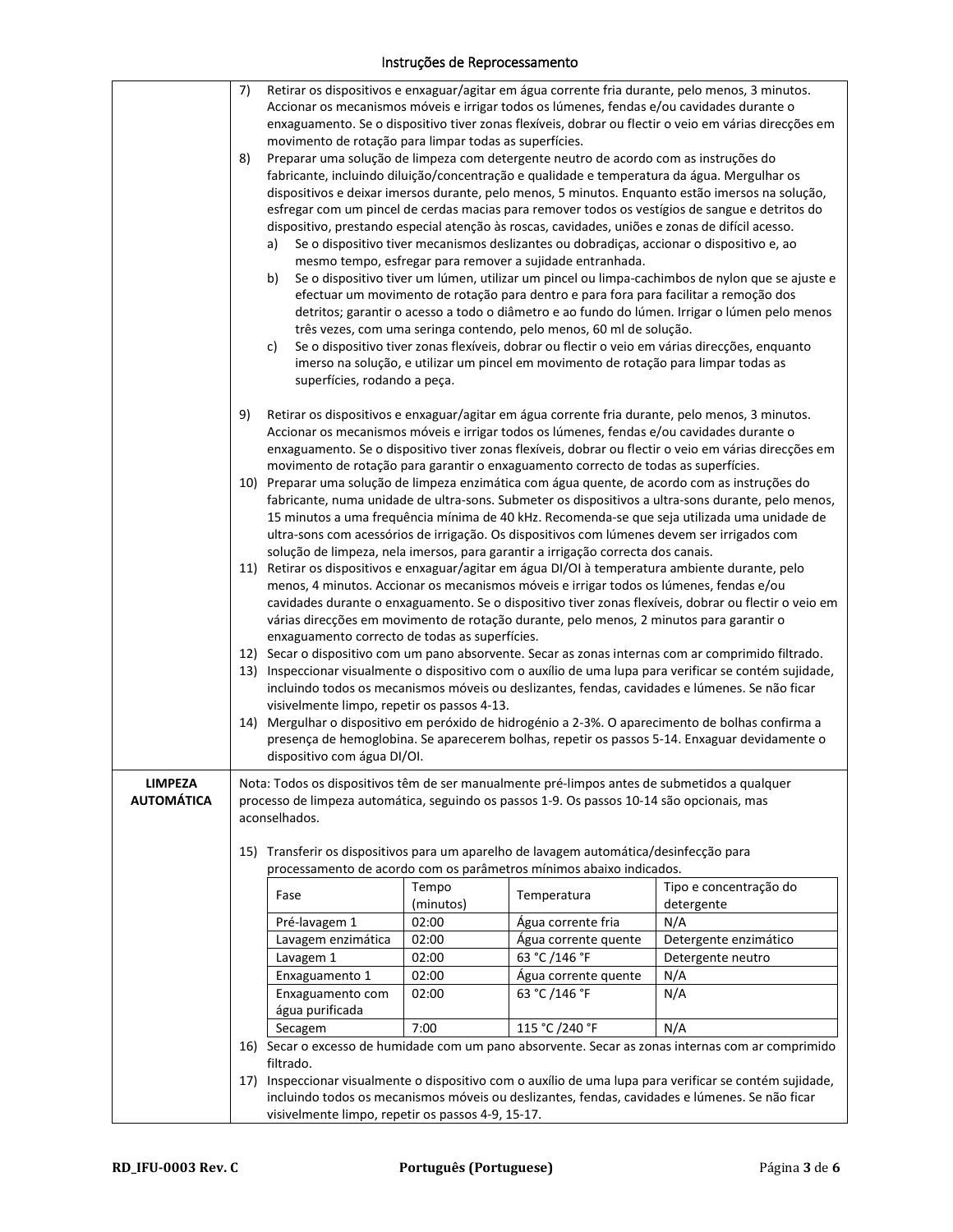## Instruções de Reprocessamento

|                                                                   | 18) Mergulhar o dispositivo em peróxido de hidrogénio a 2-3%. O aparecimento de bolhas confirma a<br>presença de hemoglobina. Se aparecerem bolhas, repetir os passos 5-9, 15-18. Enxaguar<br>devidamente o dispositivo com água DI/OI.                                                                                                                                                                                                                                                                                                                                                                                                                                                                                                                                                                                                                                                                                                                                                                                                                                                                                                                                                                                                                                                                                                                                                                                                                                   |  |  |
|-------------------------------------------------------------------|---------------------------------------------------------------------------------------------------------------------------------------------------------------------------------------------------------------------------------------------------------------------------------------------------------------------------------------------------------------------------------------------------------------------------------------------------------------------------------------------------------------------------------------------------------------------------------------------------------------------------------------------------------------------------------------------------------------------------------------------------------------------------------------------------------------------------------------------------------------------------------------------------------------------------------------------------------------------------------------------------------------------------------------------------------------------------------------------------------------------------------------------------------------------------------------------------------------------------------------------------------------------------------------------------------------------------------------------------------------------------------------------------------------------------------------------------------------------------|--|--|
| <b>DESINFECÇÃO</b>                                                | Os dispositivos têm de ser submetidos a esterilização final (Ver § Esterilização).<br>$\bullet$<br>Os instrumentos da Avalign são compatíveis com os perfis de tempo e temperatura dos aparelhos de<br>$\bullet$<br>lavagem/desinfecção para desinfecção térmica, de acordo com a norma ISO 15883.                                                                                                                                                                                                                                                                                                                                                                                                                                                                                                                                                                                                                                                                                                                                                                                                                                                                                                                                                                                                                                                                                                                                                                        |  |  |
| <b>INSPECÇÃO E</b><br><b>TESTE DE</b><br><b>FUNCIONAMENT</b><br>O | Inspeccionar visualmente os dispositivos para verificar se apresentam sinais de danos ou desgaste.<br>$\bullet$<br>Os instrumentos com peças partidas, rachadas, lascadas ou gastas, ou superfícies manchadas não<br>devem ser utilizados, mas sim substituídos imediatamente.<br>Confirmar que os bordos de escareamento estão lisos e contínuos, isentos de fissuras ou lascas que<br>$\bullet$<br>possam impedir a função de corte.<br>Confirmar que as superfícies pares dos escareadores modulares funcionam como pretendido e que<br>$\bullet$<br>as interfaces eléctricas do dispositivo não apresentam complicações.                                                                                                                                                                                                                                                                                                                                                                                                                                                                                                                                                                                                                                                                                                                                                                                                                                              |  |  |
| <b>EMBALAGEM</b>                                                  | Ao embalar os dispositivos, o utilizador final deve utilizar apenas materiais de embalagem para<br>$\bullet$<br>esterilização aprovados pela FDA.<br>Para mais informações sobre esterilização por vapor, o utilizador final deve consultar a norma<br>$\bullet$<br>ANSI/AAMI ST79.<br>Invólucro de Esterilização<br>$\bullet$<br>As caixas podem ser embaladas num invólucro de esterilização normalizado de classe médica,<br>$\circ$<br>pelo método do duplo invólucro AAMI ou equivalente.<br>Recipiente de Esterilização Rígido<br>Para obter informações sobre recipientes de esterilização rígidos, consultar as instruções de<br>O<br>utilização relevantes, fornecidas pelo respectivo fabricante, ou contactar directamente o<br>fabricante, solicitando orientação.                                                                                                                                                                                                                                                                                                                                                                                                                                                                                                                                                                                                                                                                                            |  |  |
| <b>ESTERILIZAÇÃO</b>                                              | Esterilizar com vapor. Seguem-se os ciclos mínimos necessários para esterilização por vapor dos<br>dispositivos da Avalign:<br>Caixa de Instrumento em Invólucro Duplo:<br>Tempo de<br><b>Tipo de Ciclo</b><br>Exposição<br>Temperatura<br><b>Impulsos</b><br><b>Tempo de Secagem</b>                                                                                                                                                                                                                                                                                                                                                                                                                                                                                                                                                                                                                                                                                                                                                                                                                                                                                                                                                                                                                                                                                                                                                                                     |  |  |
|                                                                   | Pré-vácuo<br>132 °C (270 °F)<br>4 minutos<br>20 minutos<br>4<br>Caixa de Instrumento Único Fechada em Recipiente de Esterilização Rígido:<br>Tempo de                                                                                                                                                                                                                                                                                                                                                                                                                                                                                                                                                                                                                                                                                                                                                                                                                                                                                                                                                                                                                                                                                                                                                                                                                                                                                                                     |  |  |
|                                                                   | <b>Tipo de Ciclo</b><br>Exposição<br><b>Temperatura</b><br><b>Impulsos</b><br><b>Tempo de Secagem</b><br>Pré-vácuo<br>132 °C (270 °F)<br>4 minutos<br>30 minutos                                                                                                                                                                                                                                                                                                                                                                                                                                                                                                                                                                                                                                                                                                                                                                                                                                                                                                                                                                                                                                                                                                                                                                                                                                                                                                          |  |  |
|                                                                   | Seguir rigorosamente as instruções de funcionamento e orientações sobre configuração em carga<br>máxima explicitamente fornecidas pelo fabricante. O aparelho de esterilização tem de estar<br>correctamente instalado, mantido e calibrado.<br>Os parâmetros de tempo e de temperatura necessários para a esterilização dependem do tipo de<br>$\bullet$<br>esterilizador, configuração cíclica e material de embalagem. É de importância crítica que os<br>parâmetros do processo sejam validados para cada tipo de equipamento de esterilização e de<br>configuração de carga do produto em cada centro.<br>Os dispositivos da Avalign foram validados em condições laboratoriais pelo método de saturação<br>$\bullet$<br>com indicador biológico (IB) para atingir um nível de garantia de esterilidade (NGE) de 10 <sup>-6</sup> numa<br>caixa de instrumento em invólucro duplo encerrada no recipiente de esterilização rígido adequado.<br>Foram validados para utilização apenas os ciclos de esterilização a vapor, que demonstraram ser<br>$\bullet$<br>compatíveis com a configuração do dispositivo. Um centro pode optar por ciclos de esterilização a<br>vapor diferentes do ciclo sugerido, se tiver validado adequadamente o ciclo para garantir uma<br>penetração apropriada do vapor e o contacto com os dispositivos para esterilização. Nota: os<br>recipientes de esterilização rígidos não podem ser utilizados em ciclos de vapor por gravidade. |  |  |
| <b>ARMAZENAMEN</b><br>то                                          | Após a esterilização, os instrumentos devem ficar na embalagem de esterilização e ser guardados<br>$\bullet$<br>numa caixa de protecção ou armário seco e limpo.<br>Manusear os dispositivos com cuidado para não danificar a barreira estéril.<br>$\bullet$                                                                                                                                                                                                                                                                                                                                                                                                                                                                                                                                                                                                                                                                                                                                                                                                                                                                                                                                                                                                                                                                                                                                                                                                              |  |  |
| MANUTENÇÃO                                                        | Eliminar os dispositivos danificados, gastos ou avariados.<br>$\bullet$<br>As cabeças de escareamento não podem voltar a ser afiadas.<br>$\bullet$                                                                                                                                                                                                                                                                                                                                                                                                                                                                                                                                                                                                                                                                                                                                                                                                                                                                                                                                                                                                                                                                                                                                                                                                                                                                                                                        |  |  |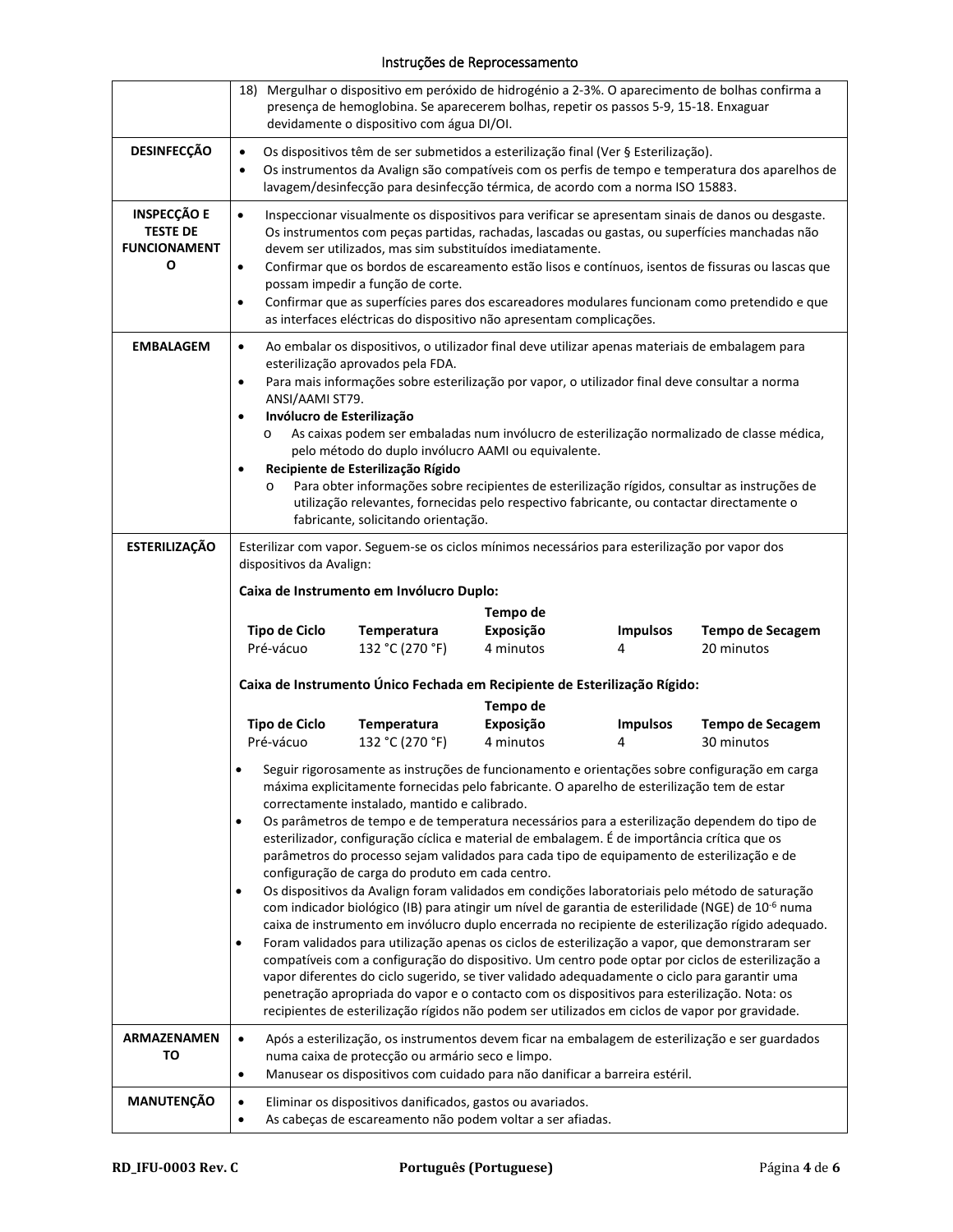| <b>GARANTIA</b> | Garante-se que todos os dispositivos estão isentos de defeitos de material e de fabrico à data de<br>expedição.<br>Os instrumentos da Avalign são reutilizáveis e cumprem as normas AAMI sobre esterilização. Todos<br>٠<br>os nossos produtos são concebidos e fabricados para satisfazer os mais elevados padrões de<br>gualidade. Declinamos qualquer responsabilidade por falha de produtos que, por qualquer modo,<br>tenham sido submetidos a modificação da sua concepção de origem. |                                                                                                                                                                                                                      |
|-----------------|---------------------------------------------------------------------------------------------------------------------------------------------------------------------------------------------------------------------------------------------------------------------------------------------------------------------------------------------------------------------------------------------------------------------------------------------------------------------------------------------|----------------------------------------------------------------------------------------------------------------------------------------------------------------------------------------------------------------------|
| <b>CONTACTO</b> | Fabricado por:<br><b>Avalign Technologies</b><br>8727 Clinton Park Drive<br>Fort Wayne, IN 46825<br>1-877-289-1096<br>www.avalign.com<br>product.questions@avalign.com                                                                                                                                                                                                                                                                                                                      | <b>REP</b><br>EC<br><b>Representante Autorizado:</b><br><b>Instrumed GmbH</b><br>(dba Avalign German<br>Specialty Instruments)<br>78 532 Tuttlingen, Unter<br>Buchsteig 3<br>Alemanha<br>Telefone: +49 7462 200 40 0 |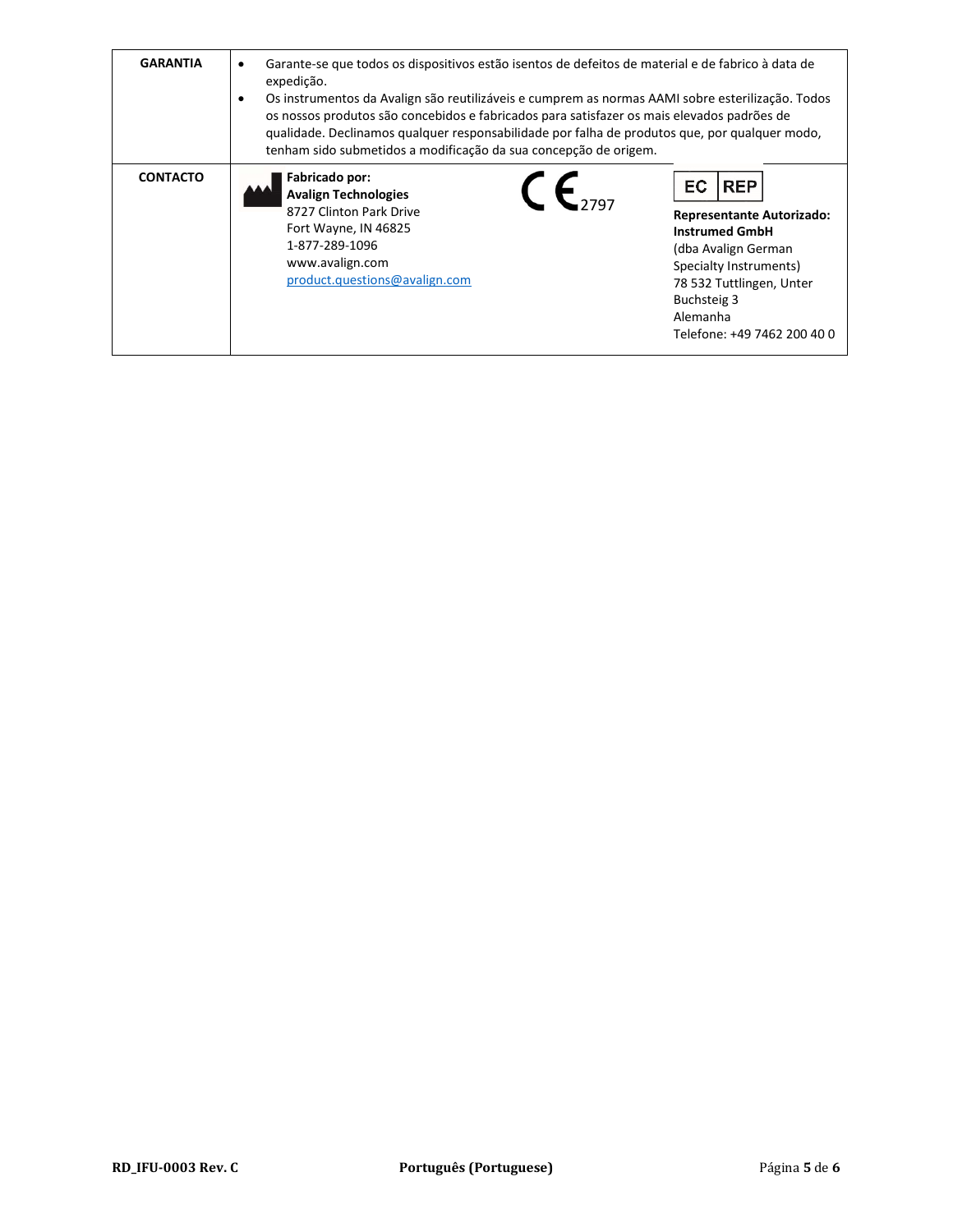#### Glossário dos Rótulos

| טושטטו נטט טווסנכטוט<br>Símbolo | Título e Traduções                                                                                           |
|---------------------------------|--------------------------------------------------------------------------------------------------------------|
| $\Box$<br>┑                     | Fabricante                                                                                                   |
| <b>REP</b><br>EC                | Representante Autorizado na União Europeia                                                                   |
| LO                              | Número de lote / Código de série                                                                             |
| $\Gamma$<br>REF                 | Número de referência                                                                                         |
|                                 | Consultar as Instruções de Utilização                                                                        |
|                                 | Aviso                                                                                                        |
| <b>ONLY</b>                     | A Lei Federal (EUA) restringe a venda deste dispositivo a médicos credenciados ou mediante<br>receita médica |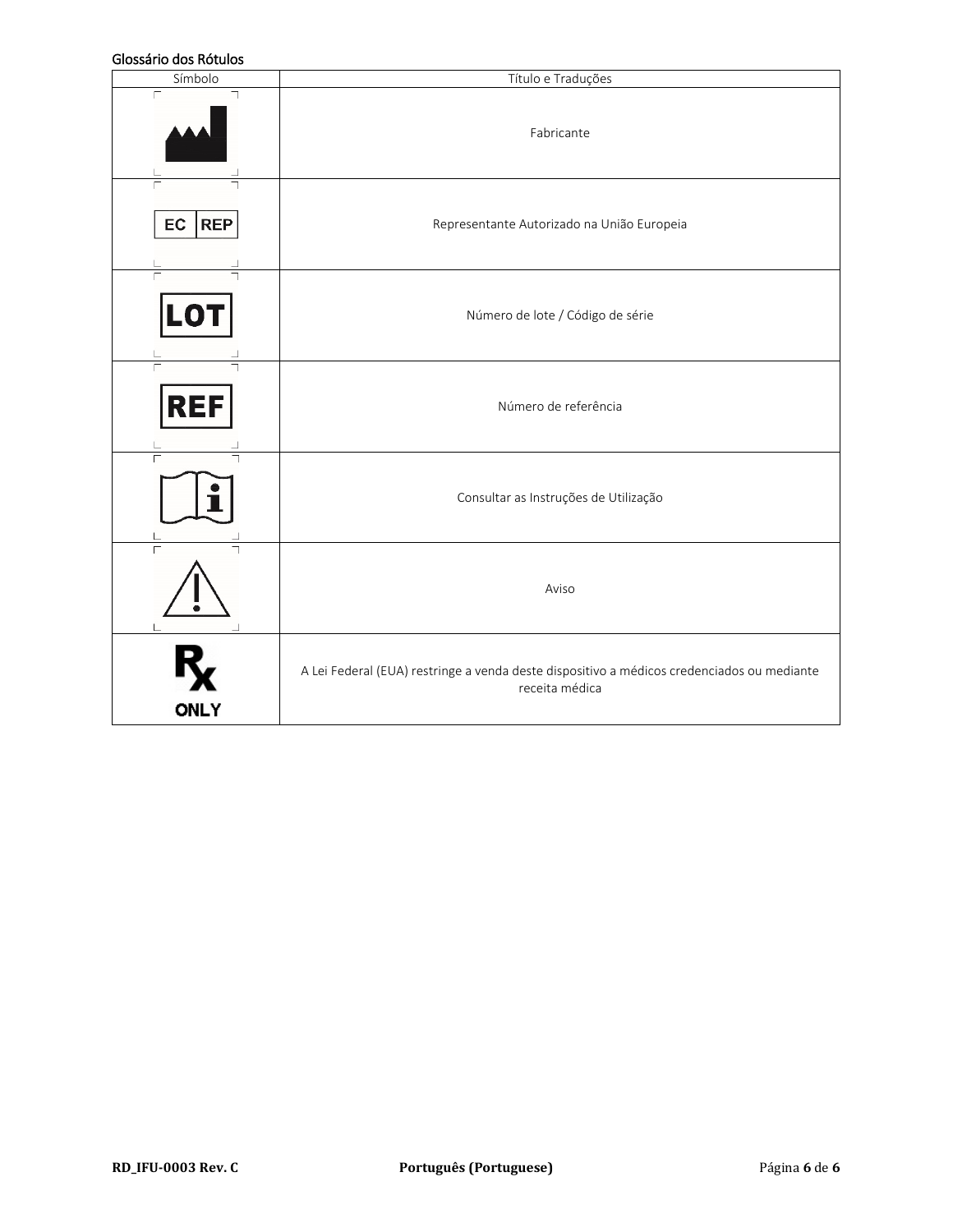# **Español ES**

# **Instruções de uso do sistema de escareador intramedular flexível**

| <b>USO PREVISTO</b>                                   | El ensanchador intramedular (IM) flexible Avalign está destinado a ensanchar un canal óseo<br>$\bullet$<br>intramedular y prepararlo para la inserción de implantes (p. e., agujas o clavos intramedulares).                                                                                                                                                                                                                                                                                                                                                                                                                                                                                                                                                                                                                                                                                                                                                                                                                                                                                                                                                                                                                                                                                                                                                                                                                                                                                                                                                                                                                                                                                                                                                                                                                                                                                                                                                                                                                                                                                                                                                                                                                                                                                                                                                                                                                                                                                                                                                                                                                                                                                |
|-------------------------------------------------------|---------------------------------------------------------------------------------------------------------------------------------------------------------------------------------------------------------------------------------------------------------------------------------------------------------------------------------------------------------------------------------------------------------------------------------------------------------------------------------------------------------------------------------------------------------------------------------------------------------------------------------------------------------------------------------------------------------------------------------------------------------------------------------------------------------------------------------------------------------------------------------------------------------------------------------------------------------------------------------------------------------------------------------------------------------------------------------------------------------------------------------------------------------------------------------------------------------------------------------------------------------------------------------------------------------------------------------------------------------------------------------------------------------------------------------------------------------------------------------------------------------------------------------------------------------------------------------------------------------------------------------------------------------------------------------------------------------------------------------------------------------------------------------------------------------------------------------------------------------------------------------------------------------------------------------------------------------------------------------------------------------------------------------------------------------------------------------------------------------------------------------------------------------------------------------------------------------------------------------------------------------------------------------------------------------------------------------------------------------------------------------------------------------------------------------------------------------------------------------------------------------------------------------------------------------------------------------------------------------------------------------------------------------------------------------------------|
| <b>PERFIL DE</b><br><b>USUARIO</b><br><b>PREVISTO</b> | Los procedimientos quirúrgicos solo deben ser realizados por personas con la formación adecuada<br>$\bullet$<br>y que estén familiarizadas con las técnicas quirúrgicas, incluidos los procedimientos de ensanche<br>progresivo.<br>Consulte la literatura médica sobre técnicas, complicaciones y riesgos antes de realizar cualquier<br>$\bullet$<br>procedimiento quirúrgico. Antes de usar el producto, se tienen que leer detenidamente todas las<br>instrucciones de seguridad.                                                                                                                                                                                                                                                                                                                                                                                                                                                                                                                                                                                                                                                                                                                                                                                                                                                                                                                                                                                                                                                                                                                                                                                                                                                                                                                                                                                                                                                                                                                                                                                                                                                                                                                                                                                                                                                                                                                                                                                                                                                                                                                                                                                                       |
| <b>DESCRIPCIÓN DEL</b><br><b>DISPOSITIVO</b>          | El instrumental quirúrgico que cuenta con construcción monobloque y modular, por lo general,<br>$\bullet$<br>está hecho de acero inoxidable de grado médico.<br>Compatibilidad del taladro con un acoplamiento portabrocas modificado o un<br>$\circ$<br>portabrocas de Jacobs.<br>Compatibilidad con alambre de guía con punta esférica. Ver marca de producto<br>$\circ$<br>directo para los tamaños respectivos. Para los escariadores monobloque, los<br>últimos dos dígitos del número de catálogo, "20" o "30", definen un Ø2.0GW o<br>Ø3.0GW. Los cabezales modulares del escariador están marcados con "Ø2.0GW" o<br>"Ø3.0GW".<br>Los estuches y bandejas de instrumentos pueden estar hechos de diferentes materiales, incluido<br>$\bullet$<br>acero inoxidable, aluminio y alfonbrillas de silicona.<br>El instrumental se suministra NO ESTÉRIL y se tiene que inspeccionar, limpiar y esterilizar antes del<br>$\bullet$<br>uso.<br>Los dispositivos son elementos críticos y se tienen que someter a una esterilización final conforme<br>$\bullet$<br>a la normas de la FDA y a la tabla de clasificación de Spaulding.<br>Los dispositivos no se pueden implantar.<br>$\bullet$                                                                                                                                                                                                                                                                                                                                                                                                                                                                                                                                                                                                                                                                                                                                                                                                                                                                                                                                                                                                                                                                                                                                                                                                                                                                                                                                                                                                                                                                                             |
| <b>ADVERTENCIAS</b>                                   | Avalign recomienda una limpieza en profundidad manual y automatizada de los dispositivos<br>$\bullet$<br>médicos antes de la esterilización. Los métodos automatizados, por sí solos, no limpian<br>adecuadamente los dispositivos. Los dispositivos tienen que estar secos antes de empaquetarlos<br>para su esterilización.<br>Los dispositivos se tienen que limpiar lo antes posible después de su uso. El instrumental se tiene<br>$\bullet$<br>que limpiar por separado de los estuches y bandejas.<br>Los dispositivos flexibles tienen características especiales que requieren prestar una atención<br>$\bullet$<br>especial durante su limpieza. Si se flexionan o sobre-flexionan repetidamente, esto puede tener<br>efectos adversos en las propiedades de fatiga y en la vida útil del dispositivo.<br>Todas las soluciones de agentes de limpieza se tienen que sustituir con frecuencia antes de que<br>$\bullet$<br>estén demasiado sucias.<br>Antes de la limpieza, esterilización y uso, quitar todos los tapones protectores con cuidado. Se<br>$\bullet$<br>debe inspeccionar todo el instrumental para garantizar que su funcionamiento y su estado son los<br>correctos. No utilizar instrumental que no funcione de forma satisfactoria.<br>Los métodos de esterilización descritos han sido validados junto con los dispositivos en lugares<br>$\bullet$<br>predeterminados en función del diseño del estuche. Las zonas previstas para un dispositivo<br>específico solo deben contener dicho dispositivo.<br>Los cabezales de ensanchadores romos y/o dañados incrementan la presión intramedular y la<br>$\bullet$<br>temperatura cuando se está ensanchando, por tanto, se deben inspeccionar y, dado el caso,<br>desechar antes de su uso clínico.<br>Los dispositivos se deben usar en una configuración de Par de perforación. El uso en una<br>$\bullet$<br>configuración de par de resma puede causar fallas prematuras.<br>Los dispositivos deben usarse sobre un alambre de guía de punta esférica para asegurar la<br>$\bullet$<br>conexión entre la cabeza de la fresa y el eje flexible y para apoyar las estrategias de recuperación<br>estándar del canal óseo.<br>Riesgo de daños - Los instrumentos quirúrgicos son dispositivos de precisión. Un manejo<br>$\bullet$<br>cuidadoso es muy importante para el funcionamiento preciso del producto. Un manejo externo<br>inadecuado puede provocar un mal funcionamiento del producto.<br>Extremar las precauciones al manejar instrumental punzante para evitar lesiones.<br>$\bullet$<br>Si se usa o ha usado un dispositivo en un paciente que se sospeche que tenga o que tenga la<br>$\bullet$ |
|                                                       | enfermedad de Creutzfeldt-Jakob (CJD), el dispositivo no se podrá reutilizar y se tendrá que                                                                                                                                                                                                                                                                                                                                                                                                                                                                                                                                                                                                                                                                                                                                                                                                                                                                                                                                                                                                                                                                                                                                                                                                                                                                                                                                                                                                                                                                                                                                                                                                                                                                                                                                                                                                                                                                                                                                                                                                                                                                                                                                                                                                                                                                                                                                                                                                                                                                                                                                                                                                |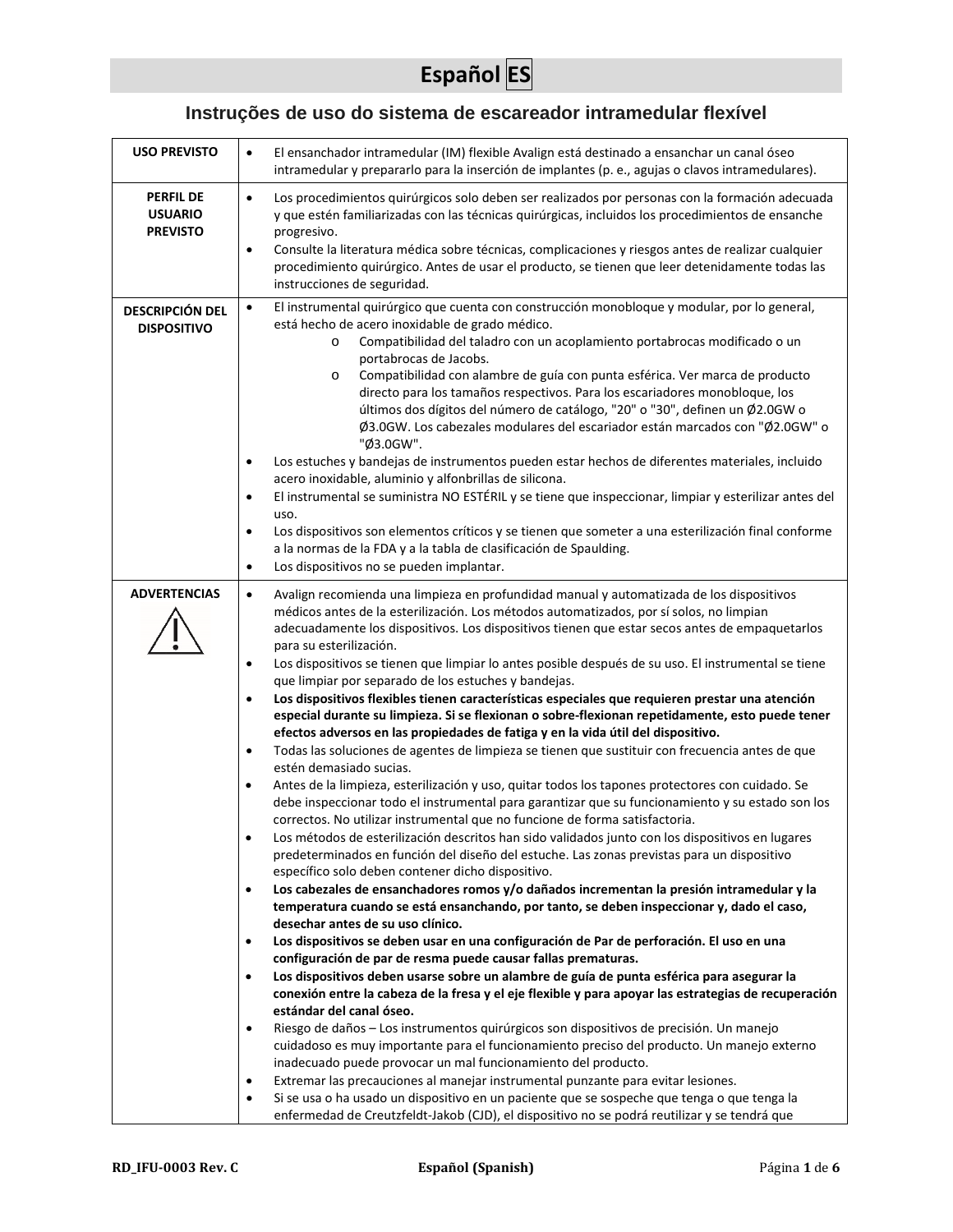|                                              | destruir debido a que no se puede limpiar ni esterilizar para eliminar el riesgo de contaminación<br>cruzada.                                                                                                                                                                                                                                                                                                                                                |
|----------------------------------------------|--------------------------------------------------------------------------------------------------------------------------------------------------------------------------------------------------------------------------------------------------------------------------------------------------------------------------------------------------------------------------------------------------------------------------------------------------------------|
| <b>PRECAUCIÓN</b><br>$R_{\chi}$<br>ONLY      | La ley federal de EE. UU. restringe la venta, distribución y uso de este dispositivo por parte de un<br>médico o por prescripción de este.                                                                                                                                                                                                                                                                                                                   |
| <b>LIMITACIONES DE</b><br><b>REPROCESADO</b> | La limpieza repetida tiene un efecto mínimo en este instrumental. El final de su vida útil es<br>determinado, normalmente, por el desgaste y los daños debidos al uso.                                                                                                                                                                                                                                                                                       |
| EXCENCIÓN DE<br><b>RESPONSABILIDAD</b>       | Es responsabilidad del reprocesador garantizar que el reprocesado se realiza utilizando los equipos,<br>materiales y personal de una unidad de reprocesado y de que se logra el resultado deseado. Esto<br>requiere el control de la validación y la rutina del proceso. Cualquier cambio realizado con respecto a<br>las instrucciones suministradas debe ser evaluado adecuadamente para comprobar su efectividad y sus<br>posibles consecuencia adversas. |

| <b>HERRAMIENTAS</b><br>Y ACCESORIOS |                | Agua<br>Agentes de<br>limpieza<br>Accesorios<br>Equipamiento                                                                                                                                                                                                                                                                                                                                                                                                                                                                                                                                                                                                                                                                                       | Agua del grifo fría (< 20°C / 68°F)<br>Agua del grifo caliente (< 40°C / 104°F)<br>Agua desionizada (DI) o tratada por ósmosis inversa (OI) (a<br>temperatura ambiente)<br>Limpiador enzimático pH 6.0-8.0, p.e. MetriZyme, EndoZime, Enzol<br>Detergente neutro pH 6.0-8.0, p.e. Liqui-nox, Valsure<br>Diferentes tamaños de cepillos y/o escobillas con cerdas de nailon<br>Jeringas estériles o equivalente<br>Paños absorbentes desechables que no dejen pelusa o equivalente<br>Bateas para remojo<br>Peróxido de hidrógeno<br>Aire comprimido de uso médico<br>Limpiador por ultrasonidos                                                                                                                                                                                                                                                                                                                                                                                                                                                           |  |
|-------------------------------------|----------------|----------------------------------------------------------------------------------------------------------------------------------------------------------------------------------------------------------------------------------------------------------------------------------------------------------------------------------------------------------------------------------------------------------------------------------------------------------------------------------------------------------------------------------------------------------------------------------------------------------------------------------------------------------------------------------------------------------------------------------------------------|-----------------------------------------------------------------------------------------------------------------------------------------------------------------------------------------------------------------------------------------------------------------------------------------------------------------------------------------------------------------------------------------------------------------------------------------------------------------------------------------------------------------------------------------------------------------------------------------------------------------------------------------------------------------------------------------------------------------------------------------------------------------------------------------------------------------------------------------------------------------------------------------------------------------------------------------------------------------------------------------------------------------------------------------------------------|--|
|                                     |                |                                                                                                                                                                                                                                                                                                                                                                                                                                                                                                                                                                                                                                                                                                                                                    | Lavador automático                                                                                                                                                                                                                                                                                                                                                                                                                                                                                                                                                                                                                                                                                                                                                                                                                                                                                                                                                                                                                                        |  |
| PUNTO DE USO Y<br><b>CONTENEDOR</b> | 1)<br>2)<br>3) | Siga las prácticas sobre punto de uso del centro hospitalario. Mantenga los dispositivos húmedos<br>después del uso para evitar que la suciedad se seque y elimine el exceso de suciedad y los restos de<br>todos los lúmenes, superficies, hendiduras, mecanismos deslizantes, uniones articuladas, zonas<br>flexibles y de todas las demás zonas difíciles de limpiar.<br>Aspire o enjuague los lúmenes con una solución de limpieza inmediatamente después del uso.<br>Siga las precauciones universales y mantenga los dispositivos en un contenedor cerrado o cubierto<br>para su transporte hasta la unidad central de suministro.                                                                                                           |                                                                                                                                                                                                                                                                                                                                                                                                                                                                                                                                                                                                                                                                                                                                                                                                                                                                                                                                                                                                                                                           |  |
| <b>LIMPIEZA</b><br><b>MANUAL</b>    | 4)<br>5)<br>6) | Desmonte los dispositivos conforme a las instrucciones del fabricante.<br>Enjuague los dispositivos con agua del grifo fría durante un mínimo de 3 minutos mientras elimina<br>con un paño la suciedad o restos residuales. Active los mecanismos móviles y enjuague todos los<br>lúmenes, surcos y/o hendiduras mientras realiza el enjuague. Si el dispositivo tiene zonas flexibles,<br>doble o flexione su eje en múltiples direcciones mientras rota el dispositivo para garantizar un<br>enjuague adecuado de todas las superficies.<br>Prepare una solución de limpieza enzimática según las instrucciones del fabricante, incluidas<br>dilución/concentración, calidad del agua y temperatura. Sumerja los dispositivos y enjuague durante |                                                                                                                                                                                                                                                                                                                                                                                                                                                                                                                                                                                                                                                                                                                                                                                                                                                                                                                                                                                                                                                           |  |
|                                     |                | a)<br>b)<br>de solución.<br>c)                                                                                                                                                                                                                                                                                                                                                                                                                                                                                                                                                                                                                                                                                                                     | un mínimo de 10 minutos. Mientras están en la solución, use un cepillo de cerdas suaves para<br>eliminar cualquier traza de sangre o suciedad del dispositivo, prestando especial atención a las<br>roscas, hendiduras, clavos y cualquier zona de difícil acceso.<br>Si el dispositivo tiene mecanismos deslizantes o uniones articuladas, active el dispositivo<br>mientras lo cepilla para eliminar la suciedad atrapada.<br>Si el dispositivo tiene lumen, use un cepillo de nailon de cerdas espesas o una escobilla y<br>mediante un movimiento de rotación meta y saque el cepillo o escobilla para quitar los<br>residuos con mayor facilidad; asegúrese de que accede a todo el diámetro y profundidad del<br>lumen. Enjuague el lumen, tres veces como mínimo, con una jeringa con un mínimo de 60 ml<br>Si el dispositivo tiene zonas flexibles, doble o flexione el eje en múltiples direcciones dentro de<br>la solución. Utilice un cepillo y valiéndose de un movimiento giratorio limpie todas las<br>superficies mientras rota la pieza. |  |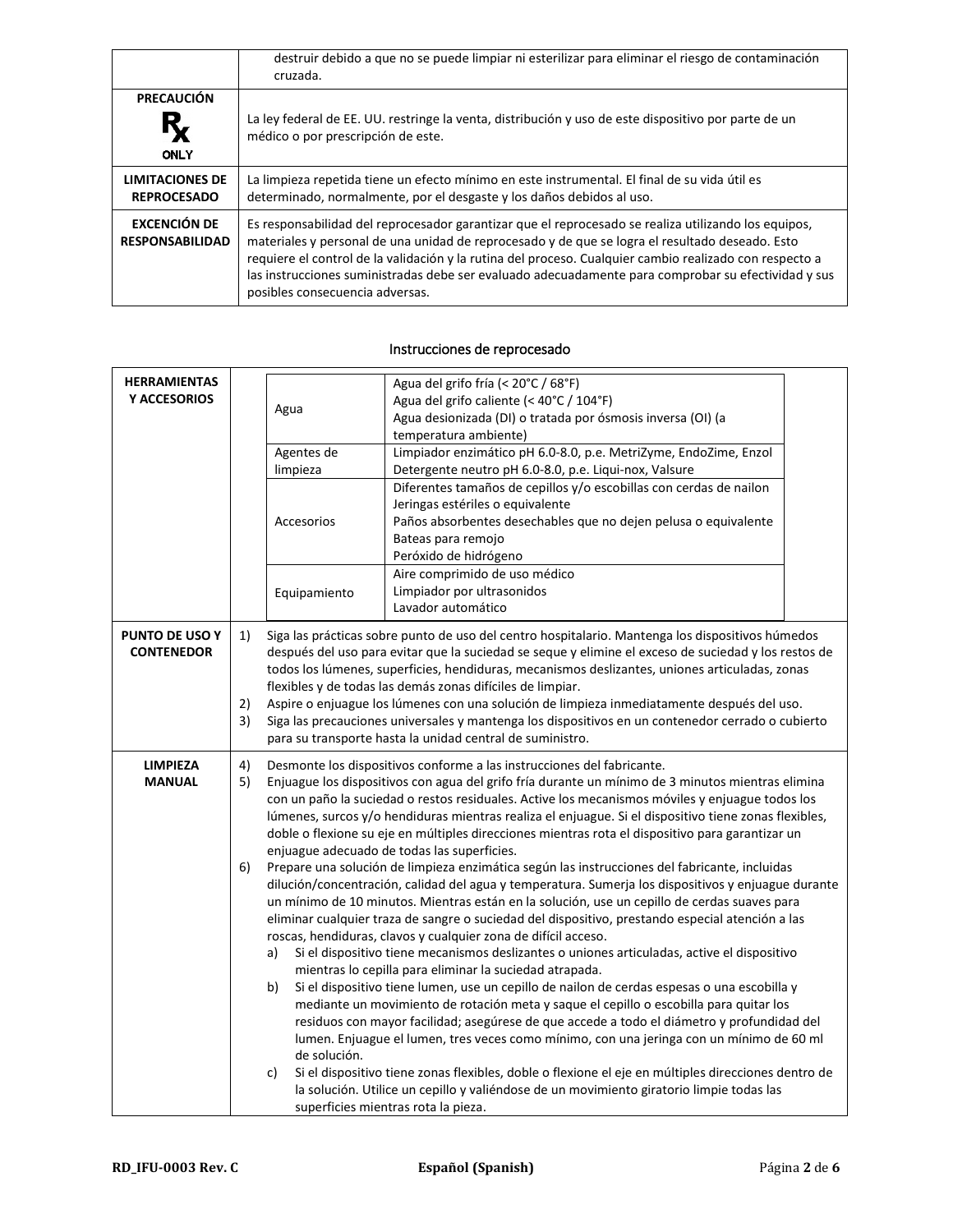|                     | 7) |                                                                                                                                                                                                        |           |                                                                                                                                                                                                  | Saque los dispositivos y enjuague/agite con agua del grifo fría durante un mínimo de 3 minutos.                                                                                                        |
|---------------------|----|--------------------------------------------------------------------------------------------------------------------------------------------------------------------------------------------------------|-----------|--------------------------------------------------------------------------------------------------------------------------------------------------------------------------------------------------|--------------------------------------------------------------------------------------------------------------------------------------------------------------------------------------------------------|
|                     |    |                                                                                                                                                                                                        |           | Active los mecanismos móviles y enjuague todos los lúmenes, surcos y/o hendiduras mientras<br>realiza el enjuague. Si el dispositivo tiene zonas flexibles, doble o flexione su eje en múltiples |                                                                                                                                                                                                        |
|                     |    |                                                                                                                                                                                                        |           | direcciones mientras rota el dispositivo para garantizar un enjuague adecuado de todas las                                                                                                       |                                                                                                                                                                                                        |
|                     |    | superficies.                                                                                                                                                                                           |           |                                                                                                                                                                                                  |                                                                                                                                                                                                        |
|                     | 8) |                                                                                                                                                                                                        |           | Prepare una solución de limpieza neutra según las instrucciones del fabricante, incluidas                                                                                                        |                                                                                                                                                                                                        |
|                     |    |                                                                                                                                                                                                        |           |                                                                                                                                                                                                  | dilución/concentración, calidad del agua y temperatura. Sumerja los dispositivos y deje en remojo                                                                                                      |
|                     |    |                                                                                                                                                                                                        |           | un mínimo de 5 minutos. Mientras están en la solución, use un cepillo de cerdas suaves para                                                                                                      |                                                                                                                                                                                                        |
|                     |    |                                                                                                                                                                                                        |           |                                                                                                                                                                                                  | eliminar cualquier traza de sangre o suciedad del dispositivo, prestando especial atención a las                                                                                                       |
|                     |    | roscas, hendiduras, clavos y cualquier zona de difícil acceso.                                                                                                                                         |           |                                                                                                                                                                                                  |                                                                                                                                                                                                        |
|                     |    | a)                                                                                                                                                                                                     |           | Si el dispositivo tiene mecanismos deslizantes o uniones articuladas, active el dispositivo                                                                                                      |                                                                                                                                                                                                        |
|                     |    | mientras lo cepilla para eliminar la suciedad atrapada.                                                                                                                                                |           |                                                                                                                                                                                                  |                                                                                                                                                                                                        |
|                     |    | b)                                                                                                                                                                                                     |           | Si el dispositivo tiene lumen, use un cepillo de nailon de cerdas espesas o una escobilla y                                                                                                      |                                                                                                                                                                                                        |
|                     |    |                                                                                                                                                                                                        |           | mediante un movimiento de rotación meta y saque el cepillo o escobilla para quitar los                                                                                                           |                                                                                                                                                                                                        |
|                     |    |                                                                                                                                                                                                        |           |                                                                                                                                                                                                  | residuos con mayor facilidad; asegúrese de que accede a todo el diámetro y profundidad del                                                                                                             |
|                     |    |                                                                                                                                                                                                        |           |                                                                                                                                                                                                  | lumen. Enjuague el lumen, tres veces como mínimo, con una jeringa con un mínimo de 60 ml                                                                                                               |
|                     |    | de solución.                                                                                                                                                                                           |           |                                                                                                                                                                                                  |                                                                                                                                                                                                        |
|                     |    | c)                                                                                                                                                                                                     |           |                                                                                                                                                                                                  | Si el dispositivo tiene zonas flexibles, doble o flexione el eje en múltiples direcciones dentro de                                                                                                    |
|                     |    |                                                                                                                                                                                                        |           | la solución. Utilice un cepillo y valiéndose de un movimiento giratorio limpie todas las                                                                                                         |                                                                                                                                                                                                        |
|                     |    | superficies mientras rota la pieza.                                                                                                                                                                    |           |                                                                                                                                                                                                  |                                                                                                                                                                                                        |
|                     |    |                                                                                                                                                                                                        |           |                                                                                                                                                                                                  |                                                                                                                                                                                                        |
|                     | 9) |                                                                                                                                                                                                        |           |                                                                                                                                                                                                  | Saque los dispositivos y enjuague/agite con agua del grifo fría durante un mínimo de 3 minutos.                                                                                                        |
|                     |    |                                                                                                                                                                                                        |           | Active los mecanismos móviles y enjuague todos los lúmenes, surcos y/o hendiduras mientras                                                                                                       |                                                                                                                                                                                                        |
|                     |    |                                                                                                                                                                                                        |           | realiza el enjuague. Si el dispositivo tiene zonas flexibles, doble o flexione su eje en múltiples                                                                                               |                                                                                                                                                                                                        |
|                     |    |                                                                                                                                                                                                        |           | direcciones mientras rota el dispositivo para garantizar un enjuague adecuado de todas las                                                                                                       |                                                                                                                                                                                                        |
|                     |    | superficies.                                                                                                                                                                                           |           |                                                                                                                                                                                                  |                                                                                                                                                                                                        |
|                     |    |                                                                                                                                                                                                        |           |                                                                                                                                                                                                  | 10) Prepare una solución de limpieza enzimática usando agua caliente según las recomendaciones del                                                                                                     |
|                     |    |                                                                                                                                                                                                        |           | fabricante en una unidad por ultrasonidos. Someta los dispositivos a ultrasonidos durante un                                                                                                     |                                                                                                                                                                                                        |
|                     |    |                                                                                                                                                                                                        |           |                                                                                                                                                                                                  | mínimo de 15 minutos utilizando una frecuencia mínima de 40 kHz. Se recomienda utilizar una                                                                                                            |
|                     |    |                                                                                                                                                                                                        |           |                                                                                                                                                                                                  | unidad por ultrasonidos con accesorio de enjuague. Los dispositivos con lúmenes se deben enjuagar                                                                                                      |
|                     |    |                                                                                                                                                                                                        |           |                                                                                                                                                                                                  | con una solución de limpieza y quedar debajo de la superficie de la solución para garantizar una                                                                                                       |
|                     |    | perfusión adecuada de los canales.                                                                                                                                                                     |           |                                                                                                                                                                                                  |                                                                                                                                                                                                        |
|                     |    |                                                                                                                                                                                                        |           |                                                                                                                                                                                                  | 11) Saque los dispositivos y enjuague/agite con agua DI/OI a temperatura ambiente durante un mínimo<br>de 4 minutos. Active los mecanismos móviles y enjuague todos los lúmenes, surcos y/o hendiduras |
|                     |    |                                                                                                                                                                                                        |           |                                                                                                                                                                                                  |                                                                                                                                                                                                        |
|                     |    | mientras realiza el enjuague. Si el dispositivo tiene zonas flexibles, doble o flexione su eje en<br>múltiples direcciones mientras rota el dispositivo durante un mínimo de 2 minutos para garantizar |           |                                                                                                                                                                                                  |                                                                                                                                                                                                        |
|                     |    |                                                                                                                                                                                                        |           |                                                                                                                                                                                                  |                                                                                                                                                                                                        |
|                     |    | un enjuague adecuado de todas las superficies.<br>12) Seque el dispositivo utilizando un paño absorbente. Seque cualquier zona interna con aire                                                        |           |                                                                                                                                                                                                  |                                                                                                                                                                                                        |
|                     |    | comprimido filtrado.                                                                                                                                                                                   |           |                                                                                                                                                                                                  |                                                                                                                                                                                                        |
|                     |    | 13) Inspeccione visualmente el dispositivo bajo una lupa para comprobar si tiene suciedad, incluidos                                                                                                   |           |                                                                                                                                                                                                  |                                                                                                                                                                                                        |
|                     |    | todos los mecanismos, surcos, hendiduras y lúmenes. Si no se ve limpio, repita los pasos 4-13.                                                                                                         |           |                                                                                                                                                                                                  |                                                                                                                                                                                                        |
|                     |    |                                                                                                                                                                                                        |           |                                                                                                                                                                                                  | 14) Sumerja el dispositivo en una solución con peróxido de hidrógeno al 2-3%. La aparición de burbujas                                                                                                 |
|                     |    |                                                                                                                                                                                                        |           | confirma la presencia de hemoglobina. Repita los pasos 5-14 si aparecen burbujas. Enjuague                                                                                                       |                                                                                                                                                                                                        |
|                     |    | adecuadamente el dispositivo con agua DI/OI.                                                                                                                                                           |           |                                                                                                                                                                                                  |                                                                                                                                                                                                        |
| <b>LIMPIEZA</b>     |    |                                                                                                                                                                                                        |           |                                                                                                                                                                                                  | Nota: todos los dispositivos se tienen que limpiar previamente a mano antes de cualquier proceso de                                                                                                    |
| <b>AUTOMATIZADA</b> |    |                                                                                                                                                                                                        |           | limpieza automatizado. Siga los pasos 1-9. Los pasos 10-14 son opcionales, pero recomendables.                                                                                                   |                                                                                                                                                                                                        |
|                     |    |                                                                                                                                                                                                        |           |                                                                                                                                                                                                  |                                                                                                                                                                                                        |
|                     |    | parámetros mínimos que figuran a continuación.                                                                                                                                                         |           | 15) Coloque los dispositivos en un lavador/desinfectador automático para procesarlos según los                                                                                                   |                                                                                                                                                                                                        |
|                     |    |                                                                                                                                                                                                        | Tiempo    |                                                                                                                                                                                                  | Tipo de detergente y                                                                                                                                                                                   |
|                     |    | Fase                                                                                                                                                                                                   | (minutos) | Temperatura                                                                                                                                                                                      | concentración                                                                                                                                                                                          |
|                     |    | Pre-lavado 1                                                                                                                                                                                           | 02:00     | Agua fría del grifo                                                                                                                                                                              | N/D                                                                                                                                                                                                    |
|                     |    | Lavado enzimático                                                                                                                                                                                      | 02:00     | Agua caliente del grifo                                                                                                                                                                          | Detergente enzimático                                                                                                                                                                                  |
|                     |    | Lavado 1                                                                                                                                                                                               | 02:00     | 63°C / 146°F                                                                                                                                                                                     | Detergente neutro                                                                                                                                                                                      |
|                     |    | Enjuague 1                                                                                                                                                                                             | 02:00     | Agua caliente del grifo                                                                                                                                                                          | N/D                                                                                                                                                                                                    |
|                     |    | Enjuague con agua                                                                                                                                                                                      | 02:00     | 63°C / 146°F                                                                                                                                                                                     | N/D                                                                                                                                                                                                    |
|                     |    | purificada                                                                                                                                                                                             |           |                                                                                                                                                                                                  |                                                                                                                                                                                                        |
|                     |    | Secado                                                                                                                                                                                                 | 7:00      | 115°C / 240°F                                                                                                                                                                                    | N/D                                                                                                                                                                                                    |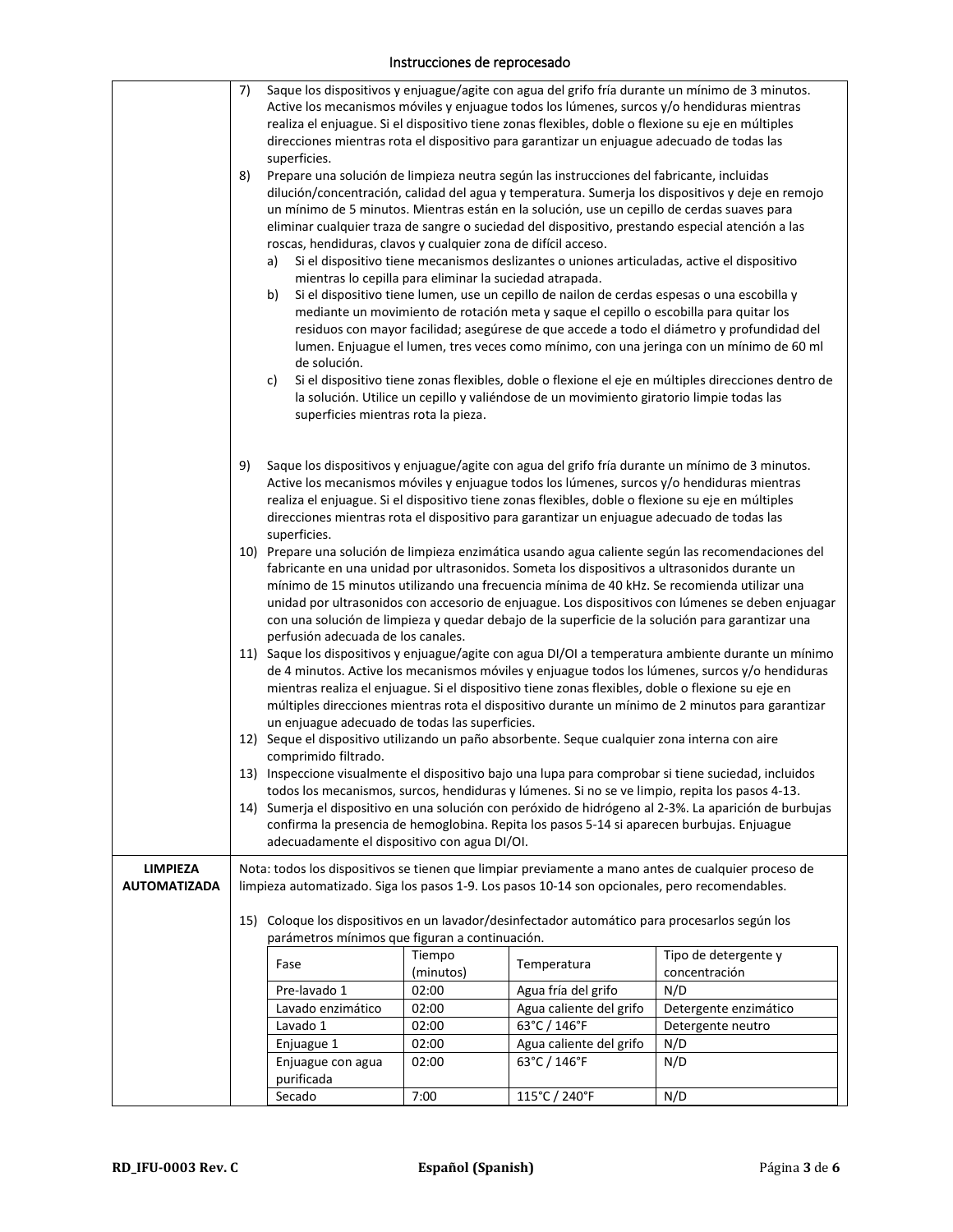|                                                             | 16) Seque el exceso de humedad utilizando un paño absorbente. Seque cualquier zona interna con aire<br>comprimido filtrado.<br>17) Inspeccione visualmente el dispositivo bajo una lupa para comprobar si tiene suciedad, incluidos<br>todos los mecanismos, surcos, hendiduras y lúmenes. Si no se ve limpio, repita los pasos 4-17.<br>18) Sumerja el dispositivo en una solución con peróxido de hidrógeno al 2-3%. La aparición de burbujas<br>confirma la presencia de hemoglobina. Repita los pasos 5-9, 15-18 si aparecen burbujas. Enjuague<br>adecuadamente el dispositivo con agua DI/OI.                                                                                                                                                                                                                   |  |  |  |  |
|-------------------------------------------------------------|-----------------------------------------------------------------------------------------------------------------------------------------------------------------------------------------------------------------------------------------------------------------------------------------------------------------------------------------------------------------------------------------------------------------------------------------------------------------------------------------------------------------------------------------------------------------------------------------------------------------------------------------------------------------------------------------------------------------------------------------------------------------------------------------------------------------------|--|--|--|--|
| <b>DESINFECCIÓN</b>                                         | Los dispositivos, finalmente, se tienen que esterilizar (véase § Esterilización).<br>$\bullet$<br>El instrumental de Avalign es compatible con los perfiles de tiempo-temperatura de<br>$\bullet$<br>lavadores/desinfectadores de desinfección térmica conforme a ISO 15883.                                                                                                                                                                                                                                                                                                                                                                                                                                                                                                                                          |  |  |  |  |
| <b>INSPECCIÓN Y</b><br><b>PRUEBAS</b><br><b>FUNCIONALES</b> | Inspeccione visualmente los dispositivos para ver si tienen daños o están desgastados. El<br>$\bullet$<br>instrumental con piezas rotas, rajadas, descamadas o desgastadas o con superficies sin brillo no se<br>deben utilizar y se tienen que sustituir inmediatamente.<br>Compruebe que las partes cortantes del ensanchador están lisas, son continuas y están libres de<br>$\bullet$<br>gritas o descamaciones que puedan mermar su capacidad de corte.<br>Verifique que las superficies encajables del ensanchador modular funcionan bien y que las<br>$\bullet$<br>superficies del dispositivo con corriente funcionan sin complicaciones.                                                                                                                                                                     |  |  |  |  |
| <b>EMPAQUETADO</b>                                          | El usuario final solo se debe usar materiales de empaquetado para esterilización autorizados por la<br>$\bullet$<br>FDA para empaquetar los dispositivos.<br>El usuario final debe consultar las normas ANSI/AAMI ST79 para obtener información adicional sobre<br>$\bullet$<br>la esterilización con vapor.<br>Paño de esterilización<br>$\bullet$<br>Los estuches se tienen que envolver en un envoltorio para esterilización de grado médico<br>$\circ$<br>usando el método de doble empaquetado conforme a las normas AAMI o equivalente.<br>Contenedor de esterilización rígido<br>Para más información sobre contenedores de esterilización rígidos, consulte las instrucciones<br>$\circ$<br>de uso correspondientes que suministra el fabricante del contenedor o contacte directamente<br>con el fabricante. |  |  |  |  |
| <b>ESTERILIZACIÓN</b>                                       | Esterilización con vapor. Los siguientes ciclos son los ciclos mínimos necesarios para la esterilización con                                                                                                                                                                                                                                                                                                                                                                                                                                                                                                                                                                                                                                                                                                          |  |  |  |  |
|                                                             | vapor de los dispositivos de Avalign:<br>Un único instrumento con doble envoltorio metido en un estuche:                                                                                                                                                                                                                                                                                                                                                                                                                                                                                                                                                                                                                                                                                                              |  |  |  |  |
|                                                             | Tiempo de                                                                                                                                                                                                                                                                                                                                                                                                                                                                                                                                                                                                                                                                                                                                                                                                             |  |  |  |  |
|                                                             | Tipo de ciclo<br>exposición<br>Temperatura<br><b>Impulsos</b><br>Tiempo de secado<br>132°C (270°F)<br>20 minutos<br>Prevacío<br>4 minutos<br>4                                                                                                                                                                                                                                                                                                                                                                                                                                                                                                                                                                                                                                                                        |  |  |  |  |
|                                                             | Un único instrumento metido en un contenedor de esterilización rígido y en un estuche:<br>Tiempo de                                                                                                                                                                                                                                                                                                                                                                                                                                                                                                                                                                                                                                                                                                                   |  |  |  |  |
|                                                             | Tipo de ciclo<br><b>Temperatura</b><br>exposición<br><b>Impulsos</b><br>Tiempo de secado                                                                                                                                                                                                                                                                                                                                                                                                                                                                                                                                                                                                                                                                                                                              |  |  |  |  |
|                                                             | Prevacío<br>132°C (270°F)<br>4 minutos<br>30 minutos<br>4                                                                                                                                                                                                                                                                                                                                                                                                                                                                                                                                                                                                                                                                                                                                                             |  |  |  |  |
|                                                             | Se deben seguir al pie de la letra las instrucciones de funcionamiento de la configuración de carga<br>máxima del fabricante del esterilizador. El esterilizador se tiene que instalar, mantener y calibrar<br>correctamente.                                                                                                                                                                                                                                                                                                                                                                                                                                                                                                                                                                                         |  |  |  |  |
|                                                             | Los parámetros de tiempo y temperatura necesarios para la esterilización varían en función<br>del tipo de esterilizador, diseño del ciclo y material de empaquetado .Es muy importante validar los<br>parámetros del proceso con cada tipo de equipo de esterilización individual de cada centro y la<br>configuración de carga del producto.                                                                                                                                                                                                                                                                                                                                                                                                                                                                         |  |  |  |  |
|                                                             | Los dispositivos Avalign han sido validados bajo condiciones de laboratorio utilizando el método de<br>$\bullet$<br>sobre-esterilización de indicador biológico (BI) para lograr un nivel de garantía de esterilidad (SAL) de<br>10 <sup>-6</sup> en un instrumento con doble envoltorio metido en un estuche o en un único instrumento<br>metido en el contenedor de esterilización rígido adecuado y en un estuche.                                                                                                                                                                                                                                                                                                                                                                                                 |  |  |  |  |
|                                                             | Solo se han validado para el uso los ciclos de esterilización con vapor y se ha demostrado que son<br>compatibles con el diseño del dispositivo. Una unidad hospitalaria puede utilizar ciclos de<br>esterilización con vapor diferentes al ciclo recomendado siempre que la unidad haya validado<br>adecuadamente el ciclo para garantizar la penetración adecuada de vapor y el contacto con los                                                                                                                                                                                                                                                                                                                                                                                                                    |  |  |  |  |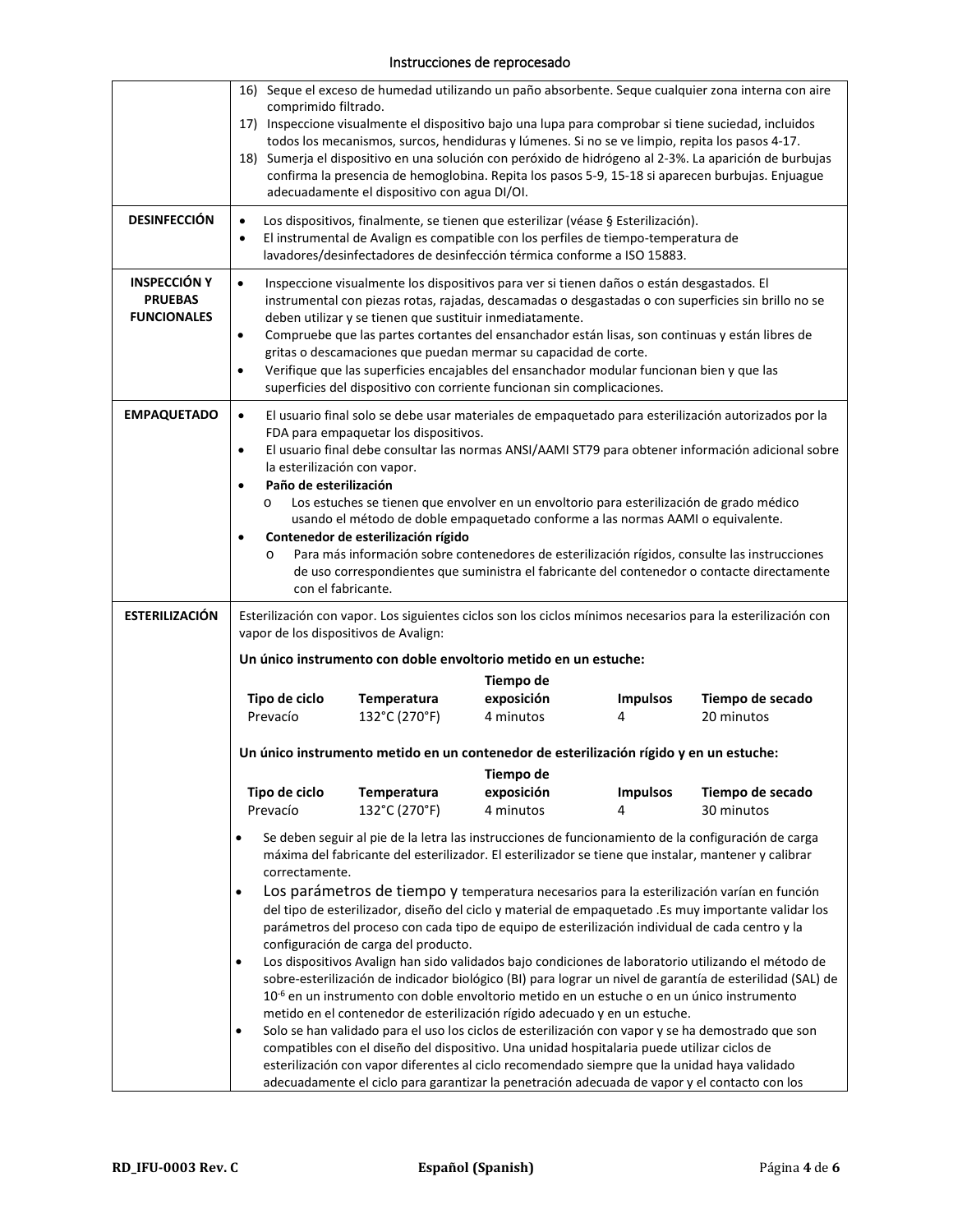|                           | dispositivos para su esterilización. Nota: los contenedores de esterilización rígidos no se pueden usar<br>en ciclos de vapor por gravedad.                                                                                                                                                                                                                                                                                                                                                        |                                                                                                                                                                                                                |  |  |
|---------------------------|----------------------------------------------------------------------------------------------------------------------------------------------------------------------------------------------------------------------------------------------------------------------------------------------------------------------------------------------------------------------------------------------------------------------------------------------------------------------------------------------------|----------------------------------------------------------------------------------------------------------------------------------------------------------------------------------------------------------------|--|--|
| <b>ALMACENAMIEN</b><br>TO | Tras la esterilización, el instrumental debe permanecer en el envoltorio de esterilización y<br>٠<br>almacenarse en un armario limpio y seco o en un estuche de almacenamiento.<br>Se debe tener cuidado al manipular los dispositivos para evitar dañar la barrera estéril.<br>$\bullet$                                                                                                                                                                                                          |                                                                                                                                                                                                                |  |  |
| <b>MANTENIMIENT</b><br>0  | Deseche los dispositivos dañados, desgastados o que no funcionen bien.<br>٠<br>Los cabezales de ensanchadores no se pueden re-afilar.<br>$\bullet$                                                                                                                                                                                                                                                                                                                                                 |                                                                                                                                                                                                                |  |  |
| <b>GARANTÍA</b>           | Todos los productos tienen la garantía de estar libres de defectos de material y mano de obra en el<br>$\bullet$<br>momento de su envío.<br>El instrumental de Avalign es reutilizable y cumple con las normas AAMI sobre esterilización. Todos<br>٠<br>nuestros productos están diseñados para que cumplan con los estándares de calidad más exigentes.<br>No nos hacemos responsables de fallos de productos que hayan sido modificados de cualquier<br>forma con respecto a su diseño original. |                                                                                                                                                                                                                |  |  |
| <b>CONTACTO</b>           | Fabricado por:<br>$c_{5797}$<br><b>Avalign Technologies</b><br>8727 Clinton Park Drive<br>Fort Wayne, IN 46825<br>1-877-289-1096<br>www.avalign.com<br>product.questions@avalign.com                                                                                                                                                                                                                                                                                                               | EC.<br><b>REP</b><br>Representante autorizado:<br><b>Instrumed GmbH</b><br>(dba Avalign German<br>Specialty Instruments)<br>78 532 Tuttlingen, Unter<br>Buchsteig 3<br>Alemania<br>Teléfono: +49 7462 200 40 0 |  |  |